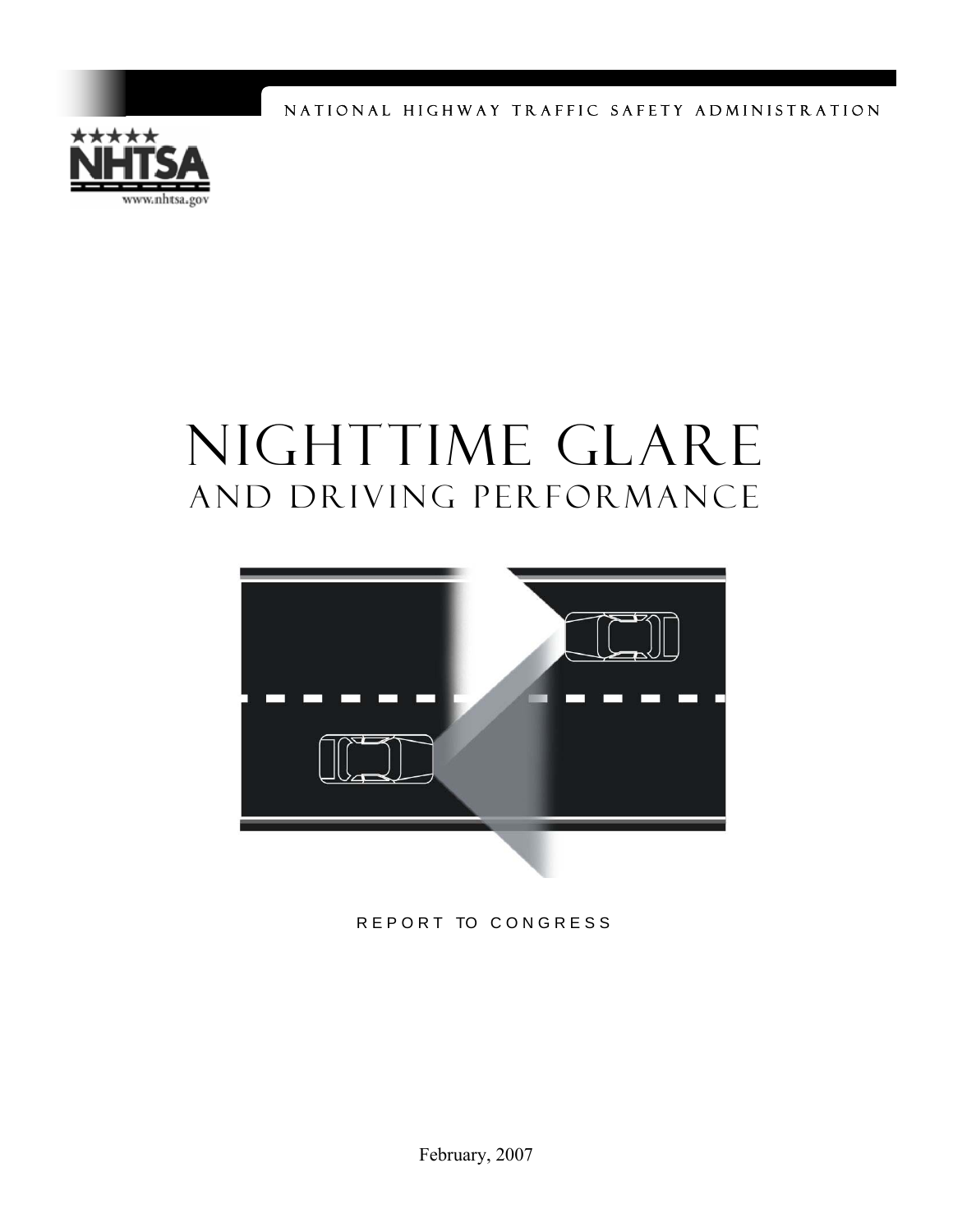### **EXECUTIVE SUMMARY**

#### **Direction from Congress**

As part of the "Safe, Accountable, Flexible, Efficient Transportation Equity Act: A Legacy for Users" (SAFETEA-LU), Congress directed the U.S. Department of Transportation to conduct a study on the risks associated with glare to oncoming vehicles.

Specifically, Section 2015 of SAFETEA-LU provides that the study examine "the risks associated with glare to oncoming drivers, including increased risks to drivers on two-lane highways, increased risks to drivers over the age of 50, and the overall effects of glare on driver performance." The same section requires that a report be submitted not later than 18 months after the date of enactment of the Act, and that the report should contain the "results of the study and any recommendations regarding measures to reduce the risks associated with glare to oncoming drivers." The National Highway Traffic Safety Administration (NHTSA) has prepared this preliminary report in response to this Congressional direction.

In order to address the various issues that relate headlamp glare to driver performance and risk, NHTSA has initiated a study including the following tasks:

- Analyses to compare the relative effects of different headlamp characteristics, such as mounting height, light source type, aim and beam intensity patterns, on visibility and glare to oncoming drivers along two-lane roadways.
- Assessment of headlamp aim characteristics on a representative sample of vehicles.
- A field experiment to study visual performance of older drivers following exposure to glare light.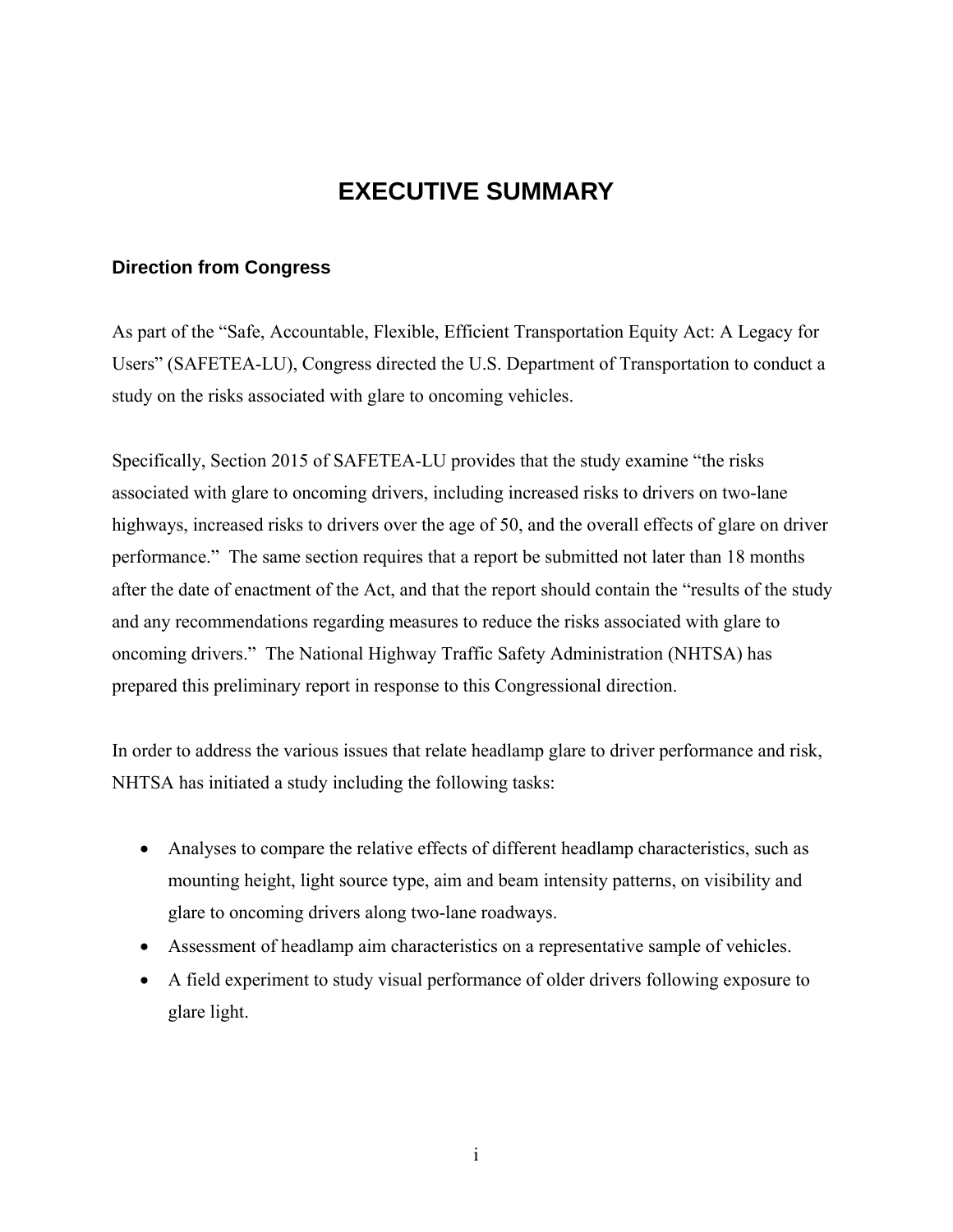• Development and evaluation of a prototype adaptive headlamp system with the potential to reduce glare while maintaining visibility by automatically decreasing the level of light intensity when other vehicles are nearby.

All of the tasks in this study will be completed by March 10, 2008, after the February 10, 2007, due date established for the report to Congress. To fulfill this requirement, the present interim report provides information on glare that is currently available. At the conclusion of the ongoing research activity, a comprehensive research report will be available to document each of the activities above and to supplement the information contained in this report.

#### **Characterizing Glare**

Glare is a sensation caused by bright light in one's field of view. Glare can reduce one's ability to see, create feelings of discomfort or both. The term *headlamp glare* is defined herewith as visibility reductions or discomfort caused by viewing oncoming vehicle headlamps or headlamps in rear view mirrors.

Glare reduces seeing distance because it causes light scatter in the eyes, which in turn reduces the contrast of roadway objects. This effect is known as "disability glare." The greater the intensity of the glare light and the closer the glare light is to where one is looking, the greater the disability glare will be. Disability glare can lead to the following effects:

- Decreasing visibility distance. The distance at which an object can be seen is known as the "visibility distance." This distance is reduced when disability glare is present.
- Increasing reaction times. As the intensity of oncoming headlamps increases, drivers' reaction times to objects in and along the roadway become longer.
- Increasing recovery time. After drivers pass an oncoming vehicle, the glare has a lasting effect that increases the time it takes for the drivers' eyes to recover their ability to detect objects. During that time, the visibility distance is reduced and reaction times are increased.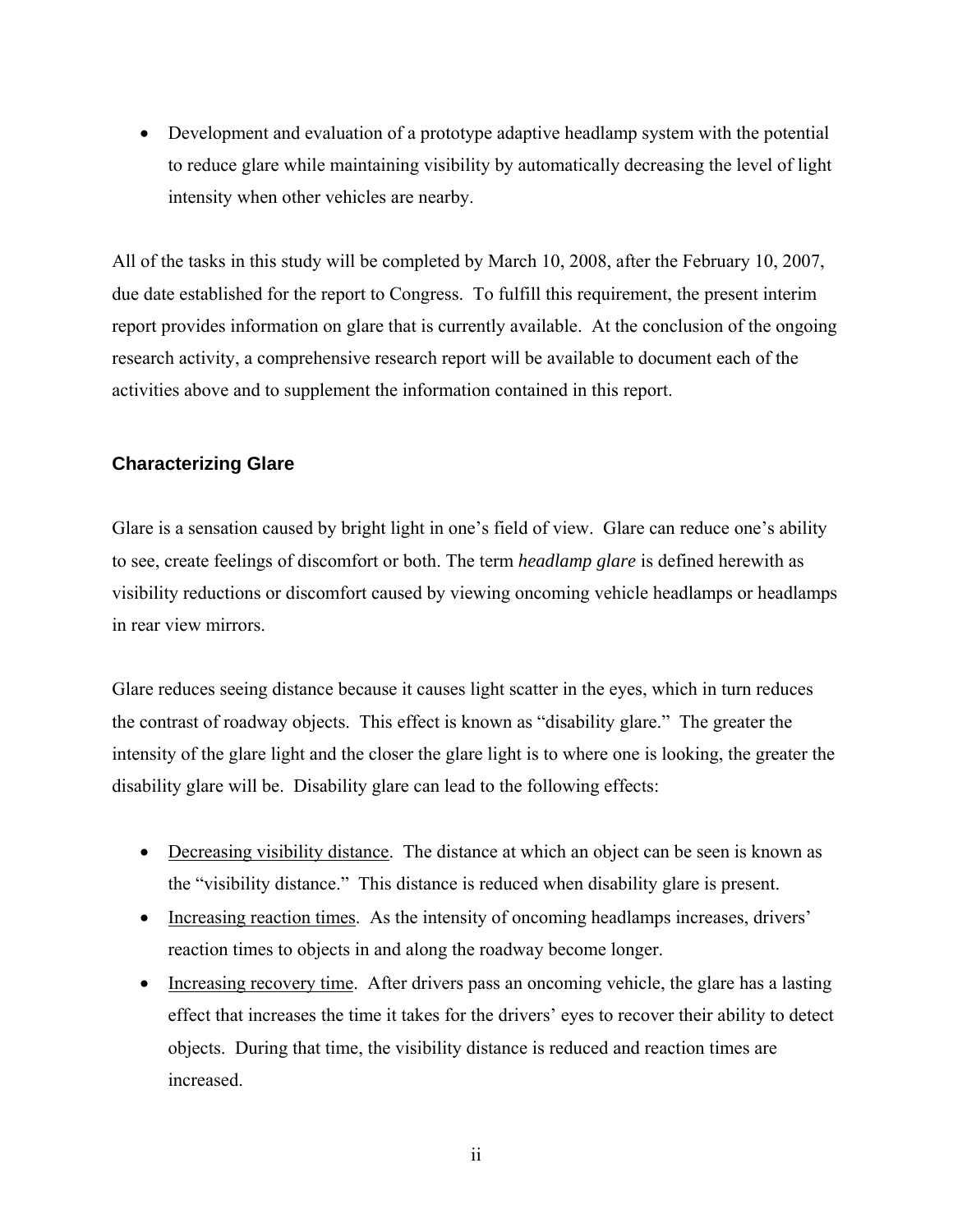As described above, headlamps can produce a sensation termed "discomfort glare." This is the feeling of annoyance or even pain that is possible when viewing a bright light. Experiencing discomfort can distract drivers from the driving task, cause them to slow down, and cause drift slightly in their lane.

#### **Possible Factors Contributing to Glare**

Vehicle headlamps are necessary for sufficient nighttime visibility and safety, and headlamp glare has long been recognized as a potential problem. However, concerns from the public about nighttime glare have increased in recent years. A public comment docket regarding headlamp glare opened in 2001 and has received more than 5700 comments to date, making it one of NHTSA's most active dockets.

Several factors associated with recent vehicle and lighting developments may explain the driving public's passion regarding nighttime glare. These include increasing light intensity levels, headlamp mounting height on larger vehicles, novel headlamp color appearance (specifically the bluish appearance of some headlamps), smaller headlamp size, variations in headlamp aim on the U.S. vehicle fleet, and an increase in the presence of auxiliary lighting, such as fog lamps. The increasing age of the driving public may be another factor. Since all of these factors have changed in parallel, assigning the cause of these concerns to any single factor is difficult.

This report presents information on each of the questions raised by Congress in SAFETEA-LU, Section 2015, regarding the effect of glare on driving performance and crash risk.

#### **Visibility and Glare – A Tradeoff**

With low beam headlamps, there is a tradeoff between visibility and glare, because the illumination from headlamps that contribute to visibility for one driver can make them more troublesome with respect to glare for another. Present regulations for low beams require them to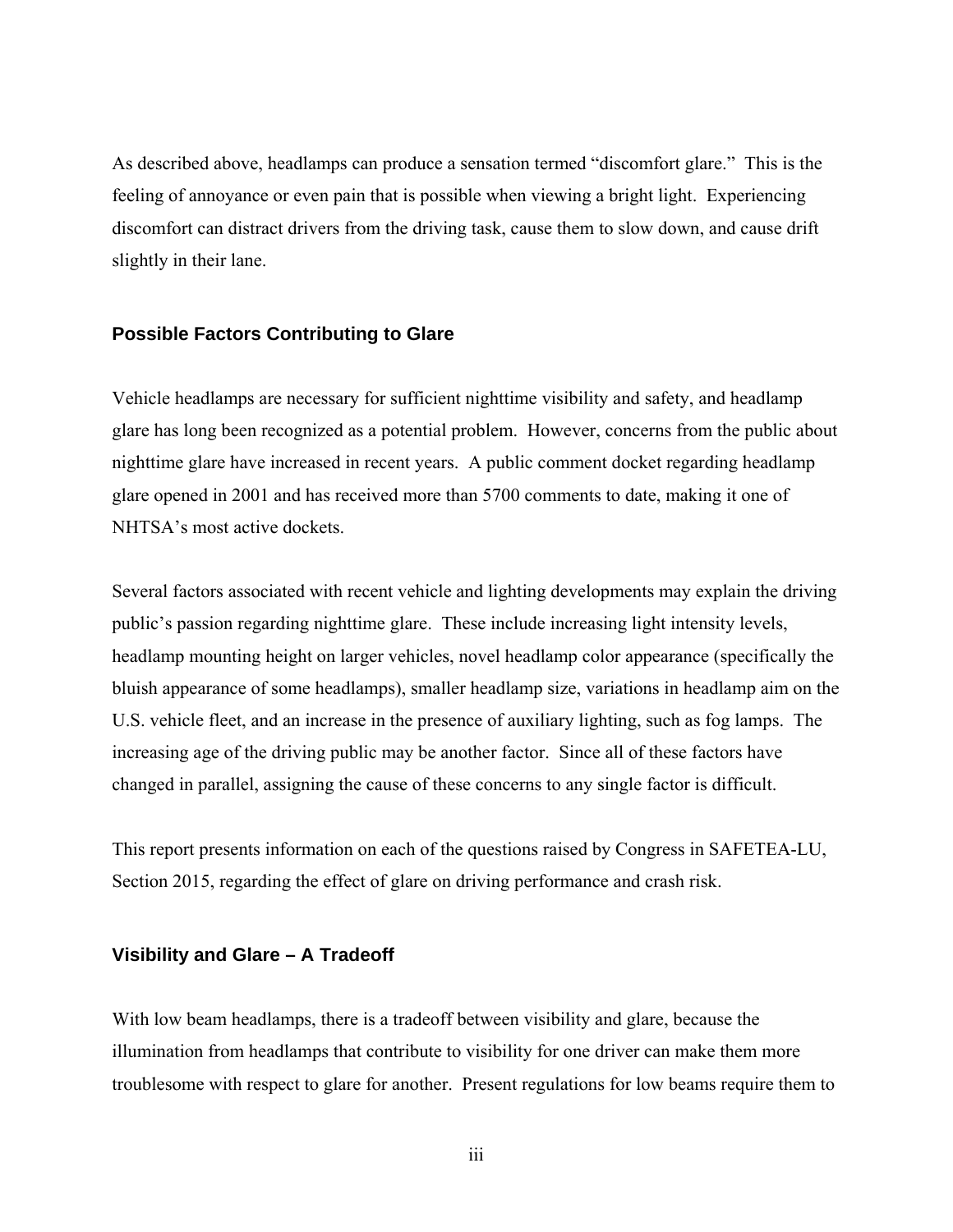produce sufficient light levels in locations that contribute to forward visibility, but limit the light levels they produce in locations where they would contribute to glare to other drivers. Because these two locations are sometimes the same due the varying geometry of roadways, the illumination desired for detecting road hazards needs to be limited to minimize the adverse effects on other drivers.

#### **Associating Glare with Driving Performance and Crash Risk**

While greater seeing distance and shorter reaction times have an intuitive connection to safety, it is very difficult to directly relate crash risk to nighttime glare. In part, this is due to the multiple driver, vehicle, and environmental factors that contribute to a crash. It is also due to the difficulty that crash investigators have in determining the role of glare and low visibility in crashes. However, nighttime glare cannot be ruled out as a causal factor in crashes. In addition to influencing safety, glare may cause some drivers, particularly older drivers, to restrict their nighttime driving.

What can be shown is a definitive relationship between important aspects of driving performance and glare. For example, surrogate measures such as reduced visibility are used to relate lighting conditions to increased risk. Looking away from the roadway scene, or from rear view mirrors in the presence of glare, might also logically constitute an increase in crash risk. These measures are typical of those used in laboratory, test track, and on-road research to evaluate the effects of headlamp illumination on driver safety.

#### **Nighttime Glare and Increased Risks to Drivers on Two-Lane Highways**

Two-lane highways, as compared to multi-lane roadways and expressways, may present the "worst-case" scenario for nighttime glare. The reasons for this include:

• Lower light levels. Nighttime glare on unlighted roadways is more problematic because the visibility of an object is influenced by the overall light level. Since light levels tend to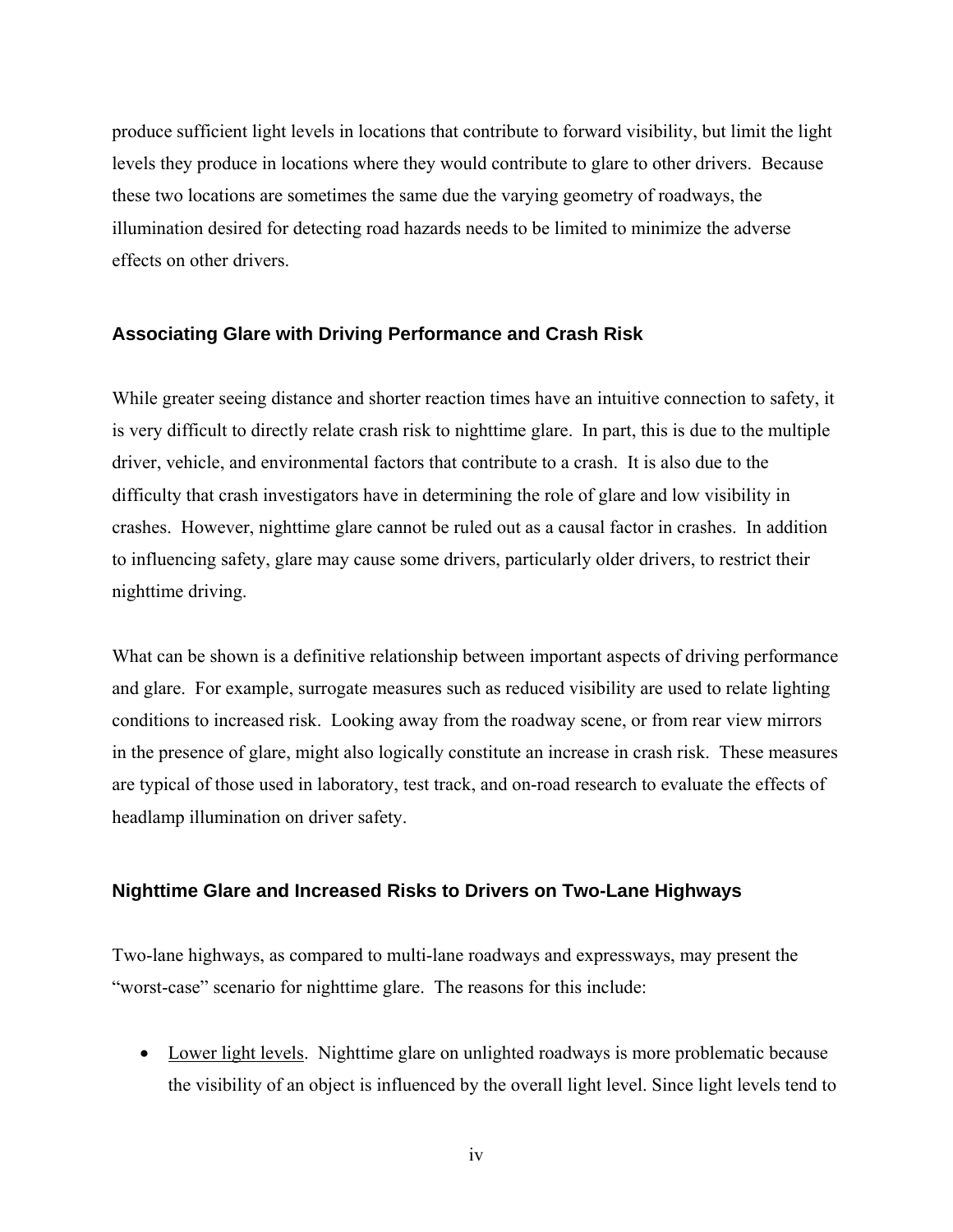be lower on two-lane highways, objects along these roads are less visible in the presence of glare. In addition to the reduced visibility, the lower light levels on two lane highways increases discomfort glare because the relative brightness difference between headlamps and the roadway background is higher on these roads.

- Oncoming traffic closer to driver's line of sight. Because of the closer proximity of oncoming glare on two lane roadways, the beam pattern is directing more light at oncoming drivers, which produces more scattered light in their eyes.
- Complex roadway geometry. Two-lane highways often have complicated roadway geometries, including sharper curves and steeper grades. Thus, drivers on two lane roadways may be exposed to a higher range of oncoming headlamp glare than on multilane roadways.
- Less restricted roadway access. The greater potential for hazards to be found in any number of locations along the roadway increases the complexity of the driving task and makes glare more problematic and arguably less safe than it would be under easier driving situations.
- Fewer roadway markings. Roadway markings in and of themselves have no direct impact on the amount of light that oncoming headlamps produce toward a driver's eyes. However, they make the driving task easier by providing visual guidance about the geometry of the roadways and other roadway conditions.
- Closer proximity of pedestrians. Pedestrians are not always easily seen. While they may not be found frequently along two-lane roadways, they are in closer proximity when they are encountered on these kinds of roads. The difficulty seeing them at night can increase the difficulty of nighttime driving, and therefore, increase the impact of glare on both visibility and comfort.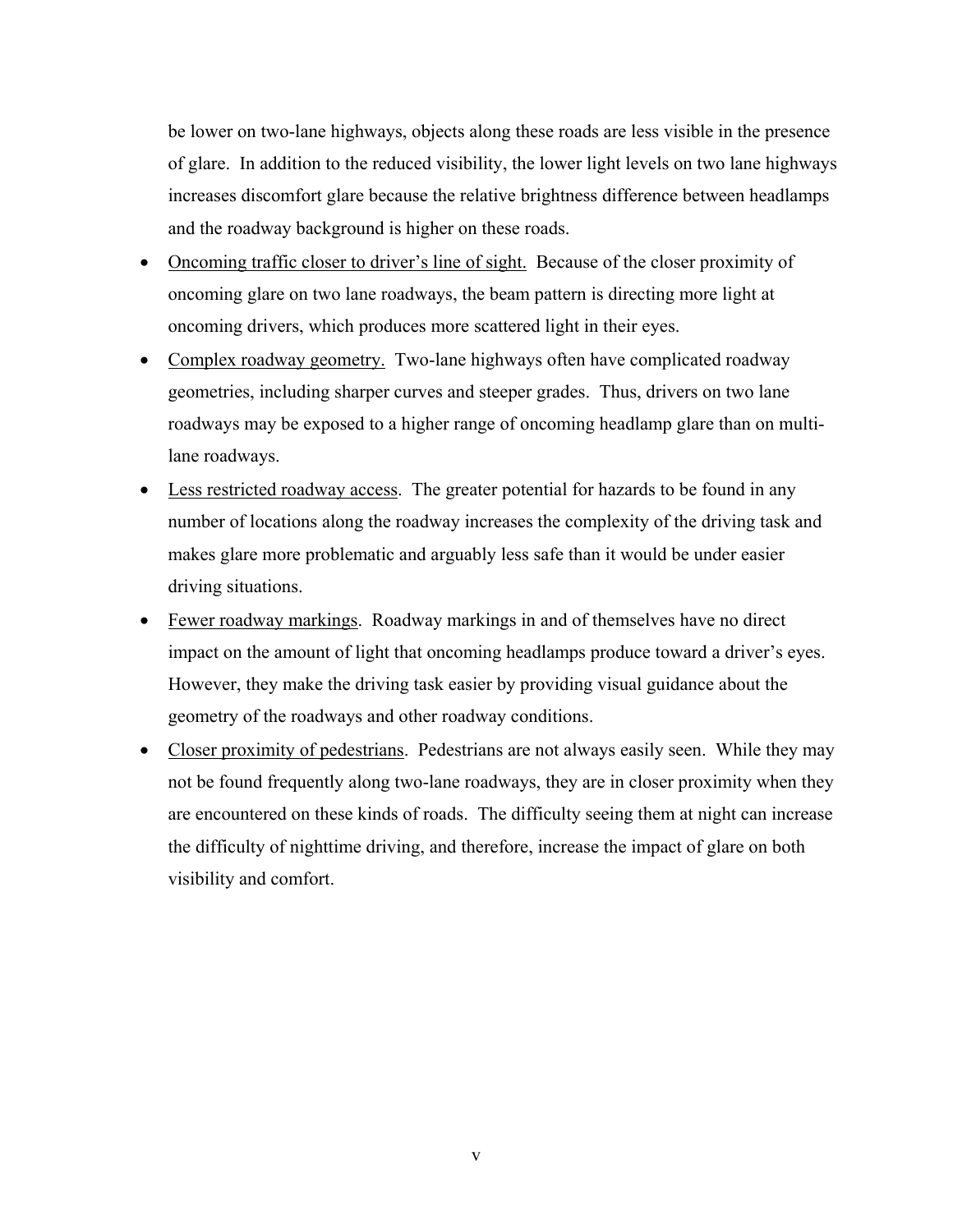#### **Nighttime Glare and Increased Risks for Older Drivers**

The visual system changes as people age, resulting in differences that are important in the context of nighttime driving and headlamp glare. These differences can be categorized as optical and neurological.

As people age, less light enters the eye due to smaller pupils and thicker, less transparent optical media. This latter effect results in more scattered light in the presence of a glare light for older drivers. This increased scatter results in lower perceived contrast of a potential hazard against its background for an older driver than for a younger one. Older drivers also take longer for their eyes to recover their sensitivity after being exposed to glare.

The three major retinal neurological problems associated with aging are macular degeneration, diabetic retinopathy, and detached retina. Glare is particularly problematic for older drivers who have one or more of these neural anomalies, even in early stages of disease development.

### **Factors That Contribute to Glare and Crash Risk and Changes in Driving Performance**

The following design and operational factors are considered as they affect glare and associated risks.

- Headlamp mounting height. Higher mounting heights may produce improved visibility for drivers but could also result in higher light levels at the eyes of oncoming drivers, increasing their disability and discomfort glare.
- Lamp aim. Improperly aimed headlamps can increase glare and cause objects to remain invisible to oncoming drivers for longer durations. This effect is intensified when headlamps with higher mounting heights are improperly aimed. Improper headlamp aim can also reduce visibility for a driver.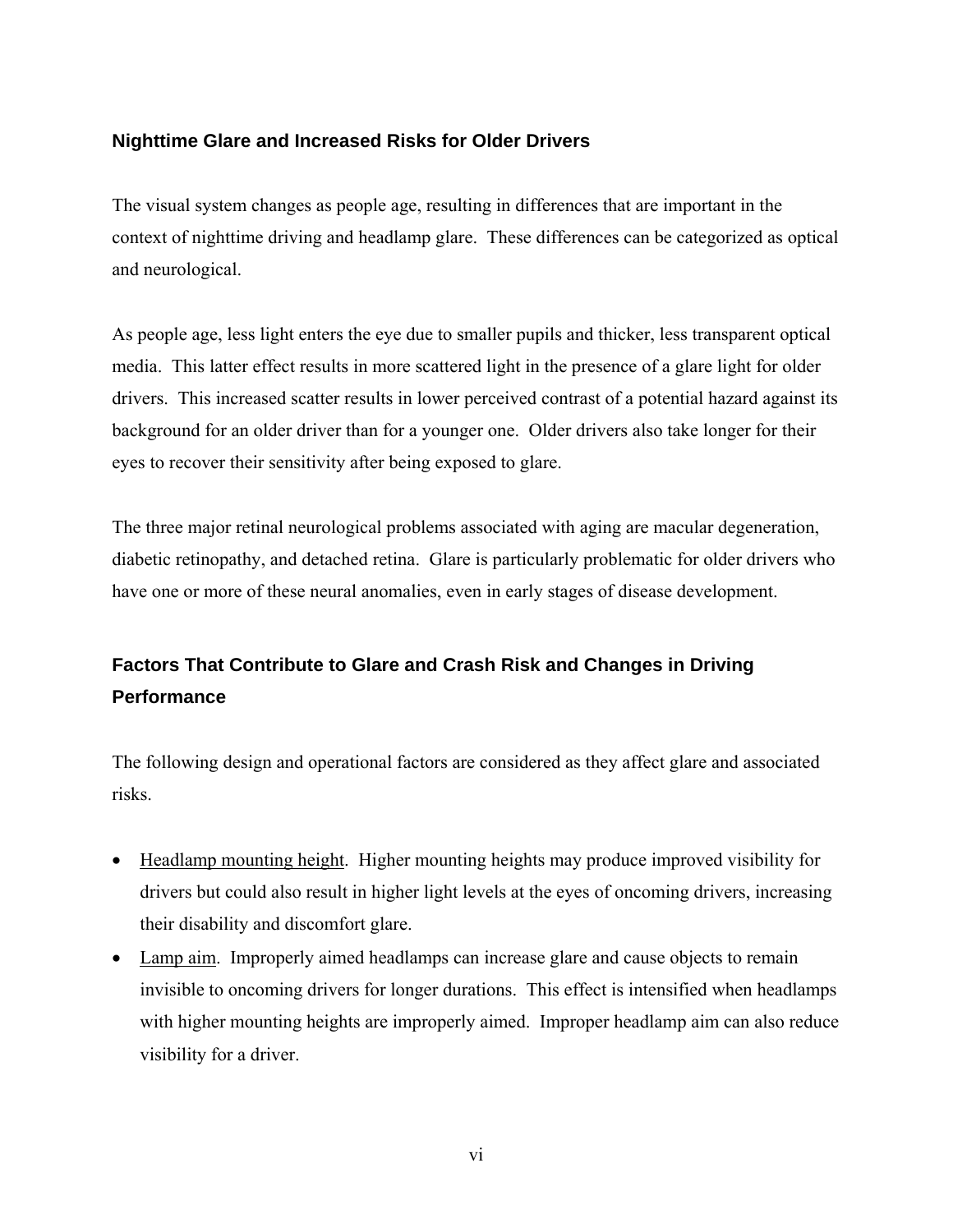- Headlamp beam distribution. Headlamps are optically designed to direct different intensities of light towards different directions. Federal regulations set minimum and maximum intensity levels that provide some control of the beam pattern to limit glare and provide light for seeing the roadway environment. Some locations within headlamp beams are not regulated in terms of allowable light levels. If headlamps produce high light levels in these locations, oncoming drivers might experience glare.
- Headlamp color. Research indicates that people experience more discomfort when exposed to "bluer" high intensity discharge headlamps than when they are exposed to "yellower" halogen headlamps (halogen headlamps are found on most vehicles in the United States). Thus, color can affect discomfort glare. No evidence exists to link the oncoming headlamp color to visibility reductions.
- Headlamp size. While lamps of different sizes are statistically equal when seen from far away, smaller lamps might be more uncomfortable at closer distances.
- Headlamps and windshield cleanliness and condition. Headlamps that are dirty or damaged can produce higher light levels to oncoming drivers and also produce lower light levels on the roadway, reducing forward visibility for drivers who have dirty or damaged headlamps. Windshields that are soiled or damaged can scatter light and potentially increase the effects of glare.

Table 1 in the main body of the present report describes potential glare countermeasures, many of which are included in the current research program.

#### **Next Steps**

This report is an initial step in responding to the Congressional requirement contained in Section 2015 of SAFETEA-LU. The study authorized in that section is still ongoing, and when the full study is completed, it will be published as a final NHTSA technical report.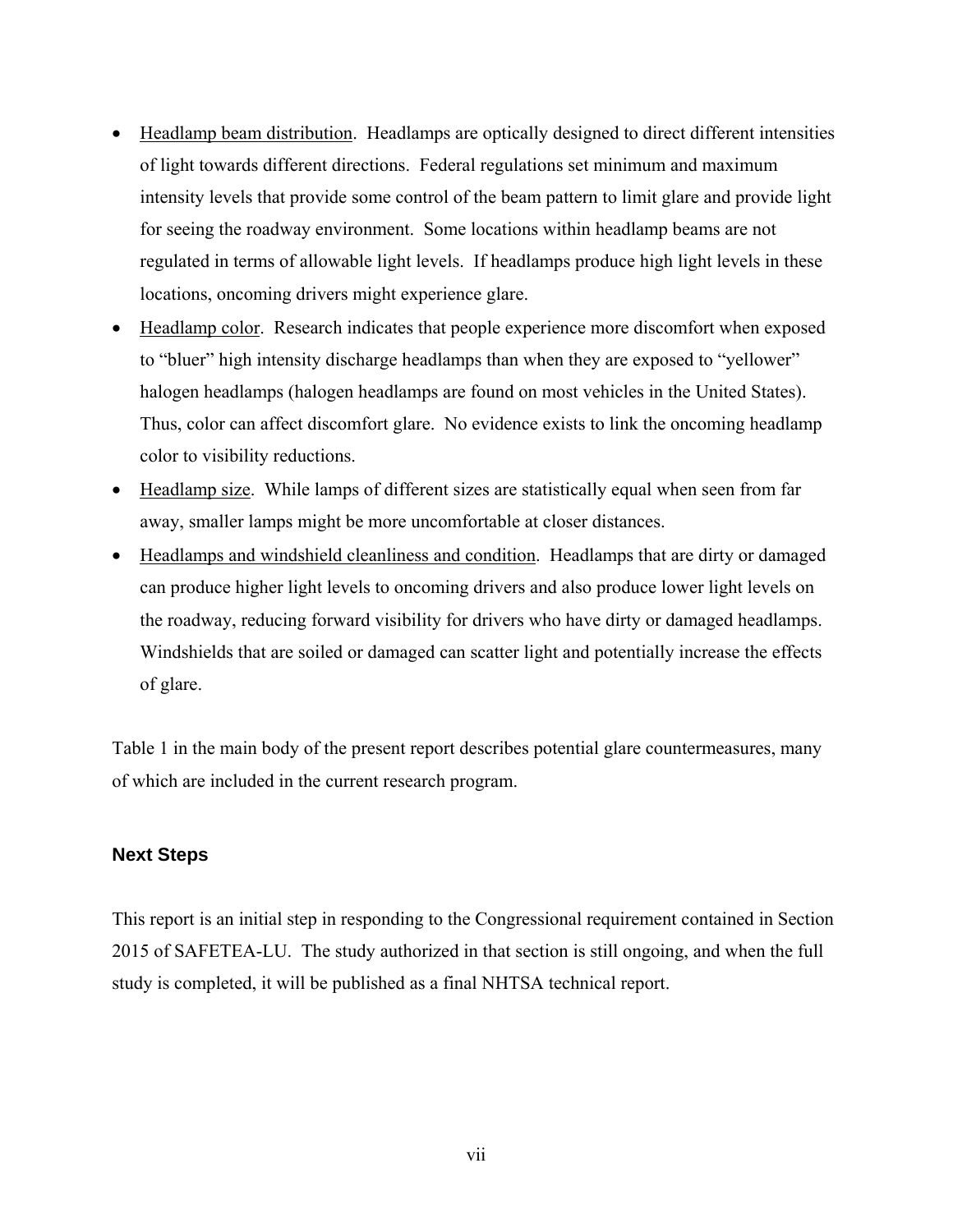# **TABLE OF CONTENTS**

| 5. Why is Glare More Problematic for Older Drivers Than for Younger Drivers? 28         |  |
|-----------------------------------------------------------------------------------------|--|
| What are the Optical Differences in the Eye Between Younger and Older Drivers? 28       |  |
| What are the Neurological Differences in the Eye between Younger and Older Drivers?  30 |  |
|                                                                                         |  |
|                                                                                         |  |
|                                                                                         |  |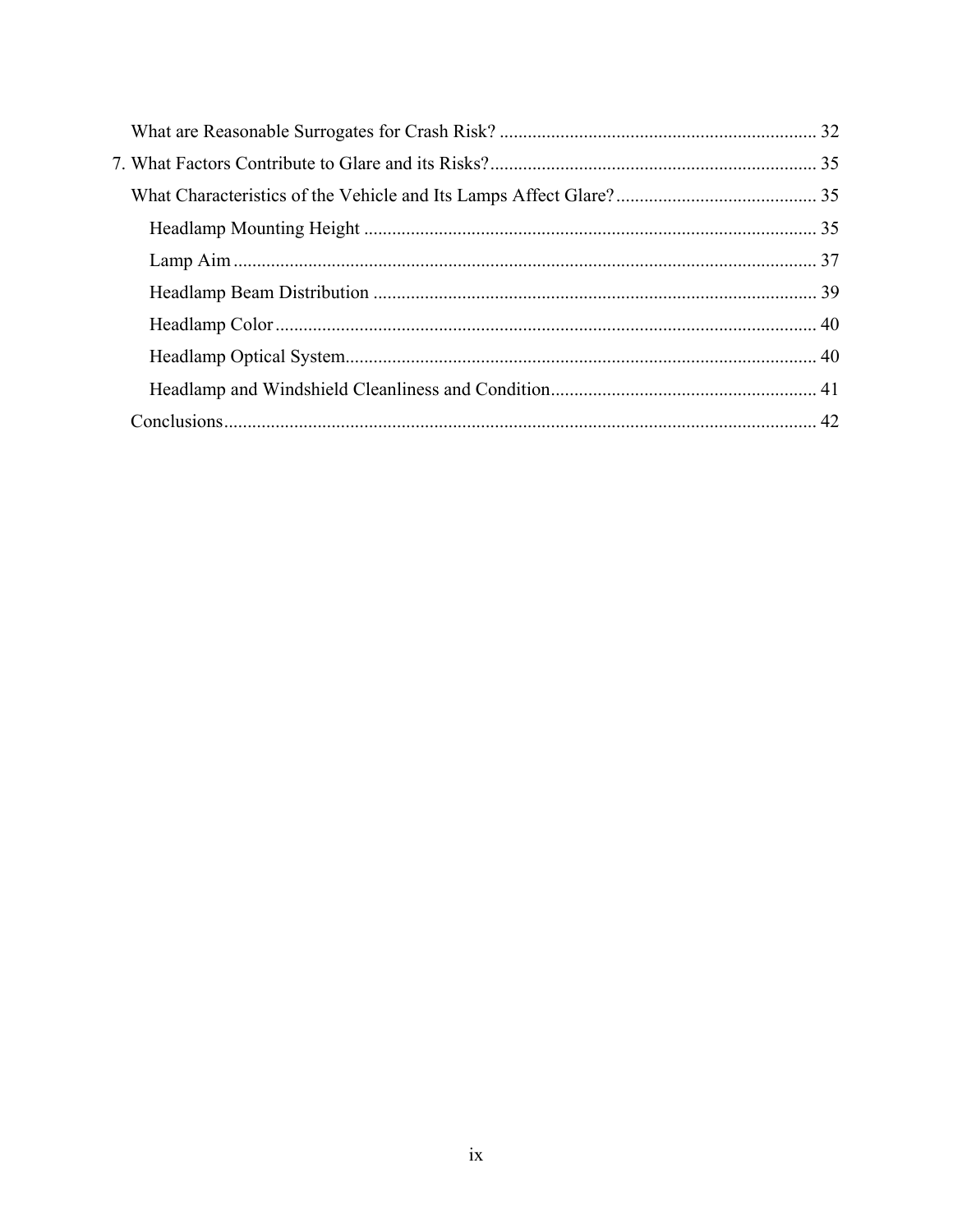## **LIST OF FIGURES**

| Figure 1. Regions where one's own headlamps are likely to contribute to visibility and to glare |  |
|-------------------------------------------------------------------------------------------------|--|
|                                                                                                 |  |
|                                                                                                 |  |
|                                                                                                 |  |

## **LIST OF TABLES**

| Table. Summary of potential options for reducing nighttime glare and its effects on driving |  |
|---------------------------------------------------------------------------------------------|--|
|                                                                                             |  |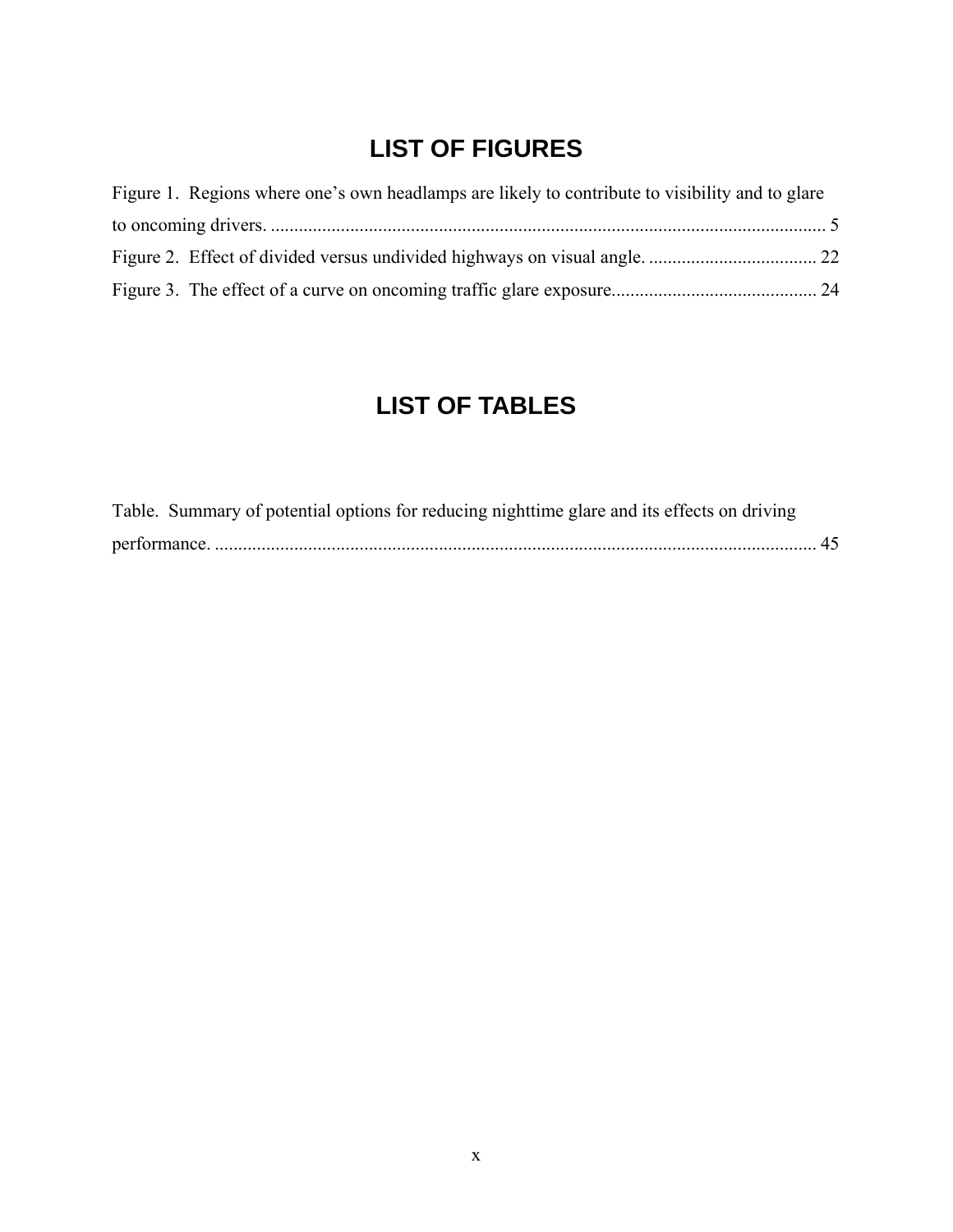### **1. PURPOSE**

On August 10, 2005, President George W. Bush signed the bill passed by the U.S. Congress entitled the "Safe, Accountable, Flexible, Efficient Transportation Equity Act: A Legacy for Users" (SAFETEA-LU).<sup>1</sup>  $*$  The law authorizes the federal government's ground transportation programs administered by the U.S. Department of Transportation. The text of that Act included the following language:

#### *SEC. 2015. DRIVER PERFORMANCE STUDY.*

 *(a) In General.--Using funds made available to carry out section 403 of title 23, United States Code, for fiscal year 2005, the Secretary shall make \$1,000,000 available to conduct a study on the risks associated with glare to oncoming drivers, including increased risks to drivers on 2 lane highways, increased risks to drivers over the age of 50, and the overall effects of glare on driver performance.* 

 *(b) Report.--Not later than 18 months after the date of enactment of this Act, the Secretary shall transmit to the Committee on Transportation and Infrastructure of the House of Representatives and the Committee on Commerce, Science, and Transportation of the Senate a report on the results of the study and any recommendations regarding measures to reduce the risks associated with glare to oncoming drivers.* 

In order to address the various issues that relate headlamp glare to driver performance and risk, NHTSA has initiated a study including the following tasks:

<sup>&</sup>lt;sup>1</sup> U.S. Congress. 2005. *Safe, Accountable, Flexible, Efficient Transportation Equity Act: A Legacy for Users.* Washington, DC: U.S. Government Printing Office.

<sup>\*</sup> Reference numbers cited are repeated wherever applicable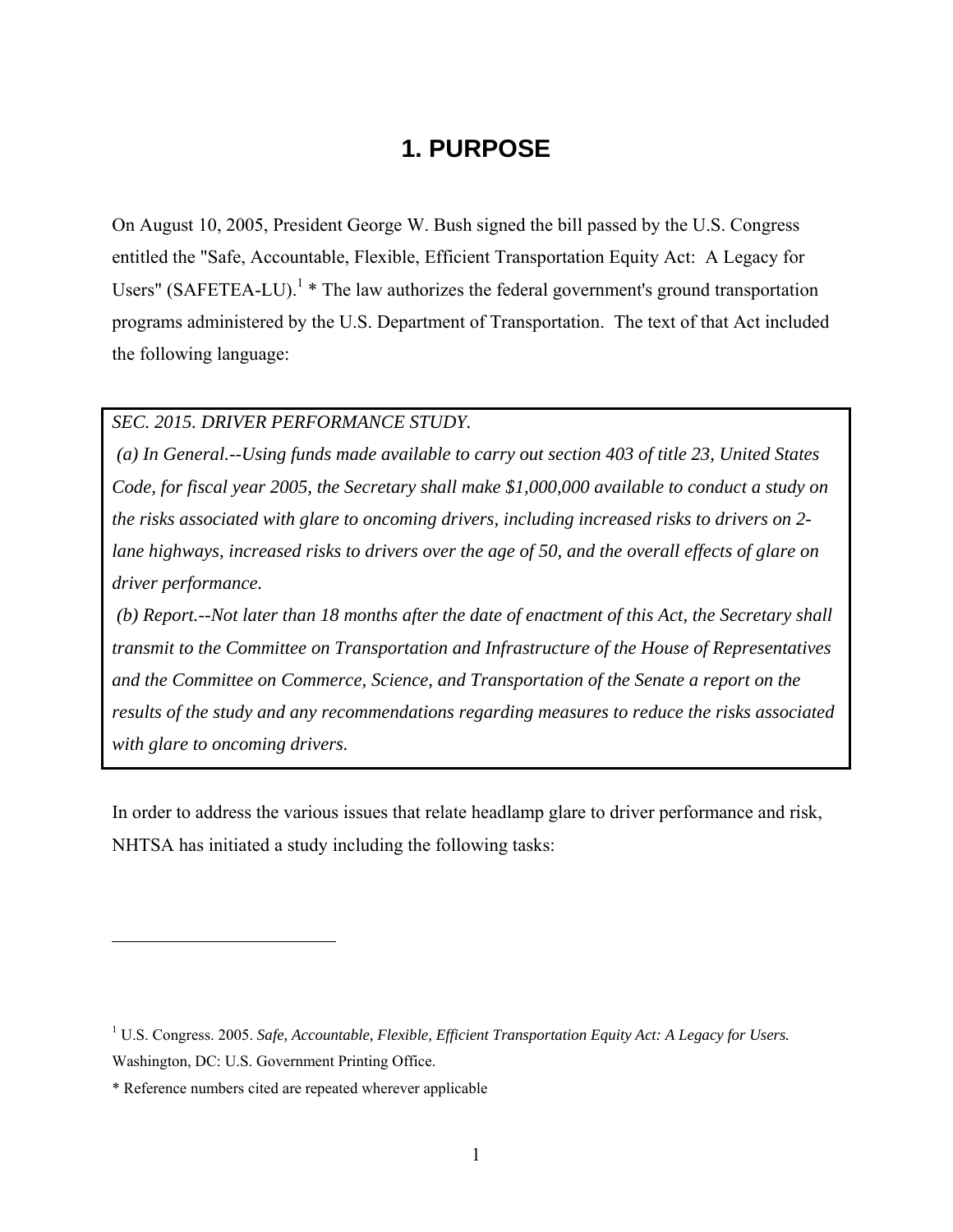- Analyses to compare the relative effects of different headlamp characteristics, such as mounting height, light source type, aim and beam intensity patterns, on visibility and glare to oncoming drivers along two-lane roadways.
- Assessment of headlamp aim characteristics on a representative sample of vehicles.
- A field experiment to study visual performance of older drivers following exposure to glare light.
- Development and evaluation of a prototype adaptive headlamp system with the potential to reduce glare while maintaining visibility by automatically decreasing the level of light intensity when other vehicles are nearby.

All of the tasks in this study will be completed by March 10, 2008, after the February 10, 2007, due date established for the report to Congress. To fulfill this requirement, the present interim report provides information on glare that is currently available. At the conclusion of the ongoing research activity, a comprehensive research report will be available to document each of the activities above and to supplement the information contained in this report.

As the relevant agency within the U.S. Department of Transportation to undertake the study authorized above, the National Highway Traffic Safety Administration (NHTSA) hereby submits the present report as a summary of its efforts to understand the issue of headlamp glare and to address the instructions provided by Congress in SAFETEA-LU to study the "risks associated with glare to oncoming drivers, including increased risks to drivers on two-lane highways, increased risks to drivers over the age of 50, and the overall effects of glare on driver performance."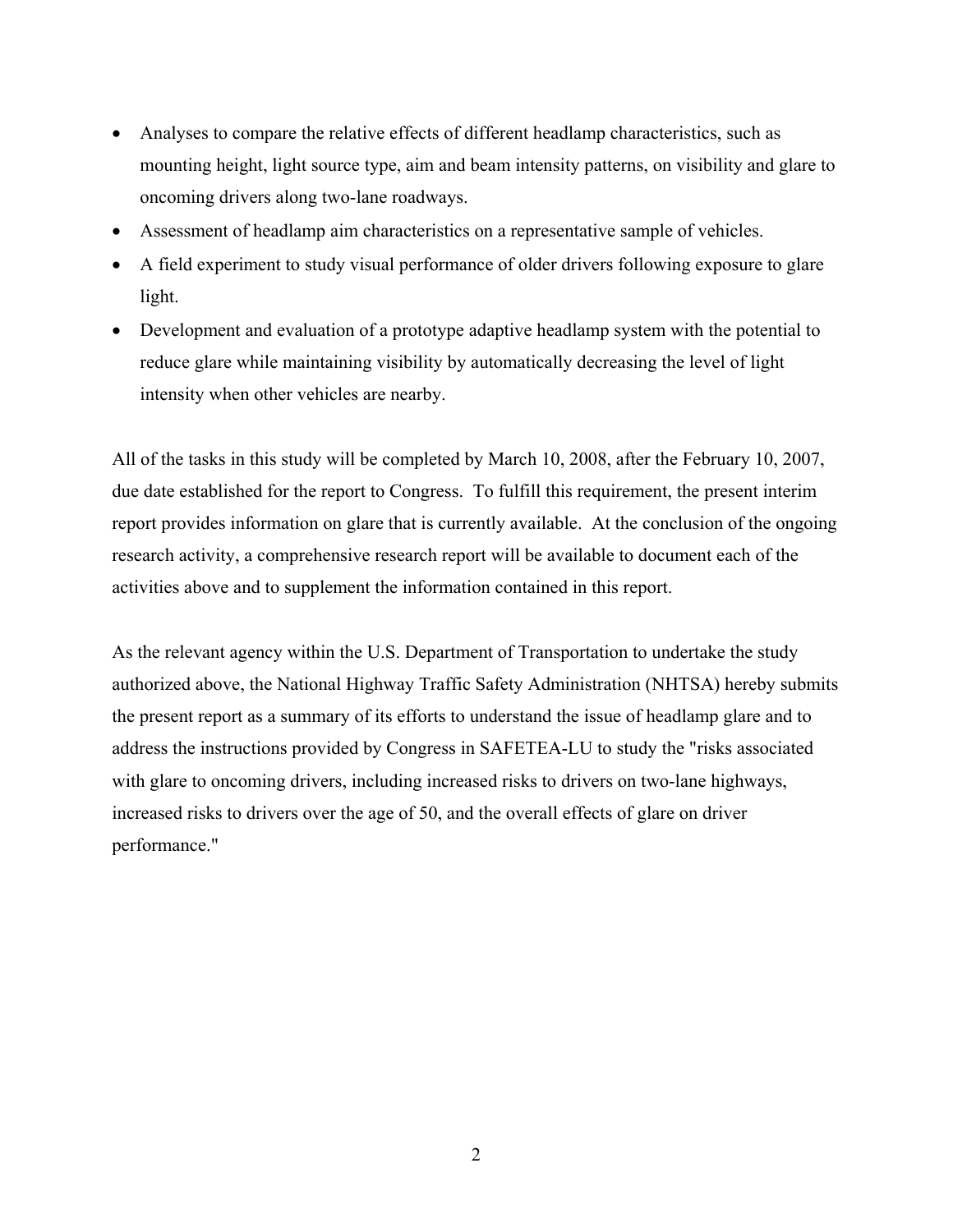# **2. WHAT ARE THE BASIC ISSUES RELATED TO HEADLAMP GLARE?**

In this section, glare is defined and the role and purpose of vehicle headlamps is discussed, including why drivers need headlamps and the specific ways that headlamps fill that need.

#### **What is glare?**

 $\overline{a}$ 

*Glare is a sensation in response to light that can take a number of forms.* 

Glare is defined as a "harsh uncomfortably bright light."<sup>2</sup> Glare is a sensation in response to light that can take a number of forms. Although light is necessary for vision, light - usually bright light - can also reduce visibility of objects in the field of view enough to make some objects invisible. As this report will

describe, bright light can create *scatter* inside the eye not unlike that experienced when looking through fogged glass or smoke, which makes objects harder to see. Light that is much brighter than the rest of one's field of view can also cause discomfort, annoyance, or even pain, and this sensation is another form of glare. When driving, glare can be caused by bright lights seen against a dark background, such as when headlamps of oncoming vehicles are seen in the field of view (or when following vehicles are seen in mirrors); glare can also be caused by a very bright foreground, such as a bright, clear sky that "washes-out" visibility of dashboard instruments while driving; or, glare can be caused by light reflected by fog or snow that makes objects harder to see. This report discusses *headlamp glare* from oncoming and following vehicles, its effects on nighttime visibility and its possible impact on crash risk.

<sup>&</sup>lt;sup>2</sup> Merriam Webster Dictionary. Retrieved December 14, 2006 from www.merriamwebster.com.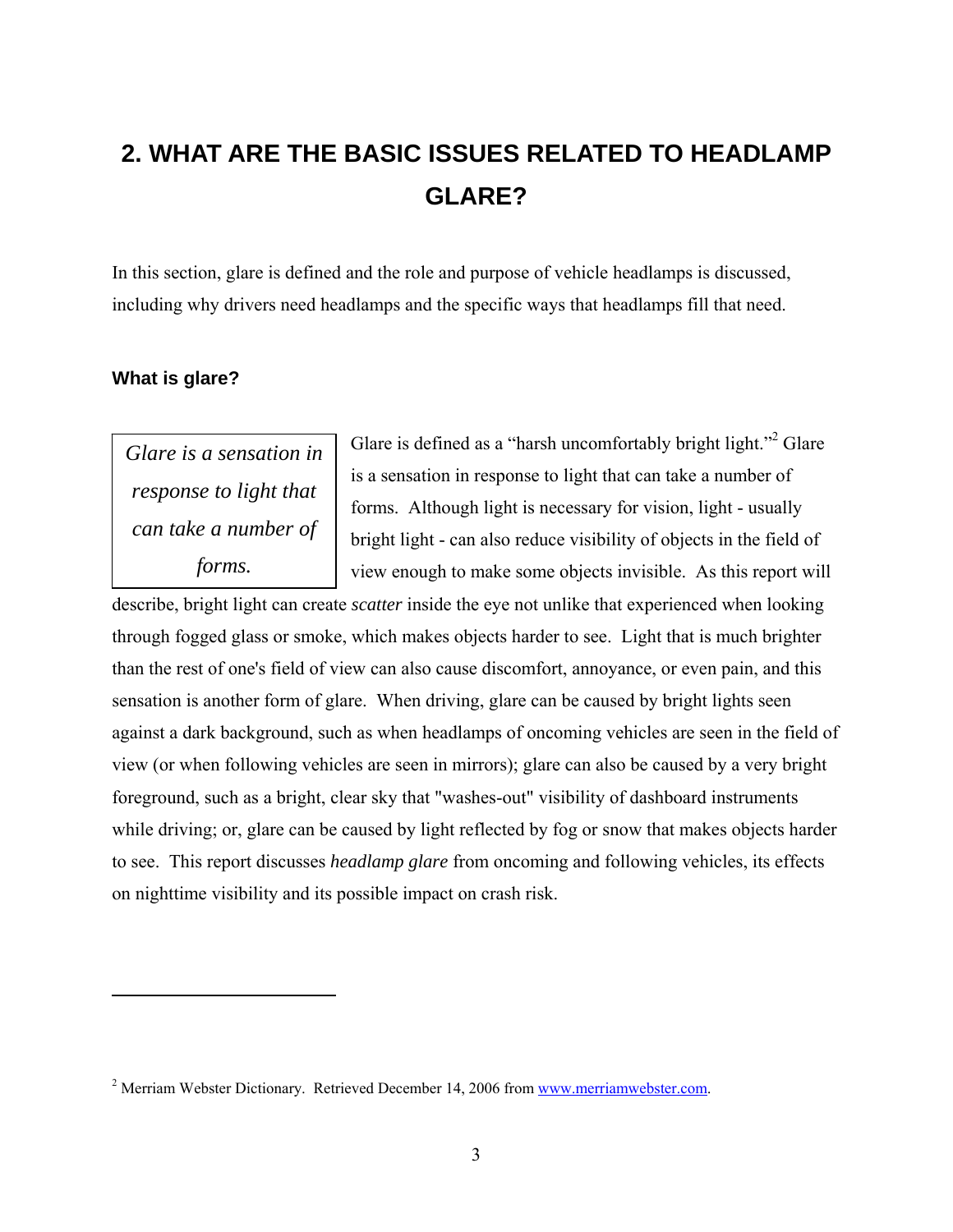#### **What is the basic problem with headlamp glare?**

With vehicle headlamps, there is often a tradeoff between *visibility* and *glare* such that the characteristics of headlamps that contribute to visibility for one driver are often the same that make them more troublesome with respect to glare for another.

To be of optimal use, vehicle headlamps must provide sufficient lighting far enough ahead in the field of view to allow a driver to respond to a hazard while minimizing the amount of light facing oncoming traffic; see Figure 1. In terms of the four regions shown in this figure, headlamp beam patterns generally minimize light in the quadrant corresponding to potential glare for oncoming drivers, while producing sufficient light in the other quadrants to aid in forward and peripheral visibility. Of course, the boundaries between regions where light is likely to aid in forward visibility and regions where light can result in potential glare vary between situations and individuals. Changes in road curvature and in the locations of oncoming vehicles may happen so that light in any region could enhance visibility of potential hazards or could create glare. Responding to a hazard in a timely manner requires seeing it at distances of hundreds of feet at most typical driving speeds.<sup>3</sup> To make objects hundreds of feet away visible, vehicle headlamps need to produce and project high light levels, particularly in the quadrant labeled "forward visibility" in Figure 1.

<sup>3</sup> Olson PL, Cleveland DE, Fancher PS, Kostyniuk LP, Schneider LW. 1984. *NCHRP Report 270: Parameters Affecting Stopping Sight Distance*. Washington, DC: National Cooperative Highway Research Program.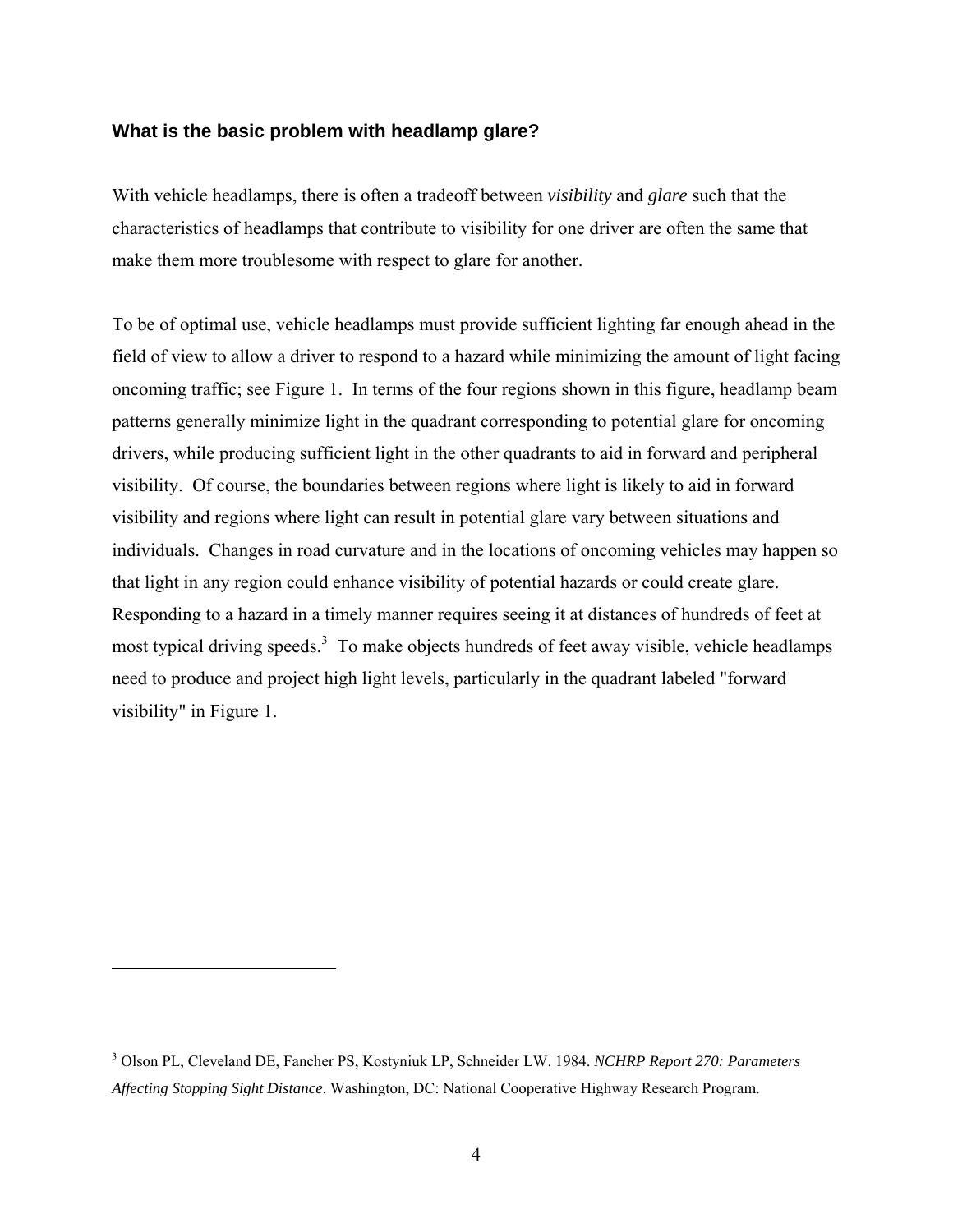

**Figure 1. Regions where one's own headlamps are likely to contribute to visibility and to glare to oncoming drivers.** 

Vehicles are equipped with two beam patterns, typically denoted the *low beam* and the *high beam*. The high beam pattern is designed to produce high light levels in both upper regions of Figure 1; because this pattern would create unacceptable glare to oncoming drivers, the high beam is generally not used when oncoming vehicles are present. In fact, most drivers use the low beam most of the time, even when the high beam would be more appropriate for forward visibility.4

Because the size of a headlamp is generally restricted by the size of the vehicles and important aerodynamic factors that influence a vehicle's fuel efficiency, $5$  headlamps are generally small and

<sup>&</sup>lt;sup>4</sup> Sullivan JM, Adachi G, Mefford ML, Flannagan MJ. 2004. High-beam headlamp usage on unlighted rural roadways. *Lighting Research and Technology* 36(1): 59-67.

<sup>5</sup> Environmental Defense. 1999. *Green Cars: A Guide to Cleaner Vehicle Production, Use and Disposal.* New York, NY: Environmental Defense.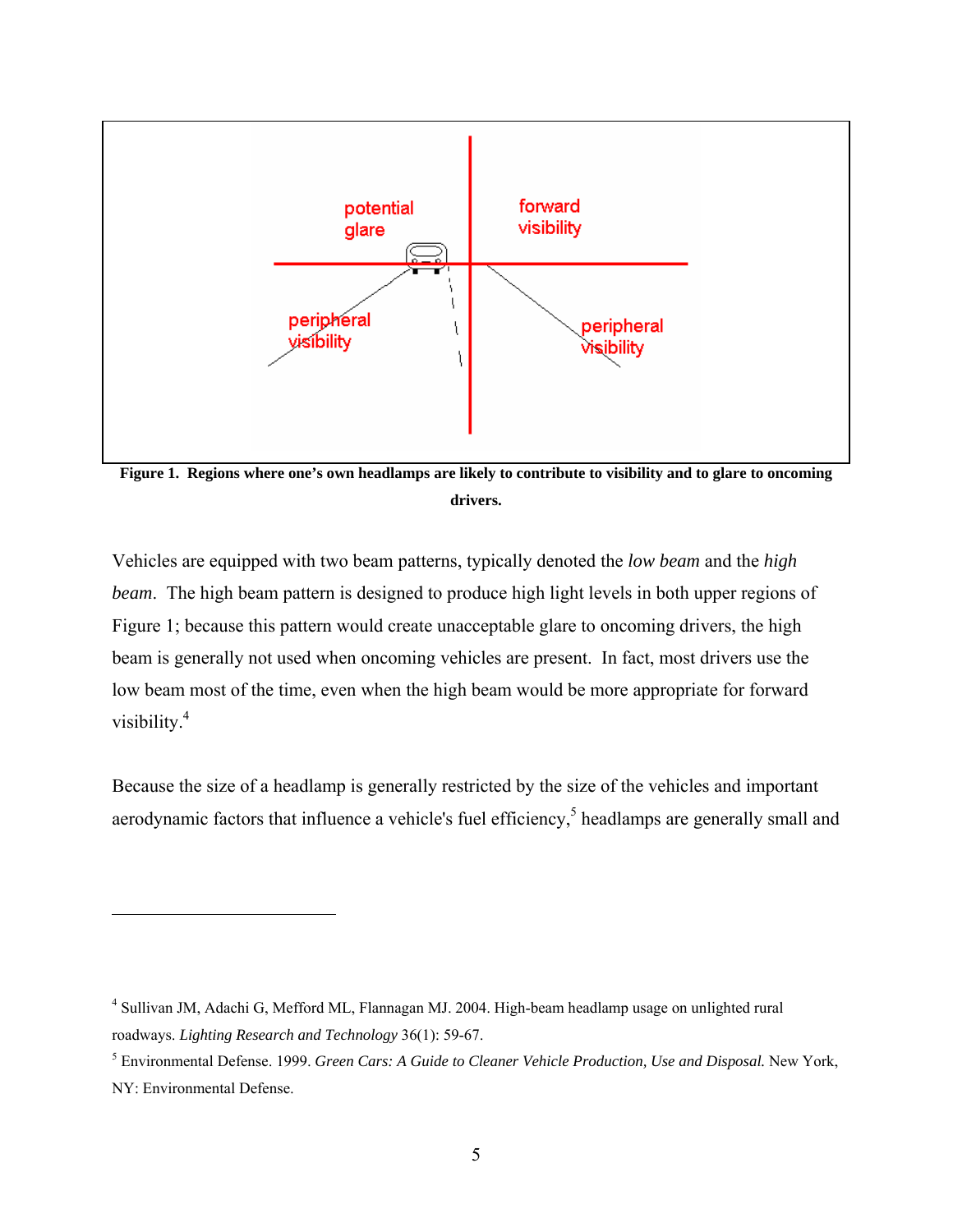very bright. Discomfort from bright headlamps may cause some people to reduce the time they spend driving at night, particularly as they get older.<sup>6</sup>

#### **What is the purpose of headlamps?**

Vehicle headlamps illuminate the area ahead of a vehicle, including overhead signs. They also make the vehicle itself visible to other road users. Headlamps are an essential part of the roadway visibility system, as most of the U.S. highway system is not equipped with fixed, polemounted lighting systems<sup>7</sup> and nighttime driving is an essential activity in today's economy.<sup>8</sup> An assumption in standards that contain provisions for lighting on vehicles and along roadways is that lighting contributes to improved visibility, which in turn can help reduce the likelihood of crashes.

*It is often difficult to link headlamp glare to driving safety.* 

 $\overline{a}$ 

Isolating the effects of lighting on visibility and therefore driving safety at night is difficult because of many confounding variables. For example, nighttime drivers are more likely to be tired or intoxicated $9$  than daytime drivers, making the impact of

reduced visibility difficult to extract.

Some data do support the role of light in improving visibility and therefore driving safety. One study used the change in daylight levels at the same clock time on successive weeks following

<sup>&</sup>lt;sup>6</sup> Brabyn JA, Schneck ME, Lott LA, Haegerstrom-Portnöy G. 2005. Night driving self restriction: Vision function and gender differences. *Optometry and Vision Science* 82: 755-764.

<sup>7</sup> Chaudhary NK, Geary LL, Preusser DF, Cosgrove LA. 2005. *Connecticut's Day and Night Safety Belt Use*, DOT HS 809 954. Washington, DC: National Highway Traffic Safety Administration.

<sup>8</sup> Pitchford P, Fisher M. 2006. Steering trucks to a night shift. *Riverside [CA] Press-Enterprise* (5 August).

<sup>9</sup> National Highway Traffic Safety Administration. 2005. *Traffic Safety Facts 2004.* Washington, DC: National Highway Traffic Safety Administration.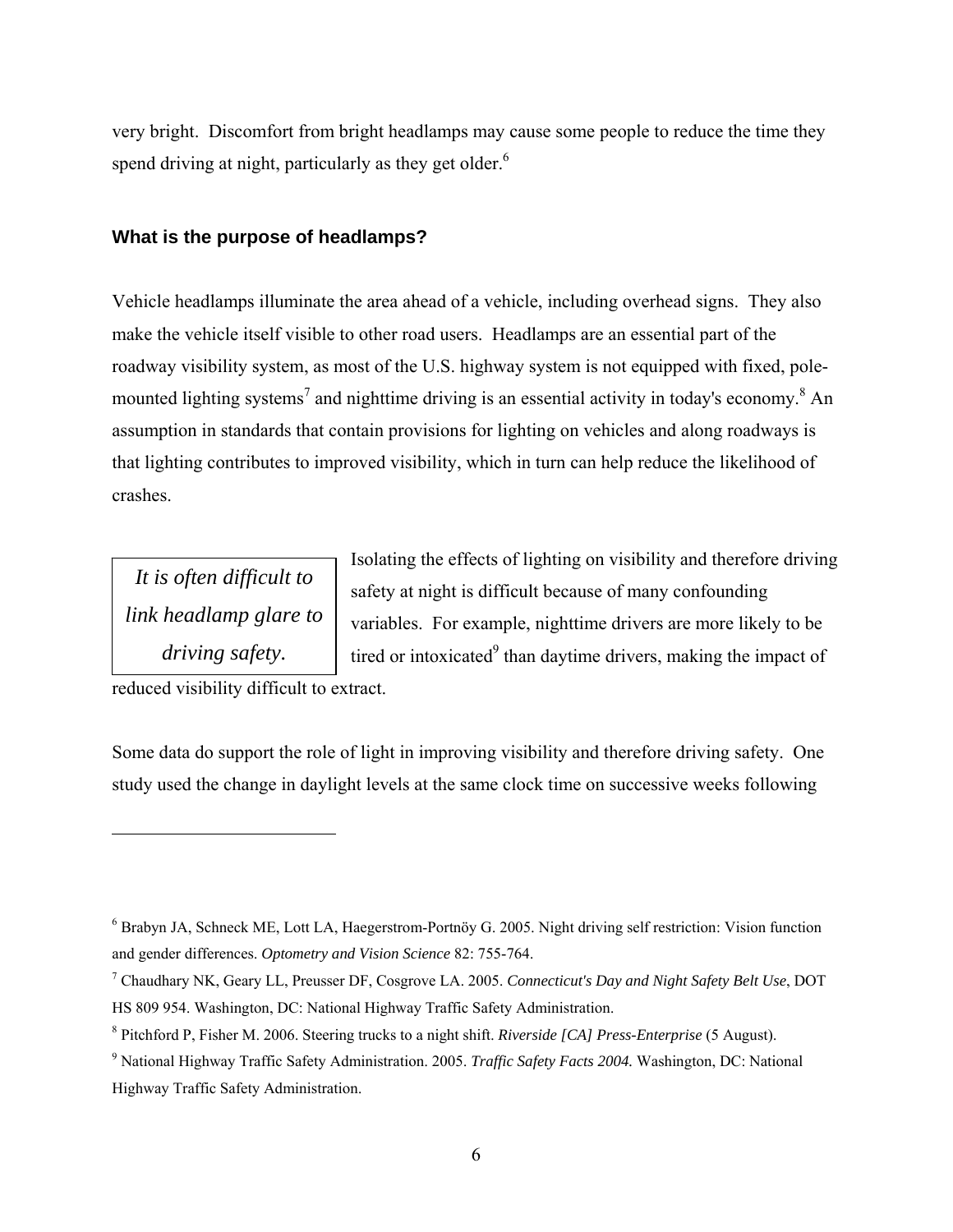the transitions to and from daylight savings time.<sup>10</sup> The authors assumed that the driving populations were the same at the same clock time before and after the start or end of daylight savings time, so drivers were presumed to be statistically identical with respect to confounding factors like tiredness or intoxication. Assuming this is correct, then the only consistent difference in conditions before and after daylight savings time was the difference in visibility due to daylight level (light or dark). The authors found a significant reduction in fatal pedestrian crashes under daylight level relative to darkness. However, this reduction did not occur for all crash types. Single-vehicle, run-off-the-road crashes were not affected by light or darkness, for example. This study does provide some evidence that good visibility has important safety implications for some types of crashes. Therefore, by extrapolation, one can infer that light, either from the vehicle or on nearby poles, would support visibility and thus, safety.

#### **What is different between headlamps on today's vehicles and earlier ones?**

*Headlamps look different today than in previous years.* 

 $\overline{a}$ 

New headlamp technologies are changing the appearance of oncoming vehicles at night on U.S. roadways in several important ways. Newly developed headlamps, using *high intensity discharge* (HID) light sources produce more light and appear "bluer" than conventional headlamps, and are becoming

more common.<sup>11</sup> Headlamps that produce more light than earlier ones, but conform to the same standards, can result in beam patterns that differ greatly from earlier headlamps, particularly in locations that are not regulated to produce minimum or maximum light levels. These patterns often result in wider and brighter distributions of light on and along the roadway. In addition to their different light distributions, HID headlamps last longer than conventional halogen

 $10$  Sullivan J, Flannagan M. 2002. The role of ambient light level in fatal crashes: Inferences from daylight saving time transitions. *Accident Analysis and Prevention* 34: 487-498.

<sup>11</sup> Jost K. 1995. Anatomy of high-intensity discharge headlamps. *Automotive Engineering* (November): 38.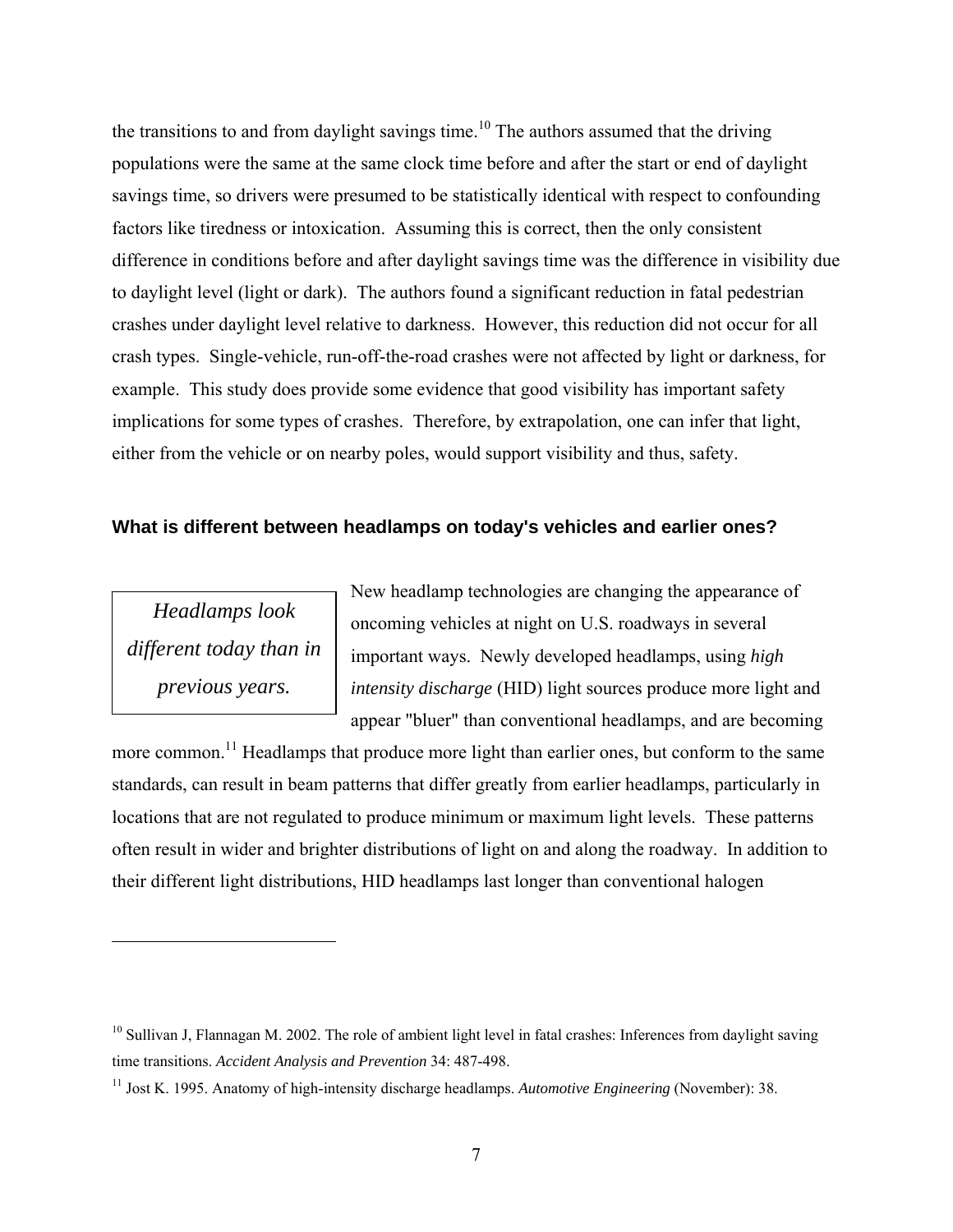headlamps, often for the life of the vehicle, making them attractive from a maintenance perspective.

The lighted areas of some headlamps are smaller in size, which increases their brightness.<sup>12</sup> For example, a tubular fluorescent lamp might produce the same amount of light as a clear incandescent light bulb, but because the filament of the light bulb is much smaller than the surface of the fluorescent tube, the filament is much brighter in appearance. Additionally, vehicles themselves have been increasing in height, $13$  resulting in higher mounting heights for headlamps. This can be problematic because the headlamps' patterns of light might not account for the increased mounting height, and therefore will project a bright part of the beam to the oncoming driver. 14 These brighter headlamps might be persistently present in rear view mirrors from vehicles located behind a driver for a long period of time. Brighter headlamps with different beam distributions can reduce visibility of objects along the road by increasing the *amount* and *duration* of light reaching an oncoming driver's eyes.<sup>15</sup> These factors and others such as the color of light can also increase drivers' perception of discomfort from glare.

Another factor that can influence glare, which has been changing in recent decades, is headlamp aim. Headlamps are designed to meet a stringent set of luminous intensity values at several angles and locations specified by the U.S. Federal Government,<sup>16</sup> but factors such as vehicle age,

<u>.</u>

<sup>12</sup> Rea MS (ed.). 2000. *IESNA Lighting Handbook: Reference and Application*, 9th ed. New York, NY: Illuminating Engineering Society of North America.

<sup>&</sup>lt;sup>13</sup> White MJ. 2004. The "arms race" on American roads: The effect of sport utility vehicles and pickup trucks on traffic safety. *Journal of Law and Economics* 47: 333-355.

<sup>&</sup>lt;sup>14</sup> Society of Automotive Engineers. 1999. Performance requirements for motor vehicle headlamps, SAE J1383. In *Ground Vehicle Lighting Standards Manual,* HS-34. Warrendale, PA: Society of Automotive Engineers.

<sup>&</sup>lt;sup>15</sup> Chen J. 2004. *Effects of Headlamp Glare Exposure on Glare Recovery and Discomfort* [M.S. thesis]. Troy, NY: Rensselaer Polytechnic Institute.

<sup>16</sup> U.S. Congress. 2004. *Federal Motor Vehicle Safety Standards, No. 108: Lamps, Reflective Devices, and Associated Equipment.* Washington, DC: U.S. Government Printing Office.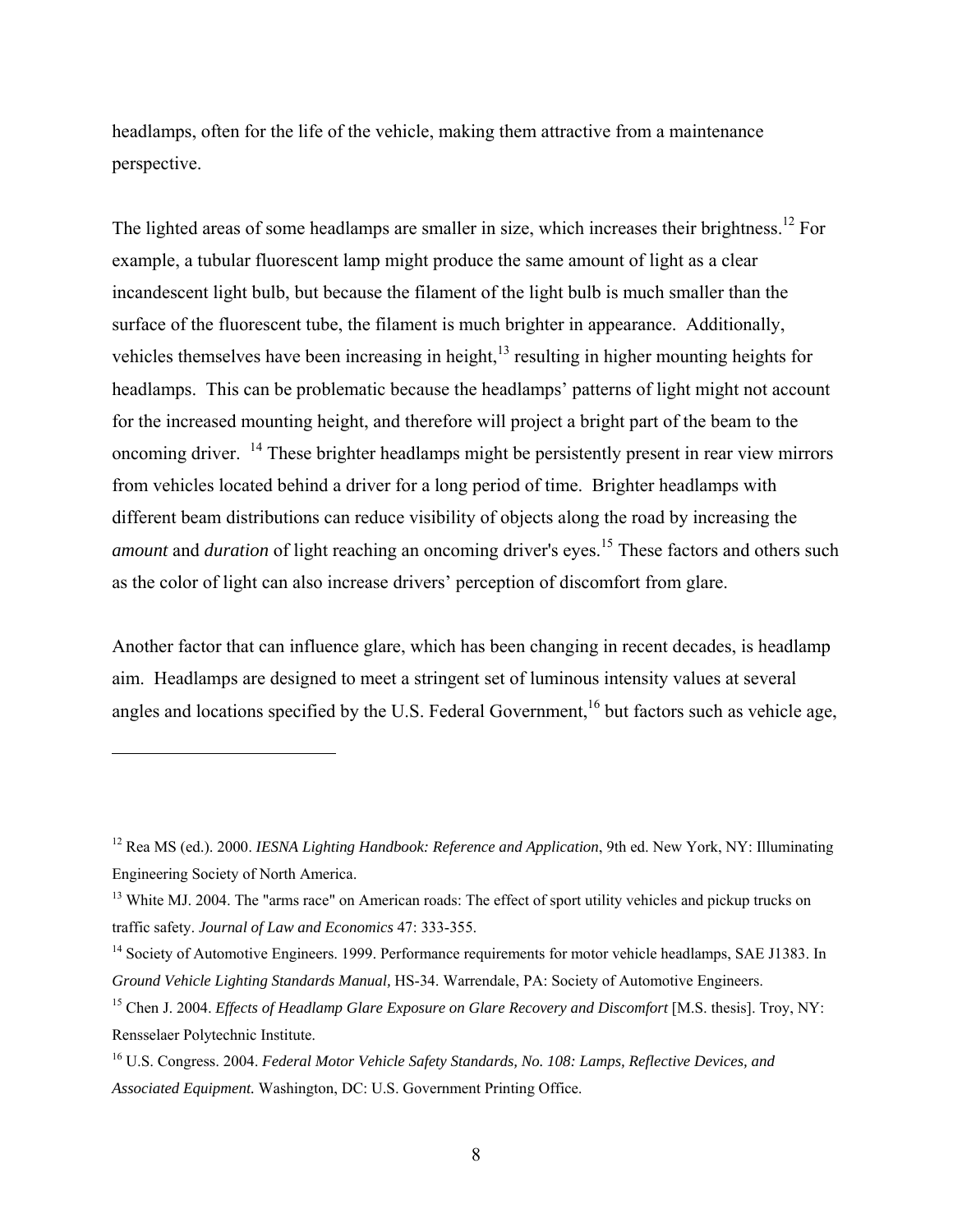road conditions, loading and damage to the vehicle can contribute to poorly aimed headlamps, even if the headlamps themselves produce the correct distributions of light. Some states have no requirements that headlamps be properly aimed at regular intervals. A recent NHTSA-sponsored survey of headlamp aim in New York State<sup>17</sup> found that two-thirds of passenger cars measured had at least one headlamp improperly aimed either upward or downward. When headlamps are improperly aimed upward, they can produce higher luminous intensity values toward oncoming vehicles than properly aimed headlamps, according to another NHTSA-sponsored study.18 When they are aimed downward, they can result in reduced forward visibility for the driver.

#### **How does headlamp glare affect the driving public?**

<u>.</u>

In 2001, NHTSA solicited comments from the driving public, the automotive lighting industry, and advocates for driving safety regarding the causes and importance of headlamp glare.<sup>19</sup> A public comment docket opened in 2001 has received more than 5700 comments to date, making it one of NHTSA's most active dockets. Many of the comments NHTSA received from the driving public state that headlamp glare is an important problem. NHTSA has also surveyed members of the U.S. driving public to better understand complaints regarding headlamp glare.<sup>20</sup> Some comments state that "blue" headlamps are more uncomfortable when viewed from

<sup>17</sup> Lighting Research Center, Rensselaer Polytechnic Institute. 2005. *Assessment of Headlamp Glare and Potential Countermeasures: New Methodology for the Assessment of Headlamp Aim* [report submitted to NHTSA]. Troy, NY: Rensselaer Polytechnic Institute.

<sup>&</sup>lt;sup>18</sup> Van Derlofske J, Chen J, Bullough JD, Akashi Y, 2006. Headlamp glare exposure and recovery (SAE paper 2005-01-1573). *Society of Automotive Engineers 2005 Transactions Journal of Passenger Cars - Mechanical Systems* 114(6): 1974-1981.

<sup>19</sup> National Highway Traffic Safety Administration. 2001. *Glare From Headlamps and Other Front Mounted Lamps* [Docket No. 01-8885]. Washington, DC: U.S. Government Printing Office.

<sup>20</sup> Singh S, Perel M. 2004. *Drivers' Perceptions of Headlamp Glare from Oncoming and Following Vehicles*, DOT HS 809 669. Washington, DC: National Highway Traffic Safety Administration.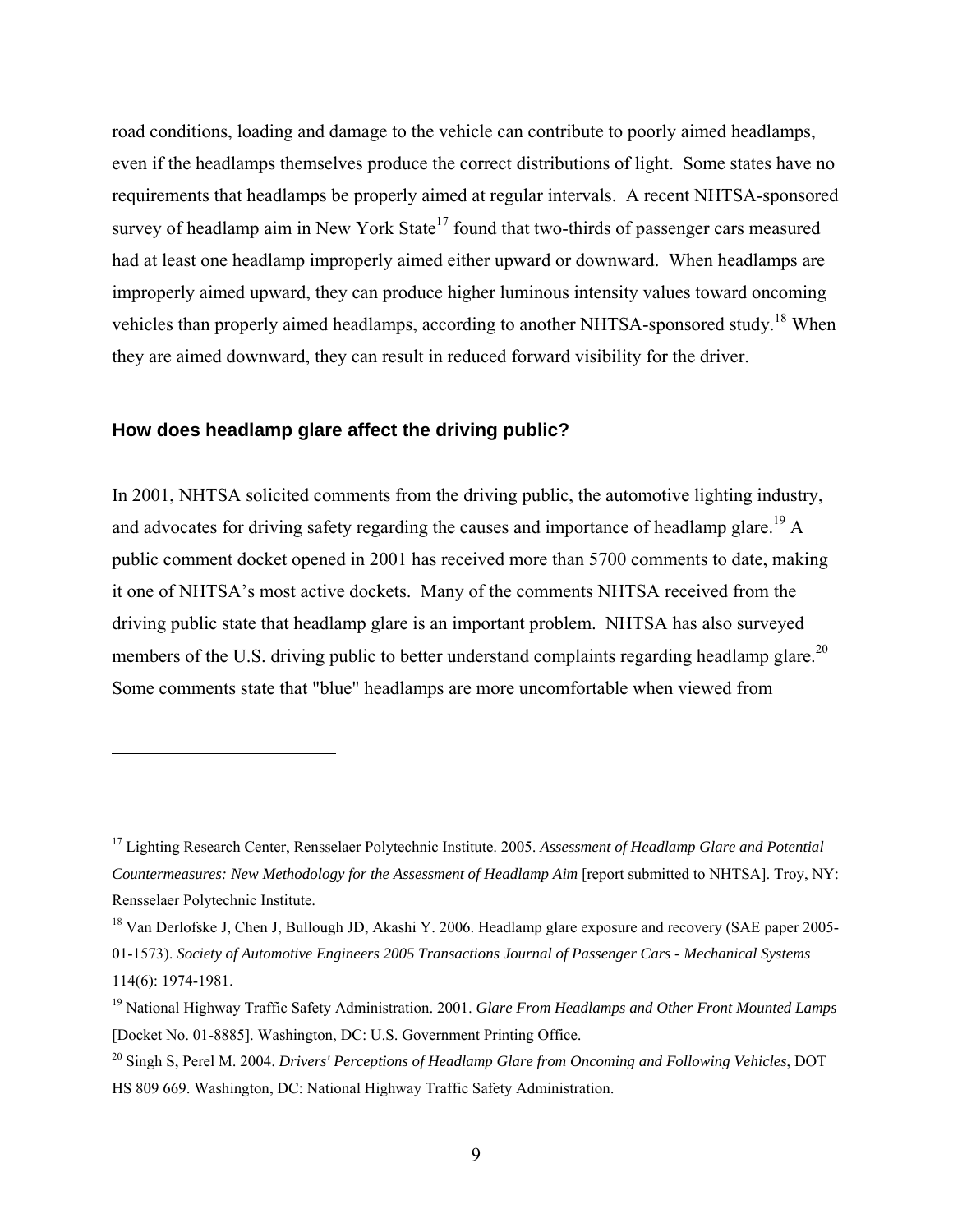oncoming vehicles while driving, and some focus on auxiliary lighting such as fog lamps.<sup>21</sup> Many comments also address the higher mounting heights of headlamps, which can result in increased light levels at oncoming drivers' eyes. As mentioned above, many factors have changed simultaneously regarding headlamp light sources and locations; this makes assigning the cause of complaints to any single factor difficult.

In order to address the directions from the U.S. Congress to study the effects of headlamp glare on driving performance and the risks associated with headlamp glare, NHTSA has undertaken research and reviewed previously published research on the combined effects of headlamp color, size, beam pattern characteristics, and mounting characteristics on visual performance and on visual comfort for drivers using and facing headlamps. The present report summarizes NHTSA's findings to date; technical reports will be released at the conclusion of each project.

<u>.</u>

<sup>21</sup> Sivak M, Flannagan MJ, Traube EC, Hashimoto H, Kojima S. 1996. *Fog Lamps: Frequency of Installation and Nature of Use*, UMTRI-96-31. Ann Arbor, MI: University of Michigan.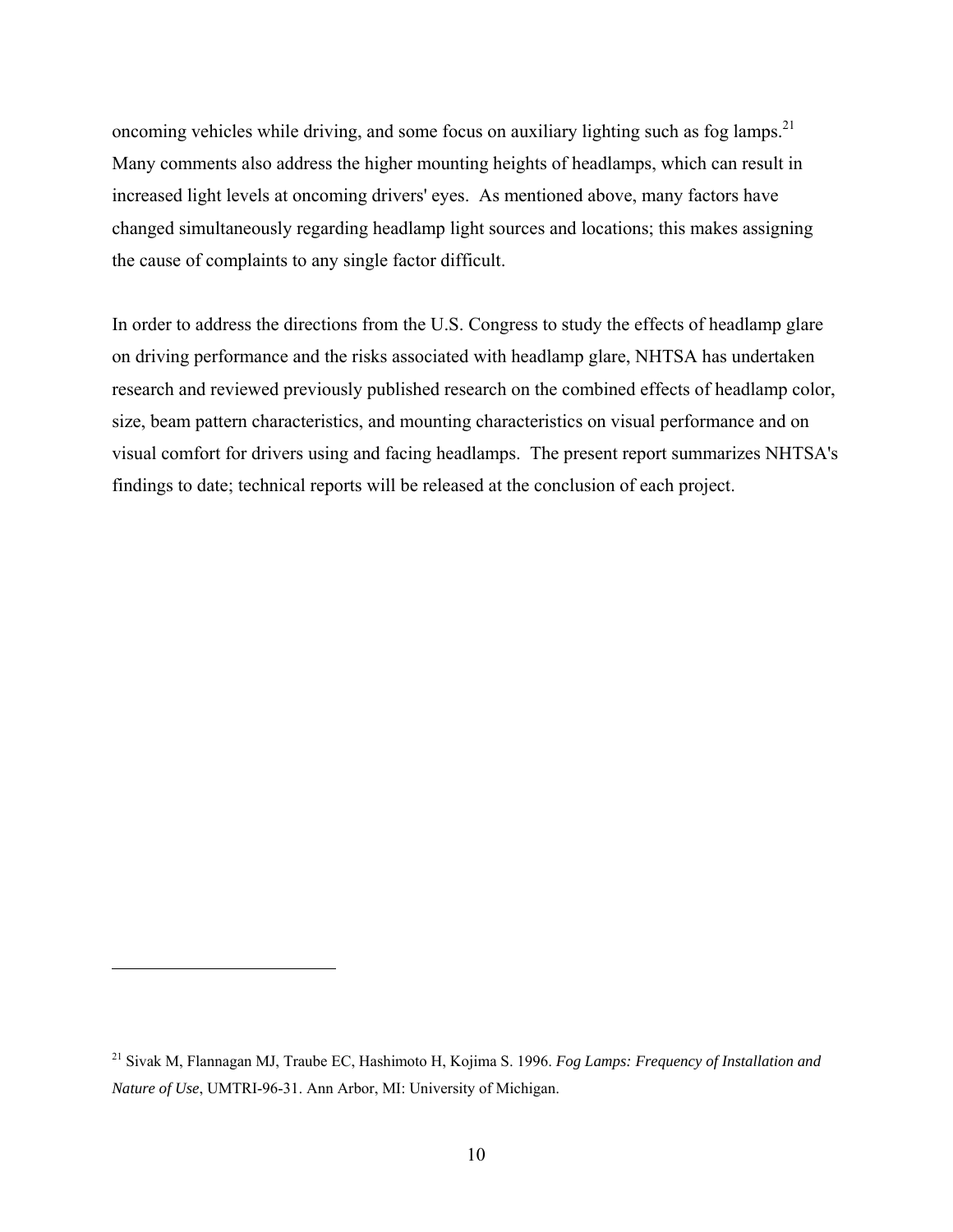# **3. WHAT ARE THE EFFECTS OF GLARE ON DRIVER PERFORMANCE?**

*Headlamp glare cannot be ruled out as a factor in driving safety.* 

 $\overline{a}$ 

An important issue to remember in discussing the effects of glare on driver performance is that evidence linking headlamp glare and crash risk is difficult to obtain. A survey of crash reports from several U.S. states conducted several decades ago found that the percentage of accidents that could be at least partly

related to headlamp glare was no more than  $1\%$ <sup>22</sup> A recent in-house NHTSA evaluation shows that an average of 0.3% of nighttime fatal crashes list glare as a contributing factor. Assigning a specific percentage of crashes to glare is difficult when considering that potentially at-fault drivers might claim in police reports that they were impaired by glare in attempts to seem less liable. There could also be crashes for which glare was a factor, but which were unreported. Thus, headlamp glare cannot be ruled out as a factor in driving safety. Glare might also affect the probability of driving at all. Older drivers, for example, sometimes report headlamp glare as a cause for refraining from nighttime driving.<sup>6</sup>

This report summarizes what is known about the links in the logical chain from headlamp glare to reduced safety. As discussed in this section, headlamp glare can and does have measurable impacts on visibility, and may have other behavioral impacts. Logically, visibility is an important factor in determining safety, $10$  and much of the research on glare and safety has used visibility (in terms of distance at which potential hazards can be seen, and of how quickly and accurately they can be seen) as a surrogate for safety.

<sup>22</sup> Hemion RH. 1969. *A Preliminary Cost-Benefit Study of Headlamp Glare Reduction*, AR-683. San Antonio, TX: Southwest Research Institute.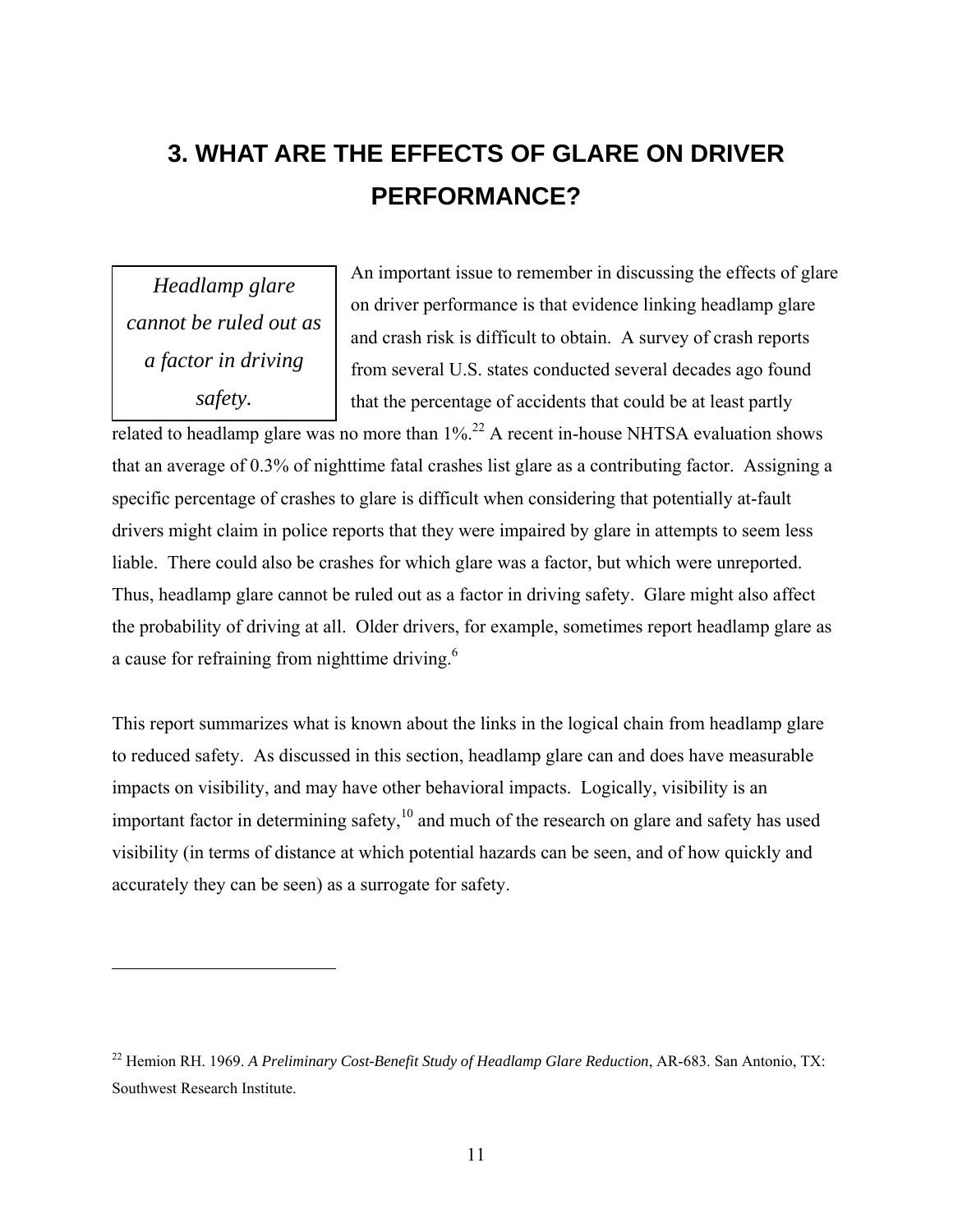Several types of experiments and research studies on glare and driving performance are discussed: *simulation* or *calculation analysis studies*, in which effects of glare are predicted using software or other tools rather than directly measured with human subjects; *laboratory studies*, in which the experiments are controlled carefully but often do not capture all of the realistic conditions directly applicable to driving;18,23 *field studies*, which are usually conducted outdoors along mocked-up conditions similar to those along actual roadways;  $2^{4,25}$  and *naturalistic studies*, which are not really experiments, but involve monitoring people driving in conditions as close to the "real world" as possible.<sup>26</sup>

#### **How does glare reduce visibility?**

Glare from vehicle headlamps has several effects. Not surprisingly, glare reduces visibility, not only while the glare light is visible, but even after the glare light is no longer in the field of view, that is, after an oncoming vehicle has passed by. These two effects are discussed later in this report.

*Headlamp glare causes light scatter in the eyes, which makes objects less visible.*

 $\overline{a}$ 

The eye's lens and cornea are not perfectly clear,  $12$  and the center of the eye contains a liquid that accumulates debris from dead cells in the eye.<sup>12</sup> As a result, all light entering the eye is

<sup>23</sup> Flannagan MJ. 1999. *Subjective and Objective Aspects of Headlamp Glare: Effects of Size and Spectral Power Distribution*, UMTRI-99-36. Ann Arbor, MI: University of Michigan.

<sup>24</sup> Bullough JD, Van Derlofske J, Dee P, Chen J, Akashi Y. 2003. *An Investigation of Headlamp Glare: Intensity, Spectrum and Size*, DOT HS 809 672. Washington, DC: National Highway Traffic Safety Administration.

 $^{25}$  Flannagan MJ, Sivak M, Traube EC, Kojima S. 2000. Effects of overall low-beam intensity on seeing distance in the presence of glare. *Transportation Human Factors* 2(4): 313-330.

<sup>26</sup> Klauer SG, Dingus TA, Neale VL, Sudweeks, JD, Ramsey DJ. 2006. *The Impact of Driver Inattention on Near-Crash/Crash Risk: An Analysis Using the 100-Car Naturalistic Driving Study Data*, DOT HS 810 594. Washington, DC: National Highway Traffic Safety Administration.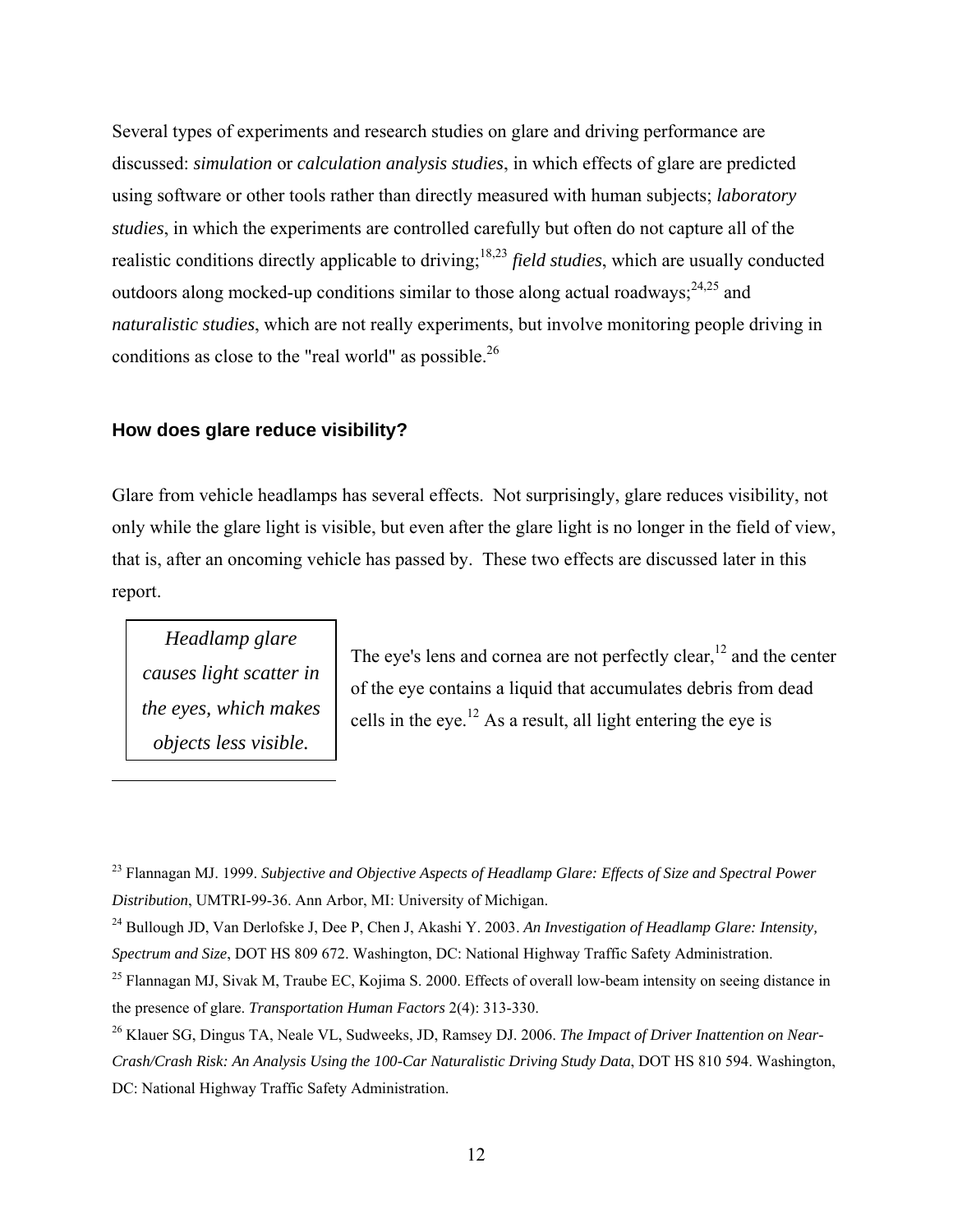*scattered* to some extent. This scattering becomes worse as we age. When a glare light is present, the scattered light in the eye acts like a "veil" and reduces the contrast of objects in the field of view (contrast here refers to the brightness of an object relative to the brightness of its background; as this difference increases, so does an object's contrast).12 The contrast of an object determines, in part, how accurately and quickly it can be seen,  $2^7$  and even if it can be seen at all. The closer a glare light is to one's line of sight, the brighter the "veil" will be, and the greater the reduction in visibility will be.<sup>28</sup> This effect is known as *disability glare*.

The mechanisms behind disability glare have been understood since the  $1920s<sup>29</sup>$  and precise calculations of the reductions in contrast (and visibility) from any glare light for a given intensity and angle with respect to an onlooker are possible. The greater the intensity of the glare light, and the closer the glare light is to where one is looking (such as along a two-lane rather than along a four-lane highway), the greater the disability glare.<sup>30</sup> From a practical point of view, the scattered light that causes disability glare can have the following effects, which have been measured in several different laboratory and field studies:

• *Making difficult-to-see objects invisible.* All objects require a minimum amount of contrast against their backgrounds to be seen; otherwise they will be invisible. The amount of this *threshold contrast* differs for every object.<sup>31</sup> For example, a small object such as a white golf ball requires a higher contrast to be seen than a larger object at the same distance such as a

<sup>27</sup> Rea MS, Ouellette MJ. 1991. Relative visual performance: A basis for application. *Lighting Research and Technology* 23(3): 135-144.

<sup>28</sup> Fry GA. 1954. Evaluating disability effects of approaching headlamps. *Highway Research Bulletin* (89): 38-42.

<sup>29</sup> Holladay L. 1926. The fundamentals of glare and visibility. *Journal of the Optical Society of America* 41: 235- 244.

<sup>30</sup> Stiles WS, Crawford BH. 1937. The effect of a glaring light source on extrafoveal vision. *Proceedings of the Royal Society of London, Series B, Biological Sciences* 122(827): 255-280.

<sup>31</sup> Nadler MP, Miller D, Nadler DJ. 1990. *Glare and Contrast Sensitivity for Clinicians.* New York, NY: Springer-Verlag.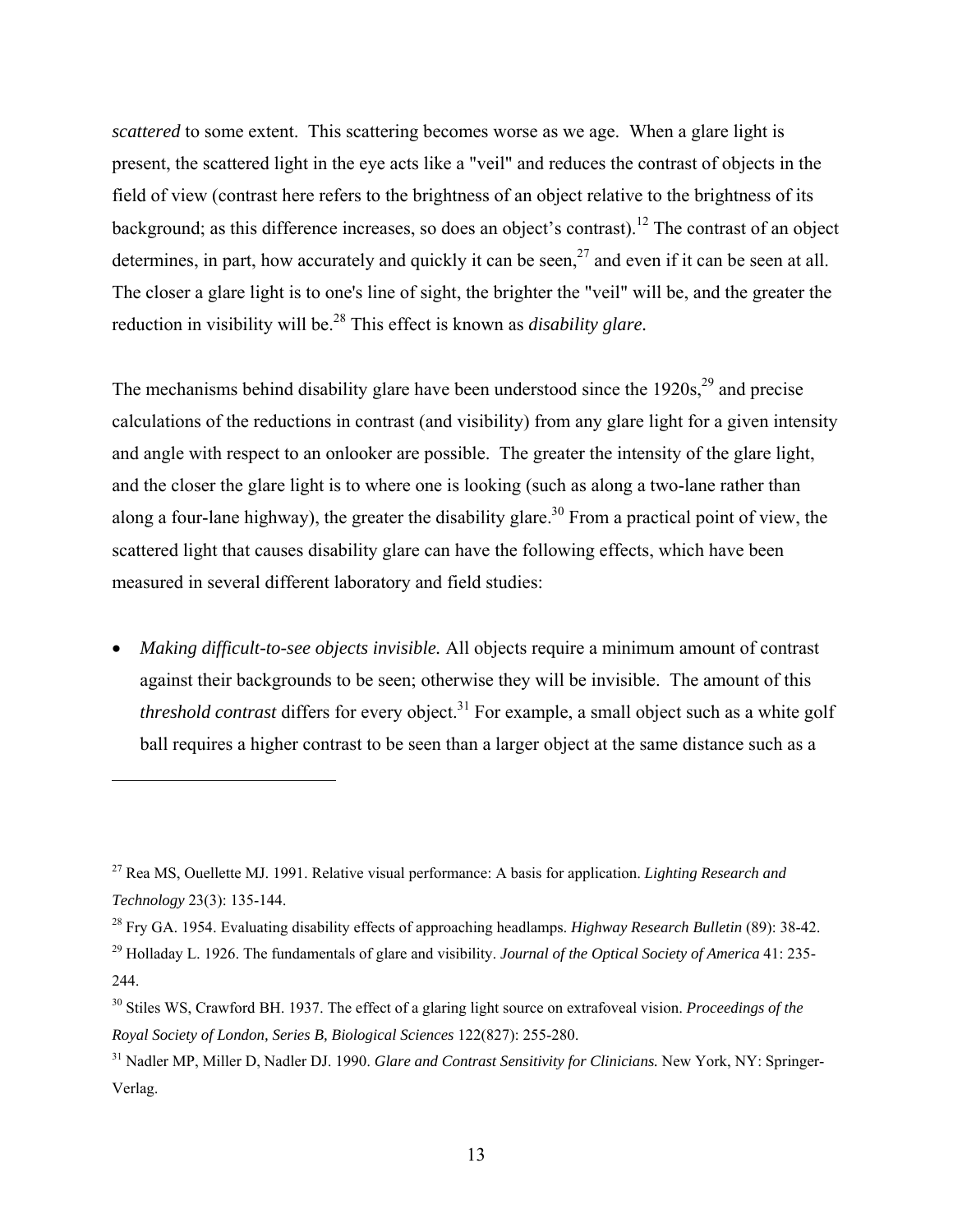white soccer ball. If an object's contrast is close to the observed threshold contrast, the "veil" from scattered light inside the eye could be enough to reduce its contrast below a person's threshold, making the object invisible.

- *Decreasing visibility distance.* When driving, the ability to see objects when they are far enough away that the driver can take appropriate action in time is critical.<sup>3</sup> The distance at which an object can be seen is known as the *visibility distance*. This distance is reduced when disability glare is present; the greater the disability glare, the shorter the visibility distance.<sup>32</sup>
- *Increasing reaction times.* The speed with which someone can detect an object in the roadway is another way to measure visibility.<sup>27</sup> A recent field study of headlamp glare sponsored by NHTSA showed that as the intensity of oncoming headlamps increased, the reaction times by people became longer.<sup>24</sup>
- *Reducing detection probability.* In the same NHTSA-sponsored field study described immediately above, if targets were not seen within one second, it was unlikely that they would be seen at all.<sup>33</sup> Thus, another measure of the impact of disability glare is the likelihood that a given object in the field of view will be detected within one second. Just as increased glare intensity increases reaction times, more glare also increases the percentage of times that people cannot see objects.

The effects described above all are measured when the glare light is seen in the field of view, but as mentioned above, glare has a lasting effect after the glare light has gone away. Vision is, in part, a photochemical process in the eye, where light changes the chemistry of the eye's receptors. In turn, this reaction stimulates electrical signals that are carried by nerves to the brain

<sup>32</sup> Mortimer RG. 1969. Requirements for automobile exterior lighting. In *Visual Factors in Transportation Systems*. Washington, DC: National Academy of Sciences.

 $33$  Bullough JD, Van Derlofske J, Dee P, Chen J, Akashi Y, 2003. Impact of headlamp glare on peripheral visibility. In *Progress in Automobile Lighting Symposium 2003* (pp. 166-180), Darmstadt University of Technology, Germany, September 23-24. München, Germany: Herbert Utz Verlag.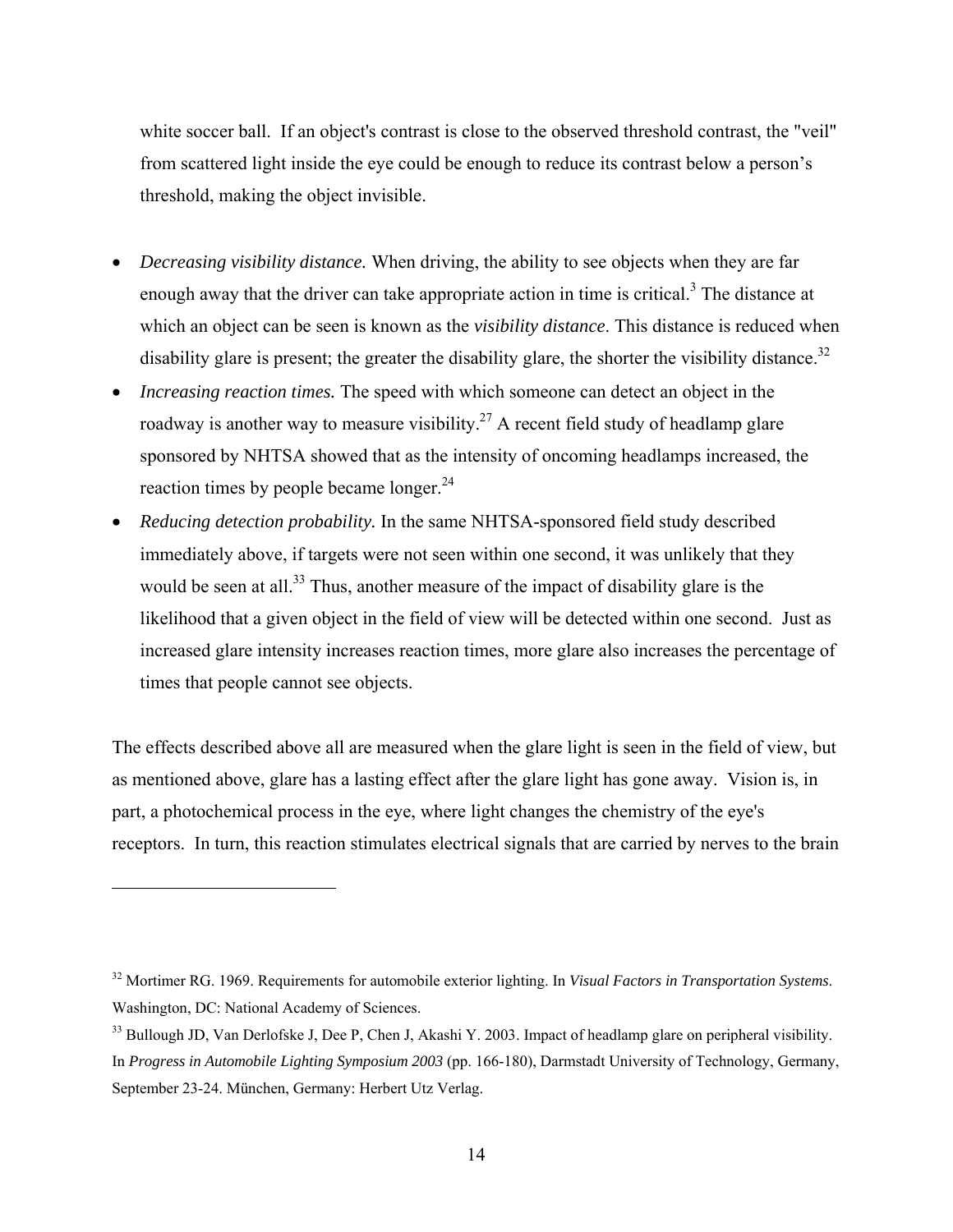to be decoded into perceptions.<sup>12</sup> Following light exposure, the chemicals revert to their original state, but this process takes time, during which the eye's receptors are somewhat desensitized. For this reason, vision is initially difficult when just entering a dark area such as a dimly lighted tunnel from an open roadway on a sunny day, until a few seconds have passed. Light from oncoming headlamps can have the same effect, creating a *recovery time* after seeing the lights for the eyes to recover.<sup>34</sup> During this time, objects can be invisible or difficult to see.

The recovery time from glare depends upon the intensity of a glare light and the duration of exposure to the light. In a laboratory study sponsored by NHTSA, participants' recovery time depended on the *dosage* of light exposure, which is defined as the product of its intensity and the length of exposure (duration).<sup>18</sup> The higher the dosage, the longer the recovery time was.

#### **What other effects does glare have besides reduced visibility?**

*Headlamp glare can cause discomfort even when it does not significantly affect visibility.* 

<u>.</u>

The discussion above describes the ways in which glare can reduce visibility (disability glare) by making objects harder to see, either when a glare light is visible or shortly afterward. Glare has other effects on people as well. Perhaps the best known effect is discomfort. *Discomfort glare* is the sensation of annoyance, or even pain, that we experience when we see a bright light in our field of view.<sup>35</sup> While it would seem that using

separate terms, *disability glare* and *discomfort glare*, to describe the effects of glare is like splitting hairs,  $36$  they really are different phenomena. Consider driving on a clear day. The light

<sup>34</sup> Ottander C. 1963. Adaptation time after glare. In *Lighting Problems in Highway Traffic*. Inglestam E, ed. New York, NY: Macmillan.

<sup>35</sup> Boyce PR. 2003. *Human Factors in Lighting*, 2nd ed. New York, NY: Taylor and Francis.

<sup>&</sup>lt;sup>36</sup> Sivak M, Flannagan MJ. 1993. Human factors considerations in the design of vehicle headlamps and signal lamps.

In *Automotive Ergonomics.* Peacock B, Karwowski W, eds. London, UK: Taylor and Francis.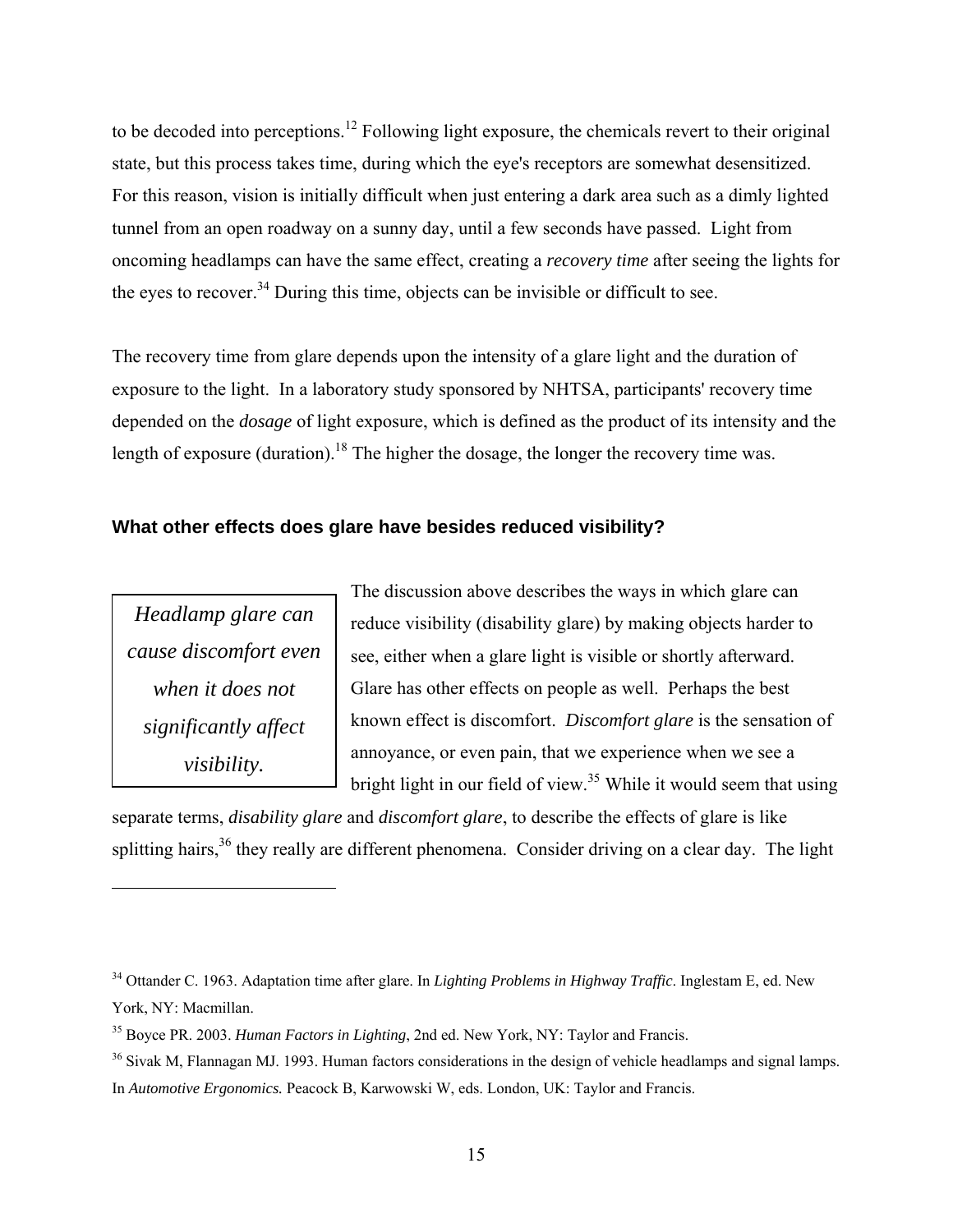entering the eyes from outside the car can cause disability glare for seeing the dashboard instruments, even if it is not felt as uncomfortable. And, as will be discussed below, two glare lights that have the same negative impact on visibility can result in different amounts of discomfort.

Discomfort is most commonly studied in various experiments by asking subjects to provide a numerical rating using a subjective rating scale. The following is the most commonly used scale used in headlamp glare research (known as the De Boer scale): $37$ 

 1. unbearable 2. 3. disturbing 4. 5. just permissible 6. 7. satisfactory 8. 9. just noticeable

 $\overline{a}$ 

Other types of measures of discomfort glare have been used in research studies. Responses like pupil size,  $38$  muscle tension around the eyes,  $39$  and even brain waves<sup>40</sup> have been measured in

<sup>37</sup> De Boer JB. 1967. Visual perception in road traffic and the field of vision of the motorist. In *Public Lighting*. Eindhoven, Netherlands: Philips Technical Library.

<sup>38</sup> Hopkinson RG. 1956. Glare discomfort and pupil diameter. *Journal of the Optical Society of America* 46(8): 649- 656.

<sup>&</sup>lt;sup>39</sup> Berman SM, Bullimore MA, Jacobs RJ, Bailey IL, Gandhi N. 1994. An objective measure of discomfort glare. *Journal of the Illuminating Engineering Society* 23: 40–49.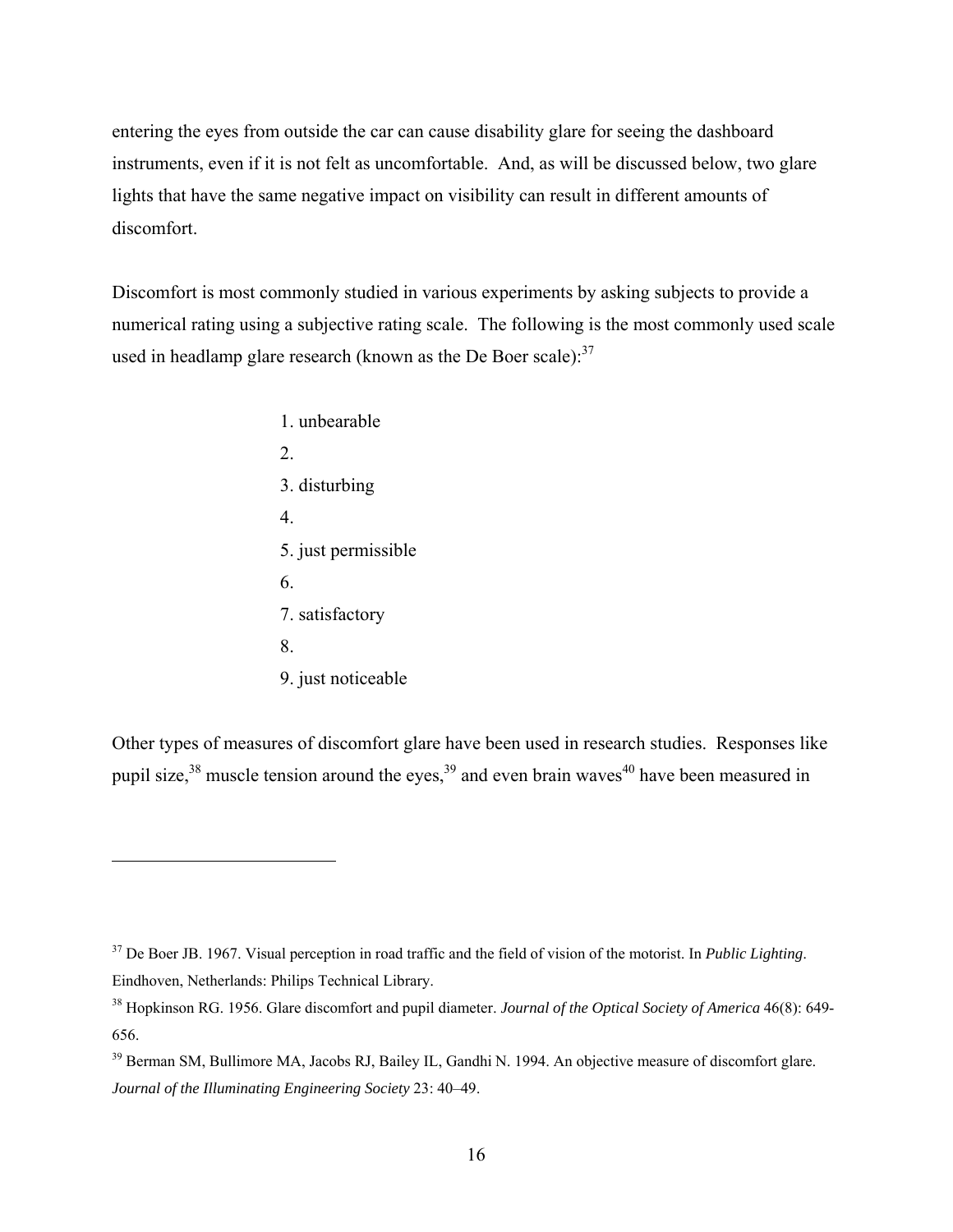attempts to replace subjective rating scales, but none have been satisfactory or consistent in the results yielded. Asking people to give numerical ratings can however produce very consistent and repeatable results if experiments are conducted properly.<sup>41</sup>

Drivers are much more aware of how a glare light makes them feel than of how much it might reduce their visibility. Some research has explored how important the sensation of discomfort is, even when not necessarily related to visibility while driving. Experiments that measured visibility showed that subjects' ratings of discomfort or of the quality of lighting (in terms of its ability to support visibility) rarely agreed with their actual visual performance.<sup>42</sup> In the NHTSAsupported study that showed that the dosage (the product of intensity and duration of light exposure) of glare exposure determined recovery times. Subjects' discomfort ratings were related to the peak intensity of the glare source rather than the duration or the dosage.<sup>18</sup> A glare light with a lower intensity for a longer time resulted in equal recovery times as a glare light with a higher intensity for a shorter time when the overall dosage was the same. However, subjects rated the higher intensity light as more problematic, even if the dosage was lower.

Perhaps a more important question about the potential importance of discomfort glare relates to whether discomfort glare causes people to change their behavior while driving. As discussed below, NHTSA-sponsored research<sup>24</sup> has confirmed other work<sup>23</sup> demonstrating that the bluer color of HID headlamps makes them more uncomfortable than conventional halogen headlamps.

<u>.</u>

<sup>&</sup>lt;sup>40</sup> Emdad R, Belkic K, Theorell T, Cizinsky S, Savic C, Olsson K. 1998. Psychophysiologic sensitization to headlamp glare among professional drivers with and without cardiovascular disease. *Journal of Occupational Health and Psychology* 3(2): 147-160.

<sup>41</sup> Schmidt-Clausen HJ, Bindels JTH. 1974. Assessment of discomfort glare in motor vehicle lighting. *Lighting Research and Technology* 6(2): 79-88.

 $42$  Rea MS, Bierman A, McGowan T, Dickey F, Havard J. 1997. A field study comparing the effectiveness of metal halide and high pressure sodium illuminants under mesopic conditions. *Proceedings of CIE Symposium on Visual Scales: Photometric and Colorimetric Aspects* (pp. 60-64), Teddington, UK. Vienna, Austria: Commission Internationale de l'Éclairage.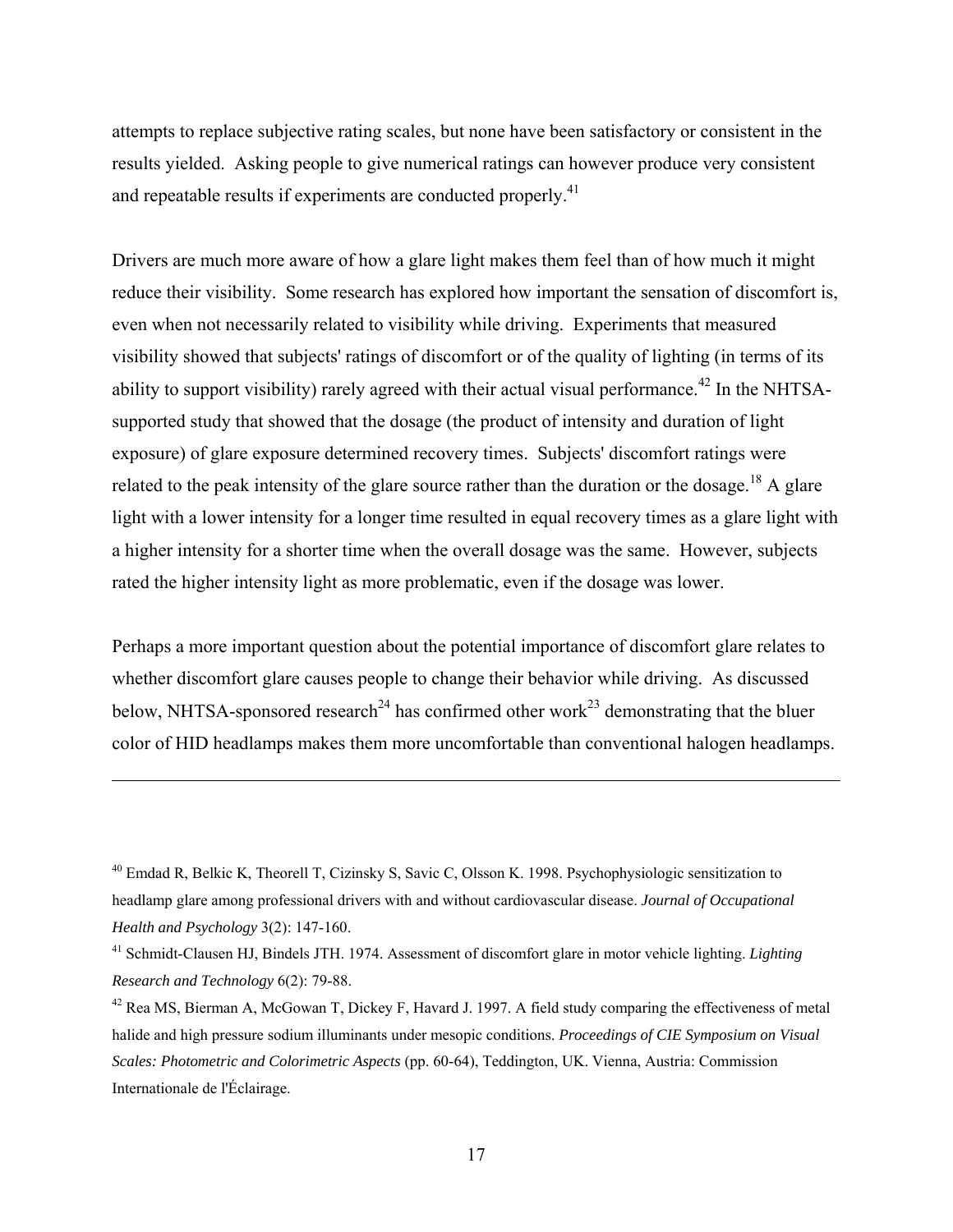Other research supported by NHTSA indicates that drivers might look at oncoming HID headlamps for longer durations than conventional headlamps, resulting in a larger dosage, which reduces visibility.<sup>43</sup>

A NHTSA-sponsored naturalistic study showed that drivers tended to slow down following exposure to oncoming headlamps.<sup>44</sup> Evidence also exists that some drivers drift slightly in their lane when exposed to oncoming headlamps (with about as many drivers drifting toward the edge of the road as toward the center of the road).<sup>45</sup> One could argue that slowing down actually increases safety, because it is an appropriate response to reduced visibility of the roadway. However, glare that reduces visibility of the roadway can also make hard-to-see objects, perhaps including pedestrians along the edge of the road, invisible. If drivers were not aware that such objects are not visible, they might not adjust their driving behavior to reflect the inability to see these other objects. The safety implications of slight drifts in either direction are also unknown, but again may reflect a loss in visibility. Nevertheless, the evidence is beginning to show that glare from headlamps can affect driving behavior in reliable ways. Experiencing discomfort glare over longer periods of time (such as during a several-hour driving session) might affect driving behavior differently, but the evidence for this is contradictory.<sup>46,47</sup>

<sup>&</sup>lt;sup>43</sup> Aktan F, Schnell T, 2003. Glare induced by automobile headlamps: A statistical analysis of driver eye fixation behavior. *Spring Research Conference on Statistics in Industry and Technology* (p. 7), Dayton, OH, June 4-6. Dayton, OH: University of Dayton.

<sup>44</sup> Bullough JD, Van Derlofske J. 2005. Methods for assessing the impact of oncoming glare on driving behavior (SAE paper 2005-01-0442). In *Lighting Technology and Human Factors* (pp. 21-26), SP-1932. Warrendale, PA: Society of Automotive Engineers.

<sup>45</sup> Lighting Research Center, Rensselaer Polytechnic Institute. 2005. *An Exploratory Investigation of Illumination from Oncoming Headlamps in a Naturalistic Context* [report submitted to NHTSA]. Troy, NY: Rensselaer Polytechnic Institute.

<sup>&</sup>lt;sup>46</sup> Ranney TA, Masalonis AJ, Simmons LA. 1996. Immediate and long-term effects of glare from following vehicles on target detection in driving simulator. *Transportation Research Record* (1550): 16-22.

<sup>47</sup> Schiflett SG, Cadena DG, Hemion RG. 1969. *Headlight Glare Effects on Driver Fatigue*, AR-699. San Antonio, TX: Southwest Research Institute.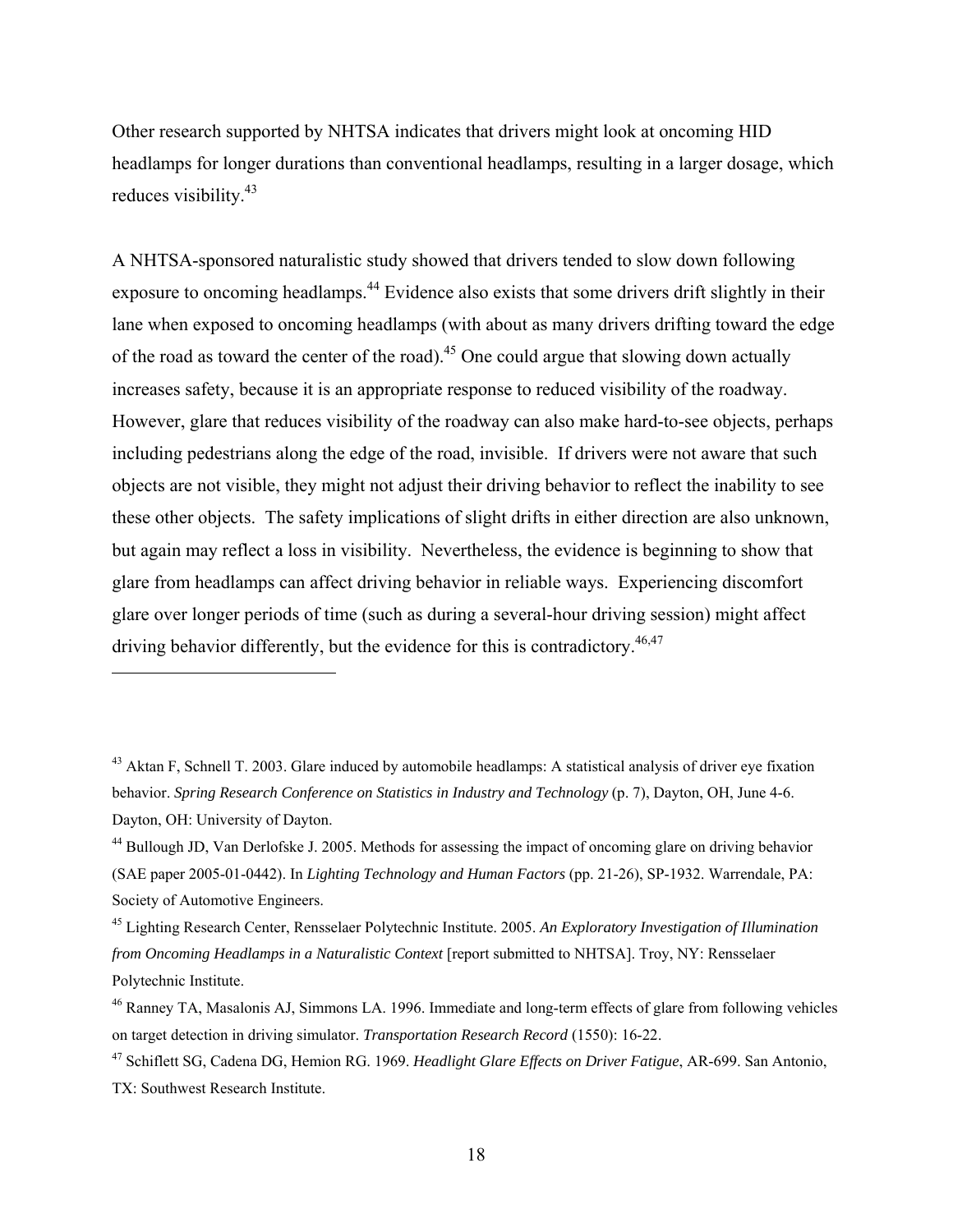Outside of the headlamp glare area, many studies of the effects of fatigue,<sup>48</sup> stress,<sup>49,50,51,52</sup> restricted visibility<sup>53</sup> and distraction<sup>54</sup> on driving behavior have been conducted. These studies have measured driving responses such as driving speed, following distance behind other vehicles, brake pedal pressure when stopping, lane position, eye blinking, and changes in steering wheel position. Again, some of these responses are easier to relate to potential driving safety, such as eye blinking, which presumably means a driver's eyes would be closed more often and that the driver would perhaps be less likely to see a sudden hazard.

<u>.</u>

<sup>48</sup> Summala H, Hakkanen H, Mikkola T, Sinkkonen J. 1999. Task effects on fatigue symptoms in overnight driving. *Ergonomics* 42(6): 798-806.

 $49$  Chiang DP, Brooks AM, Weir DH, 2004. On the highway measures of driver glance behavior with an example automobile navigation system. *Applied Ergonomics* 35(3): 215-223.

<sup>&</sup>lt;sup>50</sup> Daanen HA, Van de Vliert E, Huang X. 2003. Driving performance in cold, warm, and thermoneutral environments. *Applied Ergonomics* 34(6): 597-602.

<sup>51</sup> Steyvers FJ, De Waard D. 2000. Road-edge delineation in rural areas: Effects on driving behaviour. *Ergonomics* 43(2): 223-238.

 $52$  Godley ST, Triggs TJ, Fildes BN, 2004. Perceptual lane width, wide perceptual road centre markings and driving speeds. *Ergonomics* 47(3): 237-256.

<sup>&</sup>lt;sup>53</sup> Ward NJ, Wilde GJ. 1995. Field observation of advance warning/advisory signage for passive railway crossings with restricted lateral sightline visibility: An experimental investigation. *Accident Analysis and Prevention* 27(2): 185-197.

<sup>&</sup>lt;sup>54</sup> Lansdown TC, Brook-Carter N, Kersloot T. 2004. Distraction from multiple in-vehicle secondary tasks: Vehicle performance and mental workload implications. *Ergonomics* 47(1): 91-104.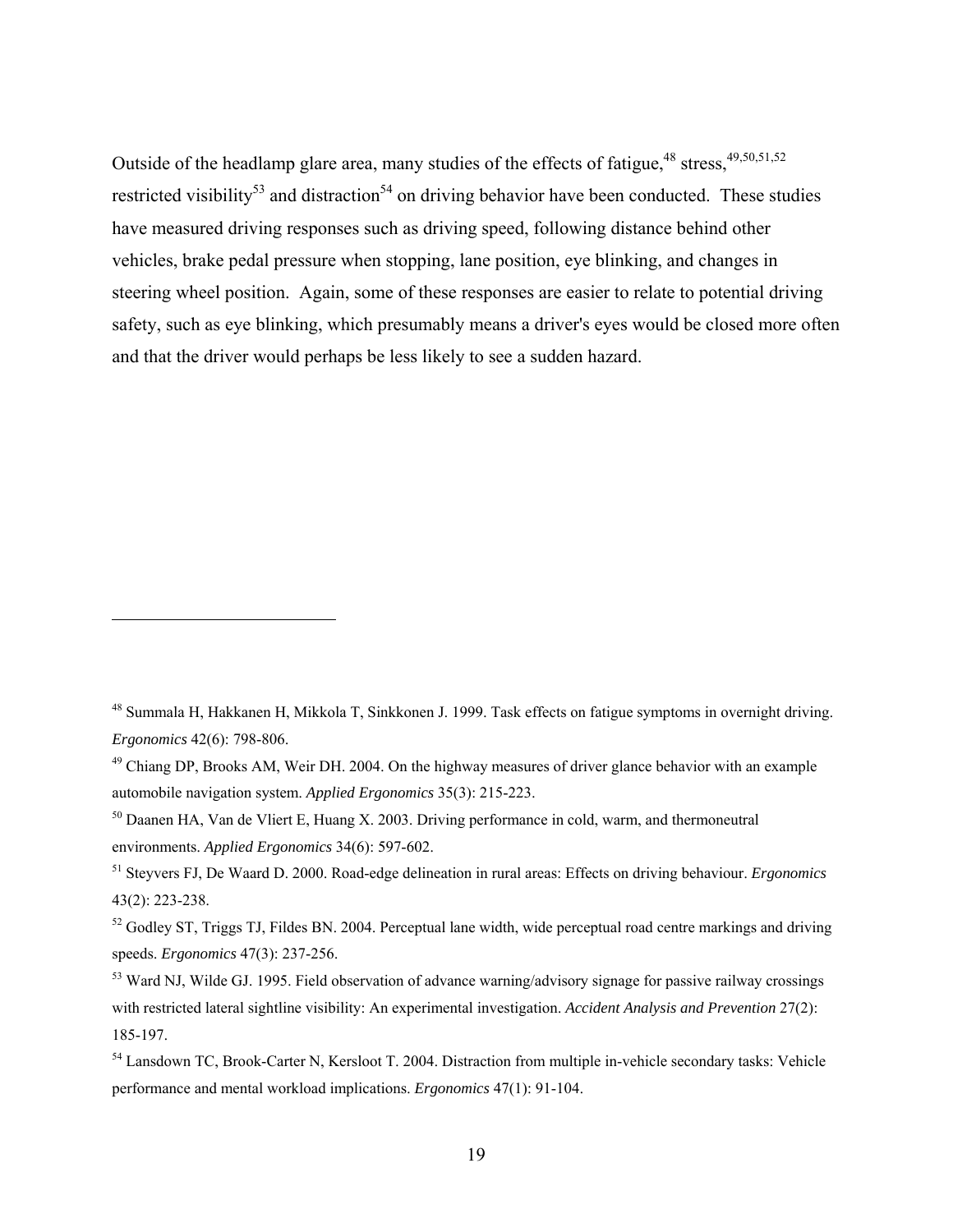# **4. WHY IS GLARE ESPECIALLY PROBLEMATIC ON TWO-LANE HIGHWAYS?**

*Two lane highways may present the "worst-case" scenario for headlamp glare.* 

As discussed previously, glare is an inherent aspect of driving at night because of the small size and high brightness of headlamps. For a number of reasons, two-lane highways, where one lane of traffic opposes another lane of traffic, present some of the worst conditions for nighttime glare. These reasons described subsequently include:

- Light levels can be lower than on other types of roadways
- Oncoming traffic is more likely to be closer to a driver's line of sight
- Roadway geometry can be more complex
- Access to the roadway can be less restricted
- Lane markings are less likely to be present
- Pedestrians can be closer to traveling vehicles

#### **Lower Light Levels**

The speed, accuracy, and distance from which a person can see and recognize an object are influenced by the overall light level.<sup>27</sup> Light from pole mounted roadway lighting fixtures (in addition to vehicle headlamps) often allows objects to be seen more reliably and more quickly than on unlighted roadways.<sup>27</sup> Another factor contributing to visibility is the contrast of an object against its background.<sup>27</sup> Glare reduces visibility by producing a brightness veil that reduces the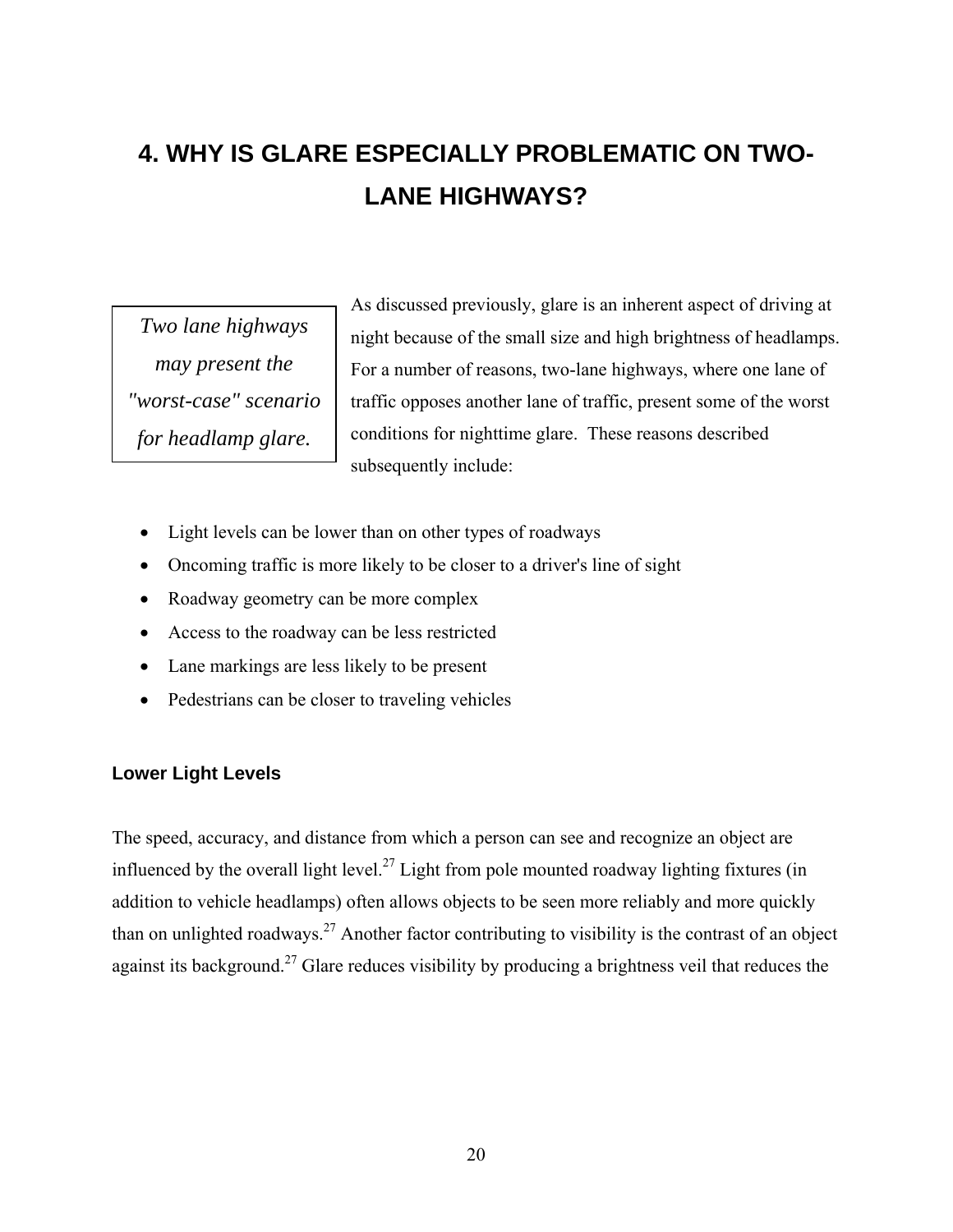contrast of objects. Contrast reduction can be mitigated by higher light levels on the road.<sup>55</sup> In other words, low contrast objects can be seen better if the overall light level is increased.

*Darker roads can make glare more problematic.* 

 $\overline{a}$ 

As described in Section 2 of this report, much of the U.S. roadway network is unlighted or is lighted with luminaires on fixed poles.<sup>7</sup> Current guidelines for roadway lighting from the American Association of State and Highway Transportation and

Highway Officials  $(AASHTO)^{56}$  provide guidance as to when fixed roadway lighting should be considered. Traffic volume is a factor in making the decisions to install fixed lighting. Two-lane highways, especially rural two lane highways, are designed to carry less volume than expressways, so fixed lighting is often unwarranted for many two-lane highways except at complex intersections.<sup>56,57</sup>

The sensation of glare is much larger on unlighted roads because one of the factors contributing to discomfort is the ratio in brightness between a glare light and the surrounding area – the greater the difference the greater the glare.<sup>41</sup> Thus, seeing a pair of oncoming headlamps during the day or on a lighted two-lane road would likely be less disturbing than seeing the same oncoming headlamps on an unlighted two-lane road.

<sup>55</sup> IESNA. 2000. *Roadway Lighting: ANSI Approved*. New York, NY: Illuminating Engineering Society of North America.

<sup>56</sup> AASHTO. 2005. *Roadway Lighting Design Guide*. Washington, DC: American Association of State Highway and Transportation Officials.

<sup>57</sup> Green ER, Agent KR, Barrett ML, Pigman JG. 2003. *Roadway Lighting and Driving Safety*, KTC-03-12. Lexington, KY: University of Kentucky.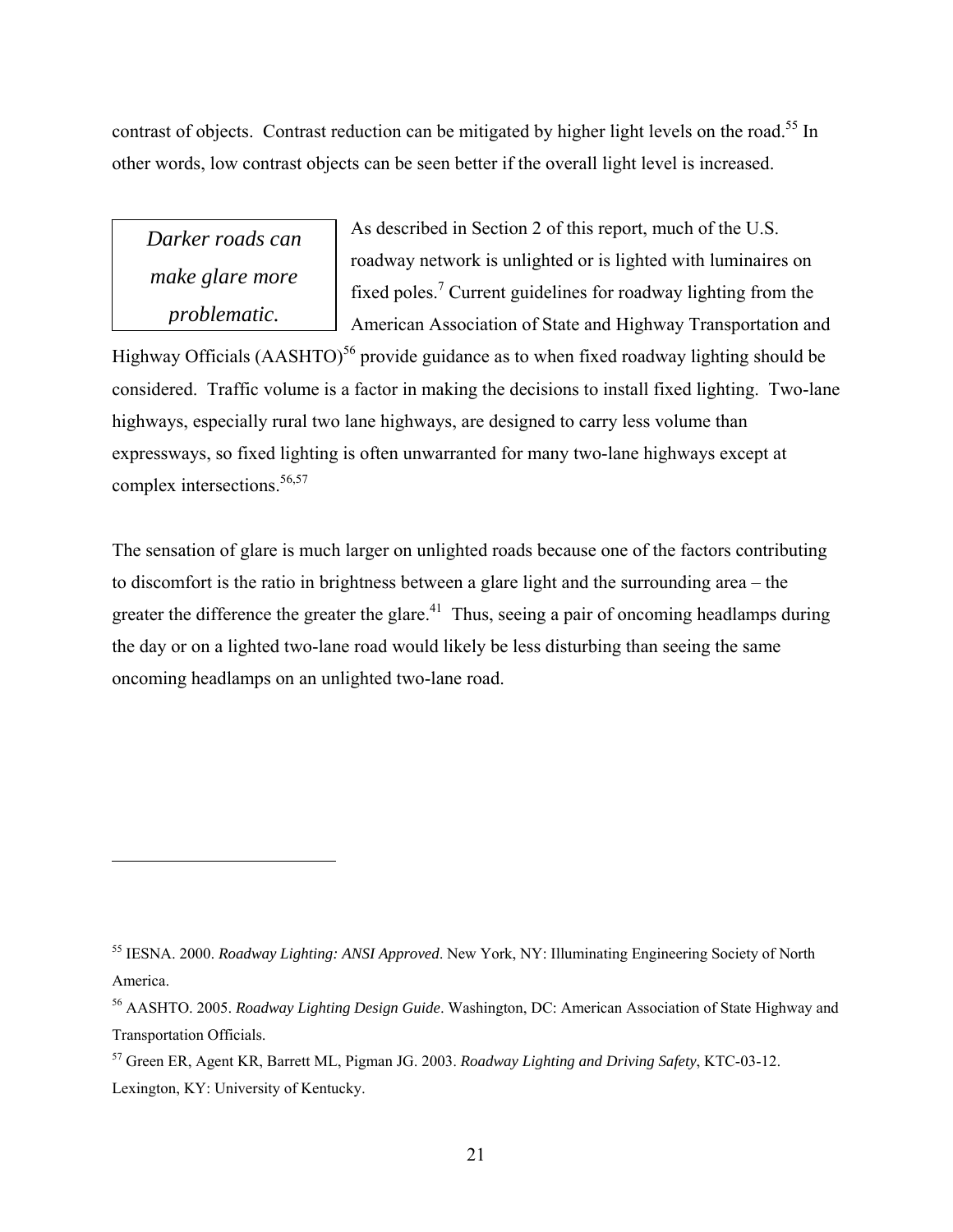#### **Oncoming Traffic Closer to Driver's Line of Sight**

Many freeways and some undivided highways have more than two lanes of traffic traveling in each direction. Because the right-hand lane is usually used as the main driving lane, a significant proportion of traffic on these roads is separated from oncoming traffic by more than two lanes. This separation results in oncoming traffic being seen further *off-axis* than if it were on an undivided, two-lane highway; see Figure 2. This has two effects: the light at the driver's eyes from oncoming headlamps is lower in intensity because headlamps produce less light further from the forward direction,<sup>58</sup> and the oncoming headlamps are further from the driver's direction of view down the roadway. Both of these factors combine to lessen the negative impacts of the glare light on visibility and comfort. On undivided, two lane roadways, both of these factors reduce drivers' visibility and increase discomfort.<sup>41</sup> The visual angle (θ) toward oncoming traffic can be more than three times larger on a multiple lane roadway (lower panel) than on a two-lane roadway (upper panel).



**Figure 2. Effect of divided versus undivided highways on visual angle.** 

<sup>58</sup> Van Derlofske J, Bullough JD, Hunter CM. 2002. *Visual benefits of high-intensity discharge automotive forward lighting*, SAE Technical Paper Series. No. 2002-01-0259. Warrendale, PA: Society of Automotive Engineers.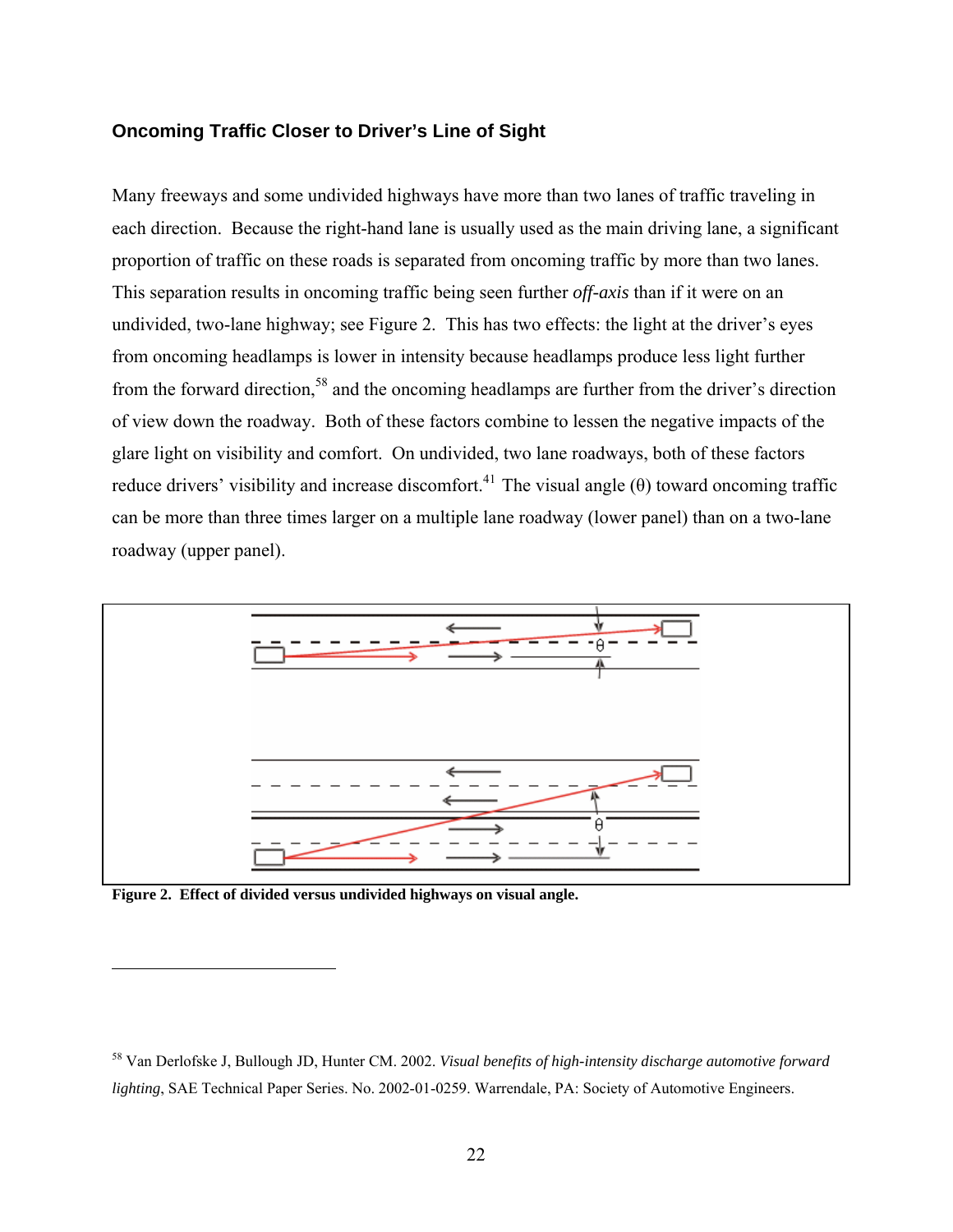*Glare screens*, mechanical barriers in the center of the roadway, can block the view of oncoming traffic, thus reducing glare.<sup>59</sup> Although these screens could perhaps be used to advantage in multi-lane highways, they are not feasible for most two lane highways.

#### **Complex Roadway Geometry**

 $\overline{a}$ 

Freeways are designed to carry large amounts of traffic at very high speeds.<sup>60</sup> They therefore tend to be built without sharp curves or steep gradients that would make high-speed travel dangerous. Two-lane highways also carry traffic at moderately high driving speeds but can have sharper curves as well as hills and changes in elevation not found on freeways.<sup>60</sup> These more complicated roadway geometries expose drivers on two-lane roadways to a greater range of oncoming headlamp glare.

Consider a right-hand curve as illustrated in Figure 3. As the first driver begins to turn the vehicle into the curve, the headlamps on this vehicle must also begin to turn. Because headlamps produce higher light levels toward the passenger side of the vehicle,<sup>58</sup> traffic coming from the opposite direction will be exposed to higher light levels than would normally be experienced if the same vehicles approached one another on a straight road. The impact of higher light levels from oncoming traffic can be made even worse if the driver needs to look at the center line that is closer to the headlamps of the oncoming vehicle in order to safely navigate the curve.<sup>61</sup> Higher levels will increase *discomfort glare*<sup>41</sup> and result in increased *disability glare* because the contrast-reducing veil of brightness in the eyes will be even brighter.

<sup>59</sup> Mace D, Garvey P, Porter RJ, Schwab R, Adrian W. 2001. *Countermeasures for Reducing the Effects of Headlamp Glare*. Washington, DC: AAA Foundation for Traffic Safety.

<sup>&</sup>lt;sup>60</sup> AASHTO. 2004. *A Policy on Geometric Design of Highways and Streets*, 5<sup>th</sup> Edition. Washington, DC: American Association of State Highway and Transportation Officials.

<sup>61</sup> Bhise VD, Matle CC, Hoffmeister DH. 1984. *CHESS Model Applications in Headlamp Systems Evaluations*, SAE Paper No. 840046, Presented at 1984 SAE International Congress, Detroit, Michigan, February 1984.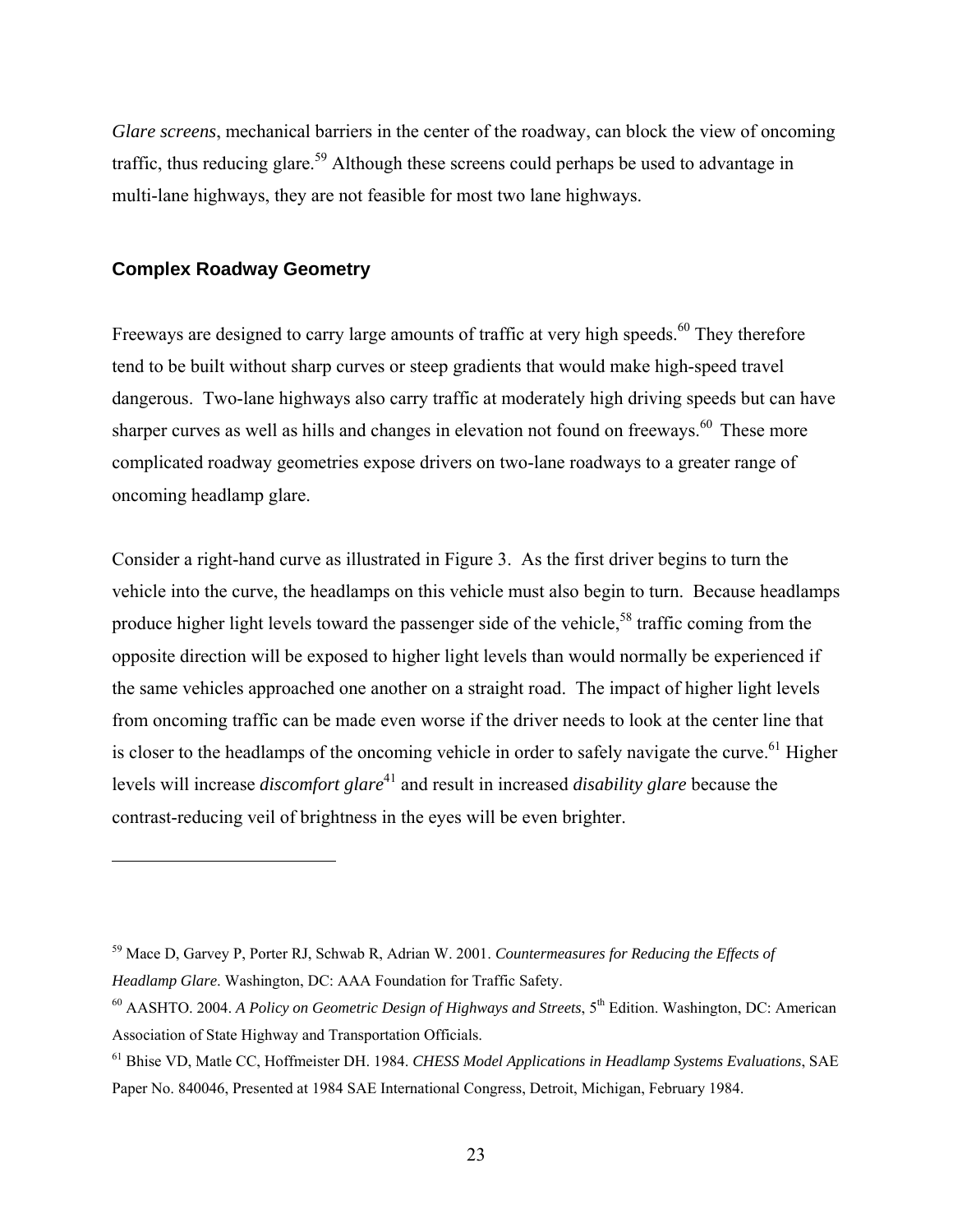

**Figure 3. The effect of a curve on oncoming traffic glare exposure.** 

#### **Less Restricted Roadway Access**

 $\overline{a}$ 

Many two-lane highways can have abutting roadways or driveways that enter traffic directly, whereas freeways with multiple lanes are more likely to have exit and entrance ramps. Previous research,<sup>62</sup> including a study sponsored by NHTSA,<sup>24</sup> has demonstrated that discomfort from headlamp glare increases when the visual task is more difficult, such as on curvy roads. The potential for hazards along a two-lane highway is greater than along a divided, multiple-lane highway because vehicles can enter a two-lane highway from a variety of locations and directions. Two-lane highways are also usually not restricted in terms of bicycle travel or pedestrian use, unlike many divided multi-lane highways.<sup>60</sup> The greater hazard potential at any unknown location increases driving difficulty, making glare more uncomfortable and driving possibly less safe than on divided highways.  $24,62$ 

<sup>62</sup> Sivak, Flannagan, Ensing, Simmons. 1989. *Discomfort Glare is Task Dependent*, Report No. UMTRI-89-27, Ann Arbor, MI: University of Michigan, Transportation Research Institute.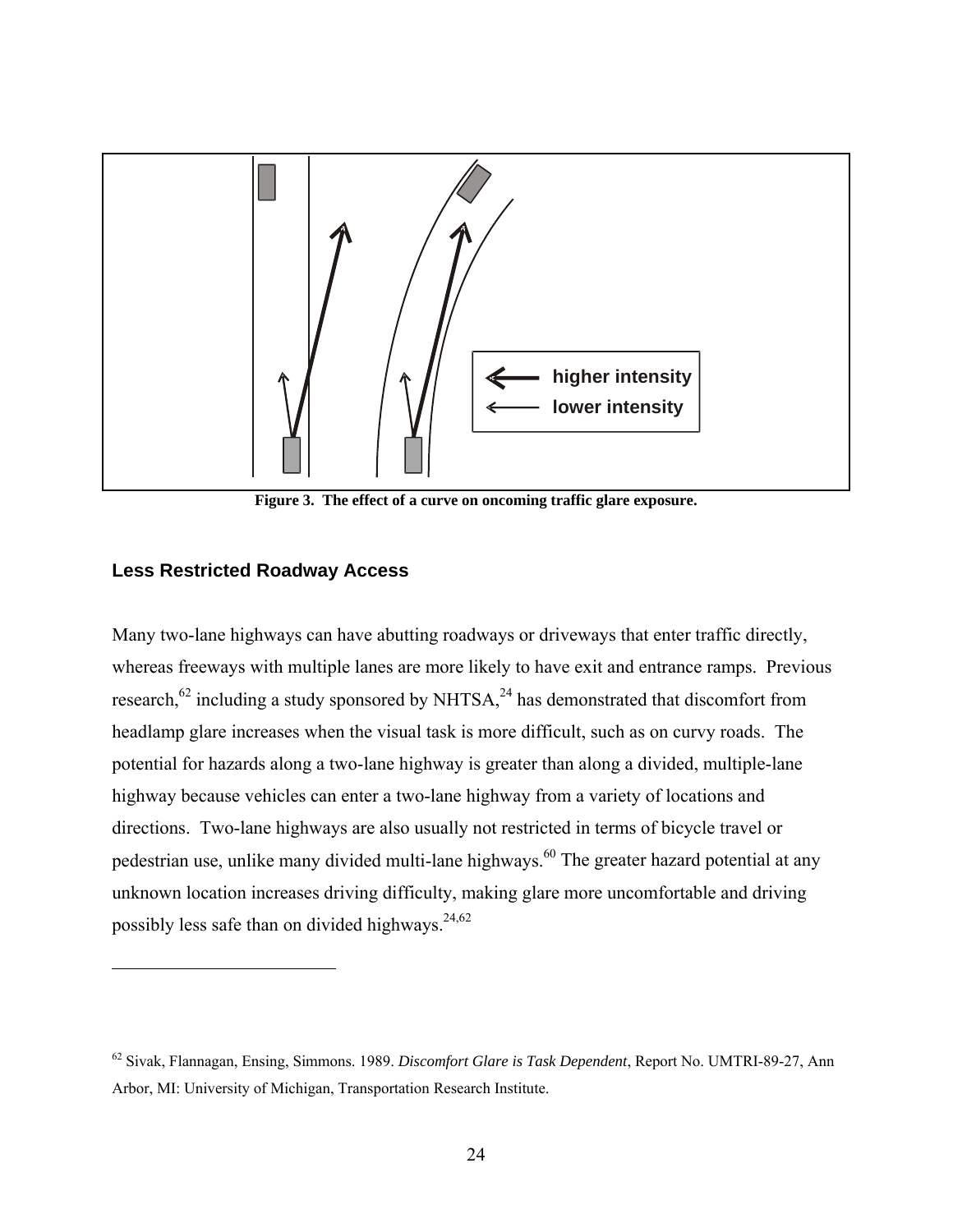#### **Fewer Roadway Markings**

 $\overline{a}$ 

Multi-lane highways tend to be well marked with indications for the traffic lanes on each side of the road as well as a clearly marked median.<sup>63</sup> Two lane highways, depending upon the amount of traffic they carry and their width, may not have median lines or edge lines to indicate the shoulder (if a shoulder is present); some very low volume roads and/or very narrow two lane highways have no markings at all. $^{64}$ 

The purpose of roadway markings and delineation systems is to facilitate efficient and safe traffic movement along a roadway.<sup>63</sup> Perhaps no one would disagree with the observation that roadway markings make nighttime driving a much easier task. As with the roadway access issue, roadway markings in and of themselves have no direct impact on the amount of light that a driver is exposed to by oncoming headlamps. However, roadway markings can make the driving task easier by providing highly visible<sup>65</sup> guidance to a driver about the width of the road and the probable location(s) of oncoming vehicles, pedestrians or bicyclists. They can also alert drivers to the presence of curves or intersections before drivers might otherwise detect them on unmarked roadways.<sup>66</sup>

<sup>63</sup> Federal Highway Administration. 2004. *Manual on Uniform Traffic Control Devices for Streets and Highways*, Revision 1. Washington, DC: U.S. Department of Transportation.

<sup>64</sup> Miller TR. 1993. *Benefit-cost analysis of lane marking*, Public Roads, 56:4. Washington, DC: Federal Highway Administration.

<sup>65</sup> Parker NA, Meja MSJ. 2003. *Evaluation of Performance of Permanent Pavement Markings*. Transportation Research Record 1824. Washington, DC: Transportation Research Board.

<sup>66</sup> Van Maren PA. 1980. *Correlation Of Design And Control Characteristics With Accidents At Rural Multi-Lane Highway Intersections In Indiana*. West Lafayette, IN: Purdue University and Indiana State Highway Commission.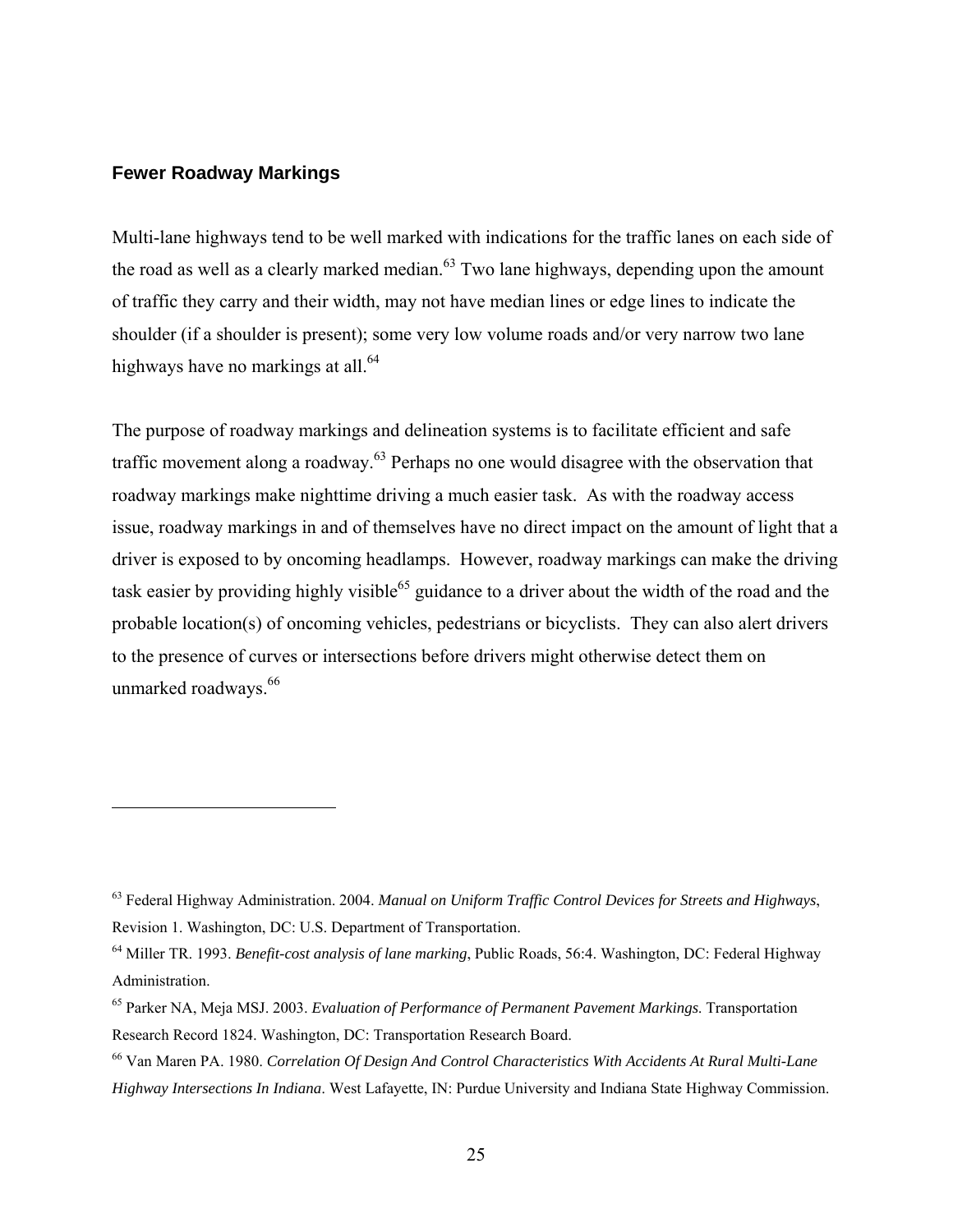#### **Closer Proximity of Pedestrians**

 $\overline{a}$ 

On two-lane highways, pedestrians can be closer to vehicle traffic than on other kinds of roads. In densely populated areas, sidewalks are common, $67$  but they are less commonly found along two-lane highways in rural areas.<sup>68</sup> Although pedestrians might be less common, they are not restricted from using the roadway. If roadway lane markings are not present, as is the case on many two-lane highways,  $64$  there may be no clear boundary separating the area of the roadway used by drivers from that possibly used by pedestrians.

Pedestrians themselves are not always easily seen. Many types of clothing, such as dark coats and denim pants, have very low reflectance<sup>68</sup> and pedestrians wearing them do not provide much contrast against the roadway pavement or against the dark ground surfaces surrounding the road. Items such as reflectorized tags or clothing can dramatically increase a driver's ability to see a pedestrian,<sup>69</sup> but these items are not commonly used. Further, pedestrians themselves often overestimate how visible they are to oncoming traffic<sup>70</sup> and might engage in riskier behavior (such as remaining close to oncoming traffic for a longer period of time) than they otherwise would.

The greater proportion of pedestrians and the difficulty with which they are often seen at night $^{68,69,70}$  is another factor that can increase the difficulty of nighttime driving and, therefore, the impact of glare on both visibility and comfort.

<sup>&</sup>lt;sup>67</sup> AASHTO. 2004. *Guide for the Planning, Design, and Operation of Pedestrian Facilities*, 1<sup>st</sup> Edition. Washington, DC: American Association of State Highway and Transportation Officials.

<sup>68</sup> Dewar RE, Olson PL. 2002. *Human Factors in Traffic Safety*. AN: 00922829. Tucson, AZ: Lawyers & Judges Publishing Company, Inc.

<sup>69</sup> Sayer JR, Mefford ML. 2004. *The Roles of Retroreflective Arm Treatments and Arm Motion in Nighttime Pedestrian Conspicuity*. AN: 00985800. Ann Arbor, MI: University of Michigan, Transportation Research Institute.

 $70$  Tyrrell RA, Wood JM, Carberry TP. 2004. On-road measures of pedestrians' estimates of their own nighttime conspicuity. *Journal of Safety Research* 35(5):483-490.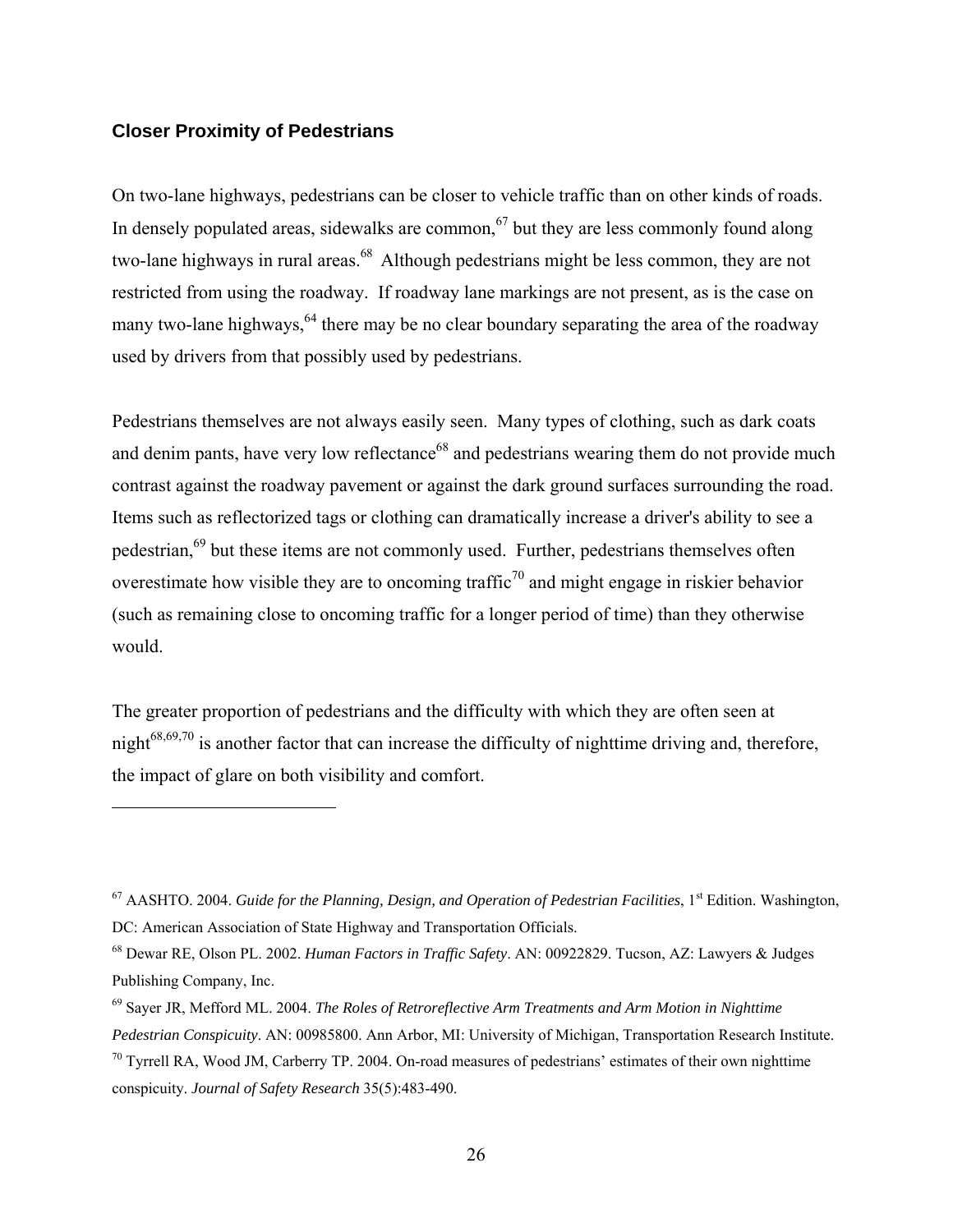#### **Summary**

The characteristics of two-lane roadways tend to result in lower overall light levels, smaller separation between oncoming vehicle and drivers' viewing locations, and an increased likelihood that light levels from oncoming headlamps will be increased. Moreover, the number of potential hazards is larger on two lane roadways, increasing the impact of glare for drivers. For these reasons, two-lane roadways present significant challenges in terms of reducing glare and its negative effects.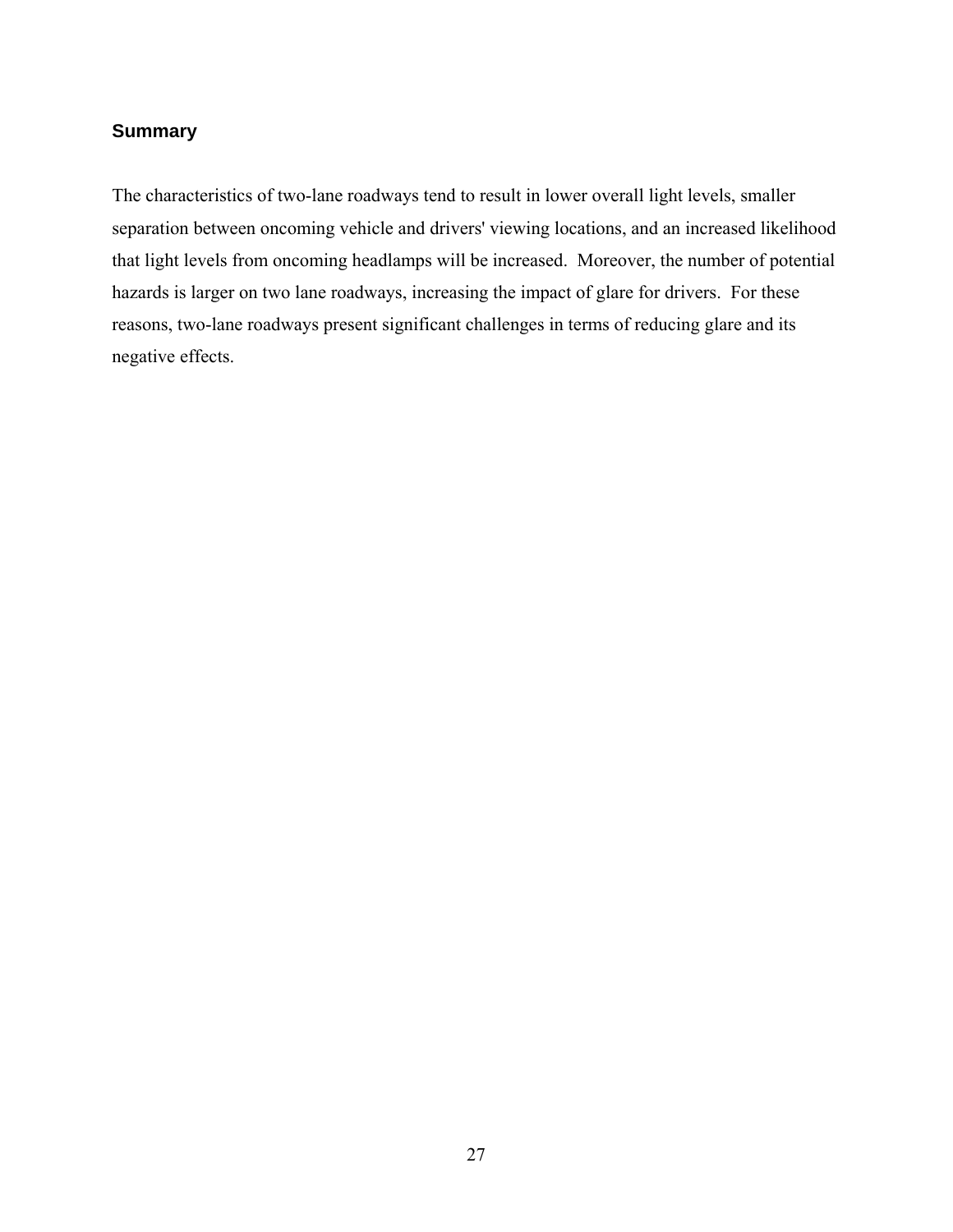# **5. WHY IS GLARE MORE PROBLEMATIC FOR OLDER DRIVERS THAN FOR YOUNGER DRIVERS?**

The visual system changes in several systematic ways as people age, resulting in differences that are important in the context of nighttime driving and headlamp glare. These differences can be categorized into two main groups:

- *Optical* factors
- *Neurological* factors

Both types of factors can make glare more of a problem for older drivers than for younger drivers.

#### **What are the Optical Differences in the Eye Between Younger and Older Drivers?**

*The eyes of older drivers scatter light more than those of younger drivers.* 

<u>.</u>

As described previously, the eye contains dead cells that scatter light and create a contrast-reducing veil of brightness. As people age, more of these materials accumulate in the eye. In addition, the cornea, the first refractive surface of the eye, and the crystalline lens, the variable focus mechanism in the eye, also

begin to change with age. As the impact of ultraviolet radiation on these two refractive elements begins to accumulate, the collagen structures begin to change, increasing scatter light and reducing contrast sensitivity<sup>71</sup>. As more light is scattered, the brightness of the contrast-reducing

<sup>71</sup> Nadler MP, Miller D, Nadler DJ. 1990. *Glare and contrast sensitivity for clinicians*. New York, NY: Springer Verlag.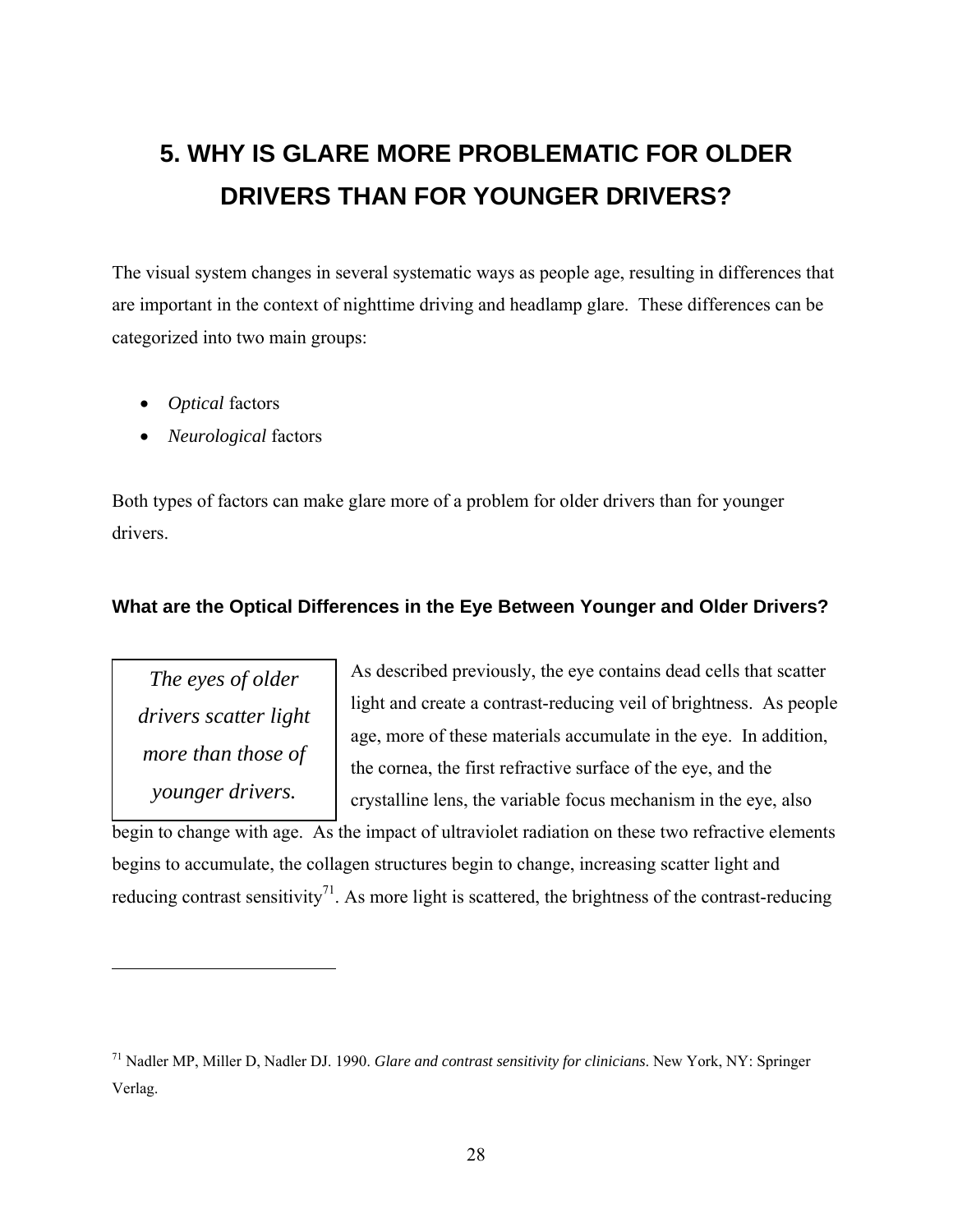veil increases.72 Thus, the contrast of a potential hazard against its background is typically lower for older drivers for the same headlamp intensity.<sup>73</sup>

With increasing age, the lens of the eye gradually yellows and increases in thickness and density.<sup>74</sup> Thicker and denser optical materials transmit less light, making already dark objects on or along the roadway harder to see. In addition, the eye's pupil is smaller for older adults than for younger adults;<sup>75</sup> the eye of an average 60-year-old allows less light – only about one third as much –into the eye as that of an average 20-year-old.<sup>76</sup> Therefore, older drivers can have a difficult time seeing at night due to the combination of less light reaching the retina and more of that light being scattered within the eye.

It should be noted, however, that individuals of the same age differ considerably in visual capabilities. Some older people have less scattered light and clearer optics than many younger people. On average however, the factors discussed here become more problematic with increasing age. Since visibility depends on light level and optical fidelity, $27$  potential hazards for older drivers are generally less visible than for younger drivers.

 $72$  Vos JJ. 1995. Age dependence of glare effects and their significance in terms of visual ergonomics. In: Adrian W (Ed). *Lighting for Aging Vision and Health*. Hendersonville, NC: Lighting Research Institute.

<sup>73</sup> Schieber F, Kline DW. 1994. *Age differences in the legibility of symbol highway signs as a function of luminance and glare level: a preliminary report.* Human Factors and Ergonomics Society, Incorporated.

<sup>74</sup> Weale RA. 1992. *The senescence of human vision*. Oxford, UK: Oxford University Press.

<sup>75</sup> Weale RA. 1982. *Contrast Sensitivity*. In: Woo, G. 1986. *Low Vision: Principles and Applications*. New York, NY: Springer-Verlag. 45-55.

<sup>76</sup> Wright GA, Rea MS. 1984. *Age a human factor in lighting*. Proceedings of the 1984 International Conference on Occupational Ergonomics, Vol. 1, Toronto, Ontario.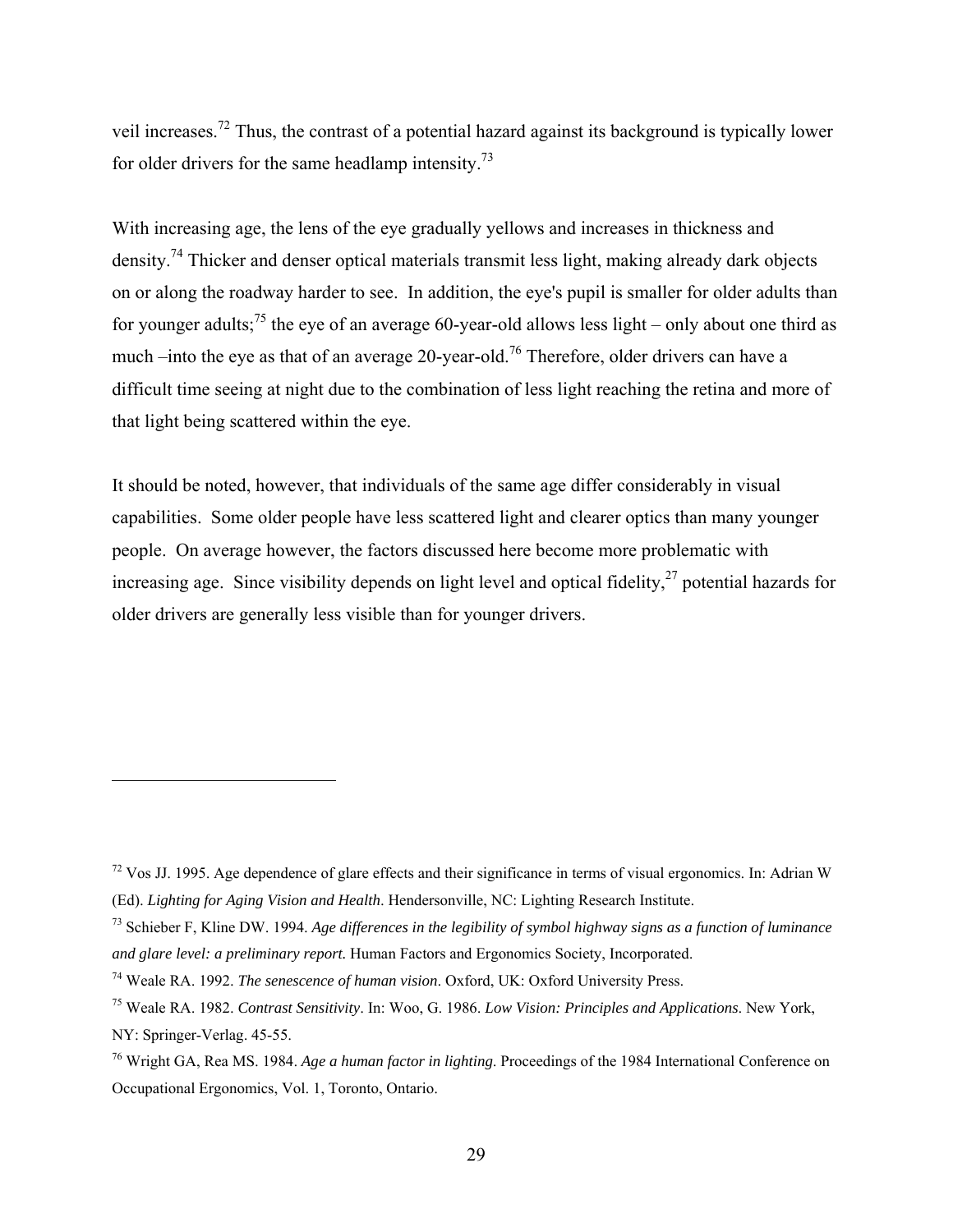### **What are the Neurological Differences in the Eye between Younger and Older Drivers?**

*Neurological changes make driving more difficult and increase the effects of glare.* 

<u>.</u>

Once light passes into the eye and through the scattering materials inside, vision becomes a neurological process.<sup>12</sup> Light at the back of the eye reaches *photoreceptors*, which in turn create small electrical pulses that are carried by a network of nerves to the visual centers in the brain that are interpreted as visual information.35 Degeneration of this network occurs

naturally as we age,<sup>77</sup> and this degeneration is affected by one's lifelong light exposure history<sup>78</sup> and by genetic predispositions.<sup>79</sup> The three major retinal neurological problems associated with aging are macular degeneration (atrophy of the photoreceptors in the center of the eye's field of view), diabetic retinopathy (damage to the blood vessels nourishing the retina), and detached retina (separation of the layer of neurons and photoreceptors from the back of the eye).<sup>80</sup> Agerelated macular degeneration is by far the most serious problem leading, in most cases, to termination of driving. Since these neural anomalies, even in early stages of disease development, make objects less visible, they tend to exacerbate the effects of glare.<sup>24. 63</sup>

<sup>77</sup> Devaney KO, Johnson HA. 1980. Neuron Loss in the aging visual cortex of man., *Journal of Gerontology.* 35:836-841.

<sup>78</sup> Taylor HR, West S, Munoz B, Rosenthal FS, Bressler SB, Bressler NM. 1992. The long-term effects of visible light on the eye. *Arch Ophthalmology*. Jan. 110(1):99-104.

<sup>79</sup> Yang Z, Camp NJ, Sun H, Tong Z, Gibbs D, Cameron DJ, Chen H, Zhao Y, Pearson E, Li X, Chien J, Dewan A, Harmon J, Bernstein PS, Shridhar V, Zabriskie NA, Hoh J, Howes K, Zhang K. 2006. A variant of the HTRA1 gene increases susceptibility to age-related macular degeneration. *Science* Oct 19 [Epub ahead of print].

<sup>80</sup> Figueiro MG. 2001. *Lighting the Way: Key to independence*. Healthcare Professional edition. Troy, NY: Lighting Research Center, Rensselaer Polytechnic Institute.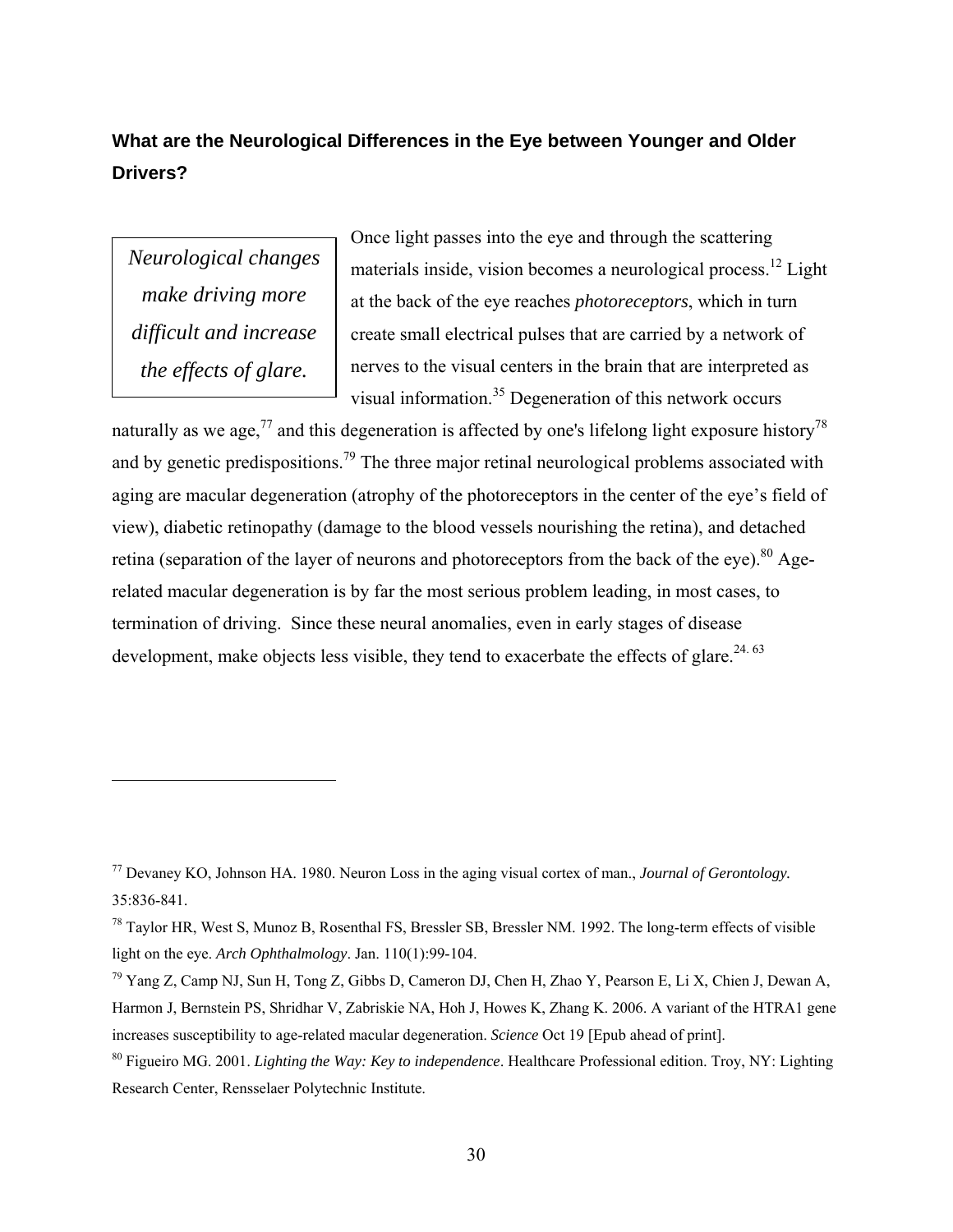The amount of time that the visual system takes to recover visibility following exposure to a glare light is also greater for older than for younger people.<sup>81,82</sup> NHTSA-sponsored research is showing that the same light *dosage* (the product of intensity times the duration of light exposure) negatively affects older drivers for a longer time than younger drivers. The speed with which the eye can readapt to changes in light levels also tends to be longer in older people than in younger people.83

As we age, the likelihood of glaucoma also increases. Glaucoma results from increased pressure inside the eye that permanently damages the peripheral retina, therefore limiting one's visual field.35 This is especially relevant to driving because reduced visual fields can make nighttime glare less noticeable but with no less effect at reducing the contrast of objects along the roadway from scattered light.

#### **Summary**

 $\overline{a}$ 

Relative to younger drivers, older drivers tend to be affected more by nighttime glare. The reasons for this increased susceptibility are increased light scatter in the eye, less light entering the eye, and neurological damage of the retina. Combined, these factors make nighttime driving more difficult for typical older drivers.

<sup>81</sup> Schieber F. 1992. *Aging and the senses*, in Birren JE, Sloan RB, Cohen G. (Eds.) *Handbook of Mental Health and Aging*. New York, NY: Academic Press. pp. 251-306.

<sup>82</sup> Collins M. 1989. The onset of prolonged glare recovery with age. *Ophthalmic and Physiological Optics* 9(4): 368- 371.

<sup>83</sup> Higgins, KE, White JM. 1998. *Transient adaptation at low light levels: Effects of age*. Palo Alto, CA: Electric Power Research Institute, Lighting Research Office.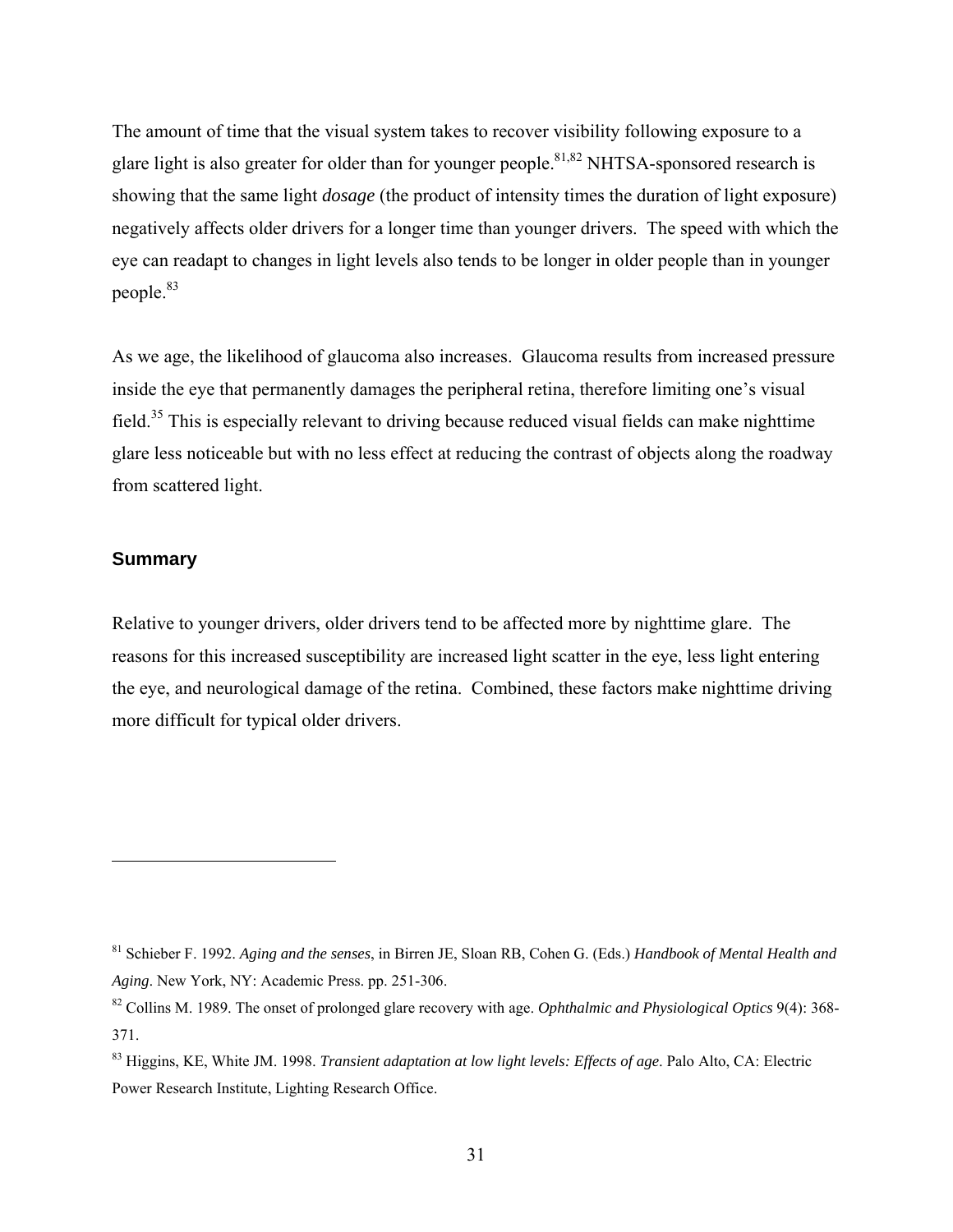### **6. WHAT ARE THE RISKS OF GLARE?**

#### **Why is it Difficult to Link Glare and Visibility to Crash Risk?**

Unlike the rather clear links between factors such as drug or alcohol use and crash risk, $84$  the effects of glare on crash risk cannot be easily quantified. Police reports do contain references of nighttime crashes caused by poor visibility or glare. However, because glare is dependent upon specific geometric factors, such as the location of a headlamp in one's field of view, determining whether or how headlamp glare might have contributed to a particular incident, especially after the incident has occurred, is very difficult. Thus, other surrogate measures of the effects of glare on driving safety are used.

#### **What are Reasonable Surrogates for Crash Risk?**

*Visibility is an important surrogate measure for crash risks related to glare.* 

 $\overline{a}$ 

An important surrogate for crash risk with respect to glare is reduced visibility, which has been discussed in previous sections of this report (section 3 of this report identifies several ways in which visibility can be measured). An analysis of more than 2000 crashes in the United Kingdom<sup>85</sup> indicated that perception errors (as opposed to factors such as vehicle failure or alcohol

impairment) contributed, at least in part, to more than 40% of the crashes. As described previously, nighttime glare can make drivers temporarily blind to hazards on the road at night,

<sup>&</sup>lt;sup>84</sup> Cummings P, Rivara FP, Olson CM, Smith KM. 2006. Changes in traffic crash mortality rates attributed to the use of alcohol, or lack of a seat belt, air bag, motorcycle helmet, or bicycle helmet, United States, 1982-2001. *Injury Prevention*, June;12(3):148-154.

<sup>85</sup> Hills BL. 1980. Vision, visibility, and perception in driving. *Perception*, 9(2):183-216.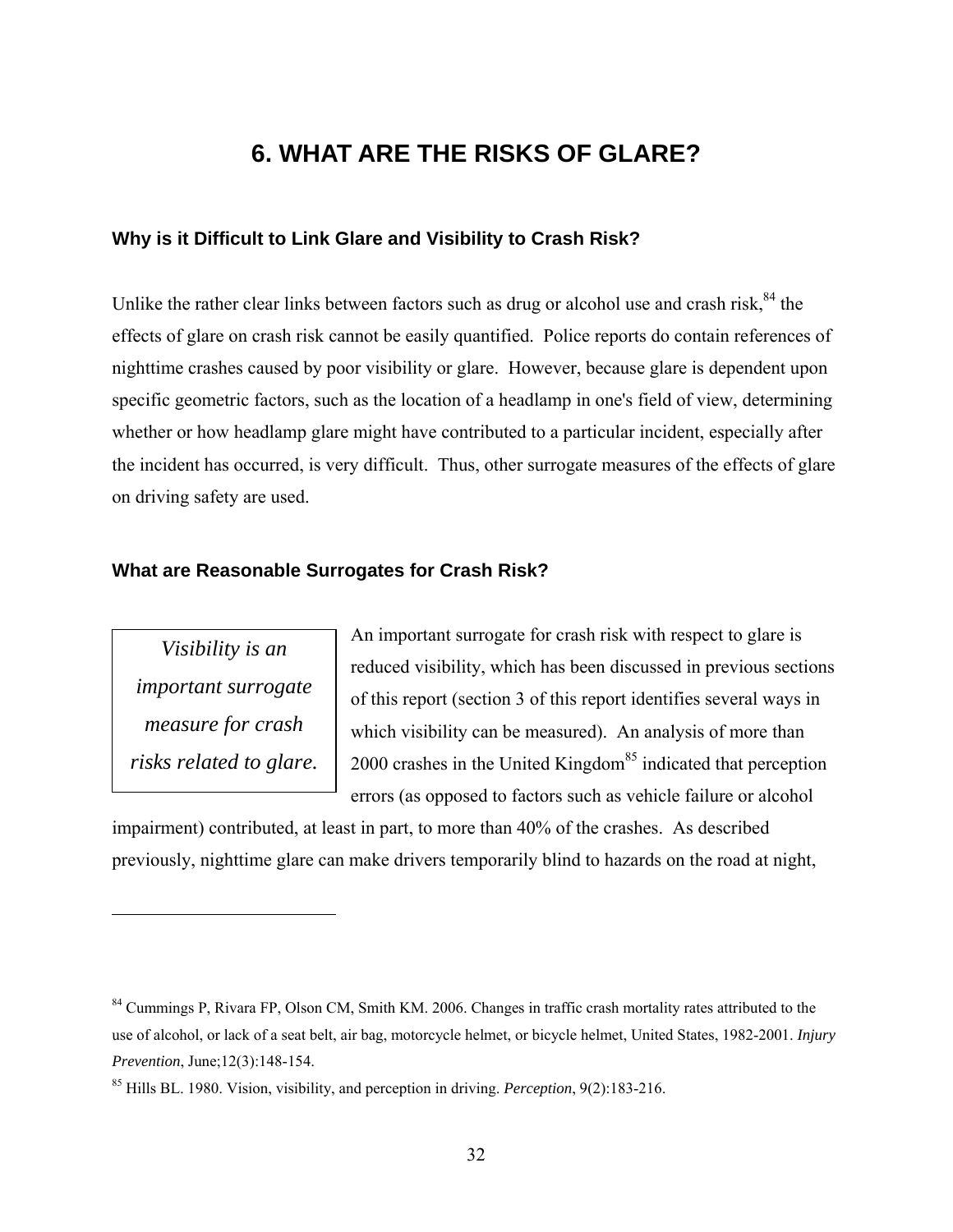and these effects are compounded on two-lane roadways and for older drivers. Temporary blindness from glare will obviously increase the chances of hitting those hazards. Logically then, an increase in the amount or duration of glare further increases the chances of hitting those hazards.

Factors related to nighttime glare *other than* direct reductions in visibility may also affect crash risk indirectly, particularly with respect to discomfort experienced by drivers in the presence of oncoming headlamps. Discomfort could be important if, as evidence from NHTSA's public comment docket suggests, people change their direction of view in the presence of glare.<sup>86</sup> If drivers look away from the road while oncoming headlamp glare is present, they might not be looking in the right location to detect potential hazards. This effect might be even more important for glare from following vehicle headlamps that is seen in rear-view mirrors,  $87$  since mirrors can provide important information to the driver about the presence of other vehicles and hazards around and behind a vehicle. If a driver is not vigilantly scanning important locations, particularly in mirrors, then this behavior could constitute an increase in crash risk. It should be noted that while many interior rear-view mirrors can be dimmed to mitigate the impact of glare, exterior side mirrors cannot be adjusted as readily.

*If discomfort prevents drivers from using their mirrors, safety could be reduced.* 

<u>.</u>

As discussed previously, increased discomfort could also speed up fatigue while driving or lead to riskier behaviors such as erratic roadway lane positioning. The relationship between increased discomfort and these types of behaviors, as well as the possible impact of those behaviors on crash risk, is not well

<sup>86</sup> NHTSA Docket No. 8885. *NHTSA Seeks Public Comment on Headlamp Glare Issues*. Washington, DC: National Highway Traffic Safety Administration.

<sup>87</sup> Sivak M, Ensing M. 1989. *Human Factors Considerations in the Design of Truck Lighting, Signaling, and Rearview Mirrors*. AN: 00608570. Ann Arbor, MI: University of Michigan, Transportation Research Institute.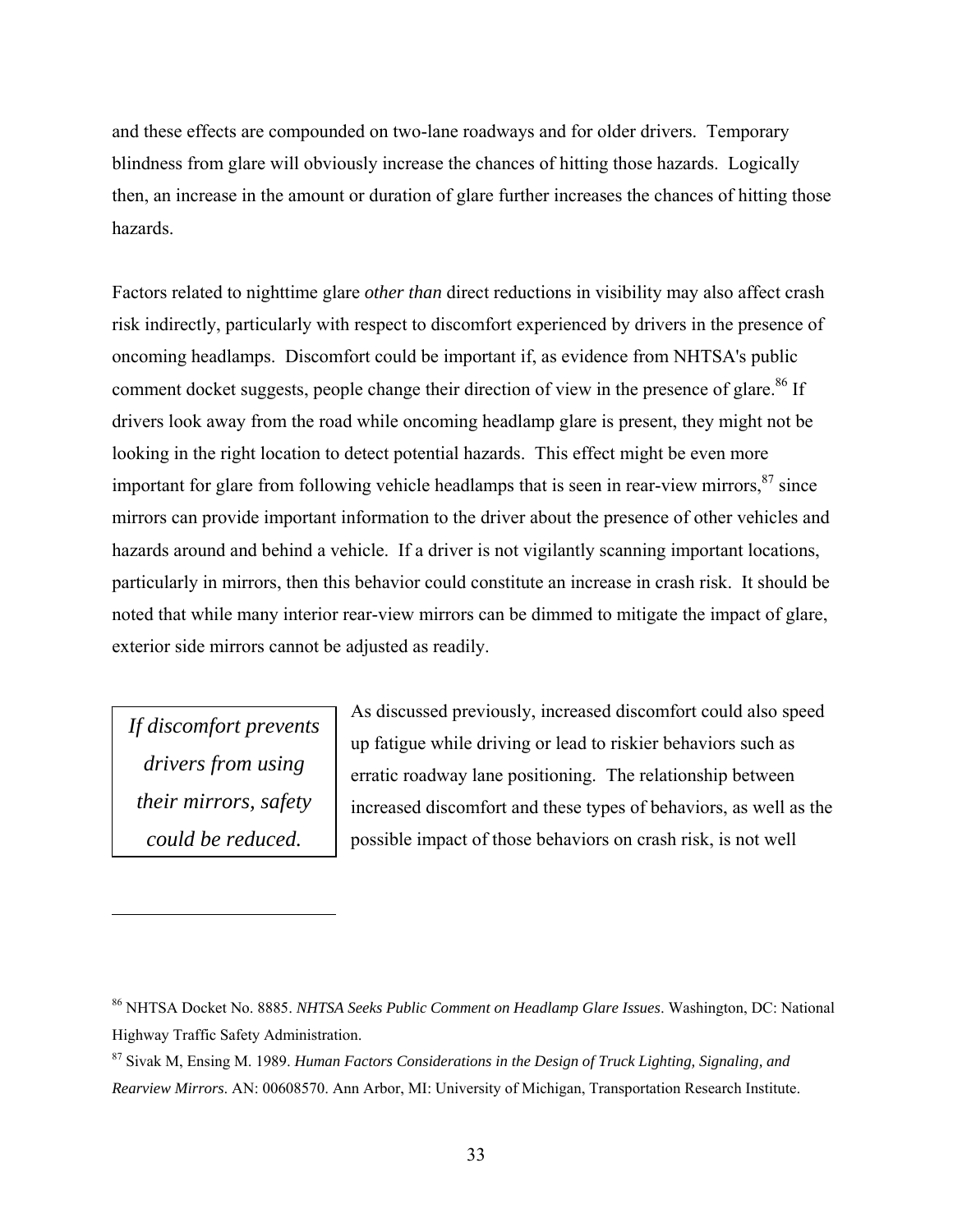established, but the objective of ongoing NHTSA-sponsored research is to provide more definitive answers to these questions.

Obviously, headlamps cannot be eliminated for nighttime driving and will always cause some level of glare for most drivers. The dramatic level of recent complaints about new headlamp technologies,<sup>86</sup> however, brings into question whether glare is unnecessarily becoming a larger issue than it has been previously. Although complaints are often focused on the color of the new headlamp technologies, this is not the only possible contributing factor to glare. As described earlier, new headlamp technologies and new vehicle designs may combine with headlamp color to increase the level of glare and thereby exacerbate driver complaints. HID headlamps generate more light<sup>11</sup> and they can be located higher with respect to the road on an ever-growing percentage of light trucks and sport utility vehicles on the road,<sup>13</sup> resulting in higher light levels for oncoming drivers. Even though the alignment of these headlamps must meet Society of Automotive Engineers standards<sup>14</sup> when manufactured, they may very well become improperly aimed<sup>17</sup> after the vehicle has been driven many miles, after damage to the vehicle, or simply with changes in vehicle loads. The combination of new headlamp color, higher light output, higher mounting heights, and improper aim may, in fact, increase the prevalence of glare on American roads, thereby reducing visibility and comfort, and increasing crash risks by making hazards less visible. These factors are discussed in greater detail in the subsequent section of this report.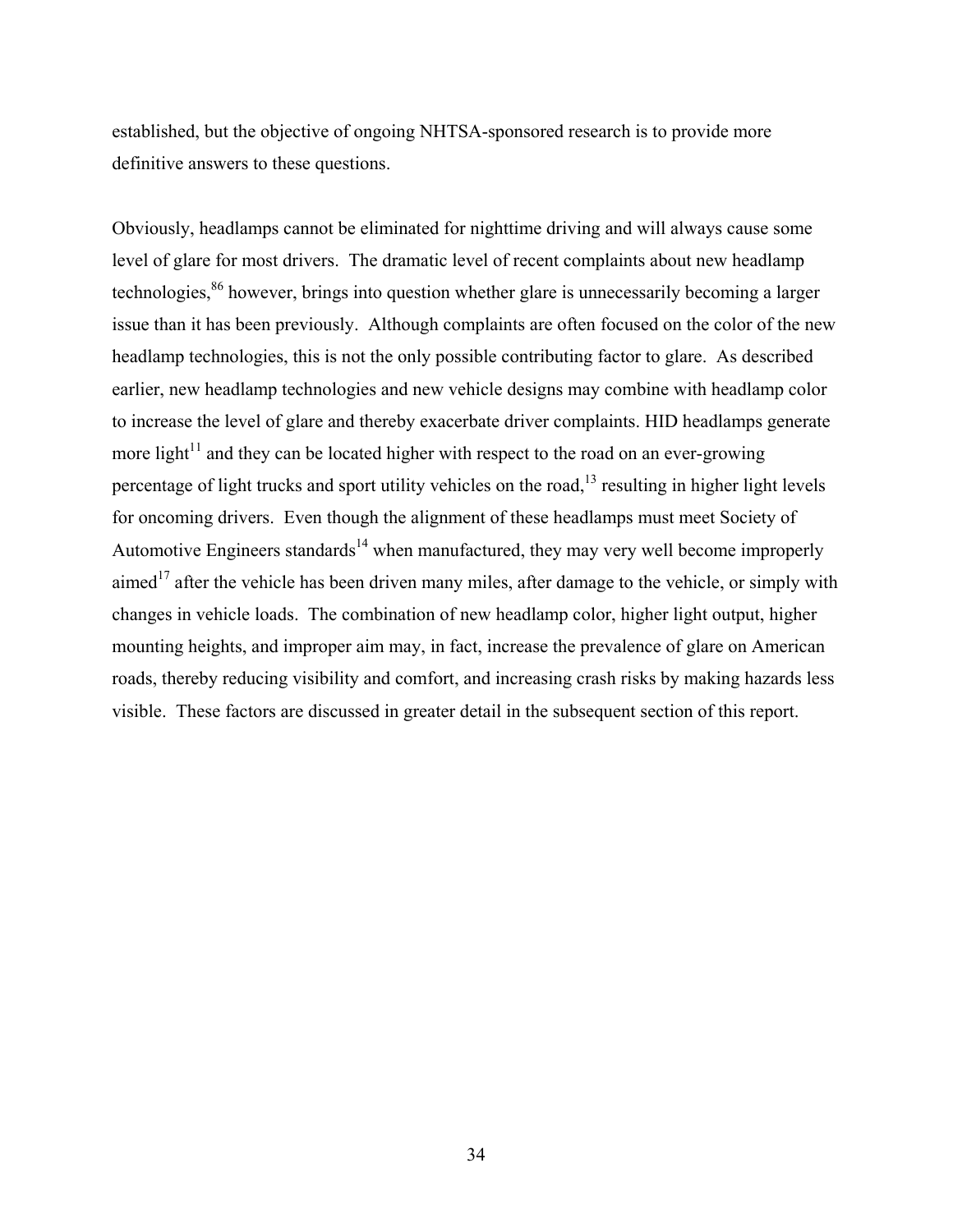# **7. WHAT FACTORS CONTRIBUTE TO GLARE AND ITS RISKS?**

Preceding sections of this report discussed what glare is, how it affects vision and behavior, and why it is more problematic in certain locations (e.g., two-lane roadways) and for certain individuals (e.g., older drivers). This section discusses the potential impact of various factors related to vehicles and headlamps on glare and crash risk.

#### **What Characteristics of the Vehicle and Its Lamps Affect Glare?**

#### **Headlamp Mounting Height**

*Headlamp beam distributions are defined without regard to headlamp mounting height.* 

Although the standards for required headlamp beam  $distributions<sup>14</sup>$  are consistent for passenger cars, light trucks and sport utility vehicles, these standards are defined with respect to the headlamp without regard for the eventual mounting height in these types of vehicles. (Note: Distributions for headlamps mounted on heavy trucks, for example, must adhere to different standards.<sup>16</sup>) In general, increasing headlamp mounting height

results in improved visibility, as measured using visibility distance. This is because the region of maximum intensity tends to be increased in the vertical direction, resulting in potentially higher illuminances down the roadway (refer to Figure 1). NHTSA-sponsored research involving computer simulations of visibility distances for several different vehicles' headlamp systems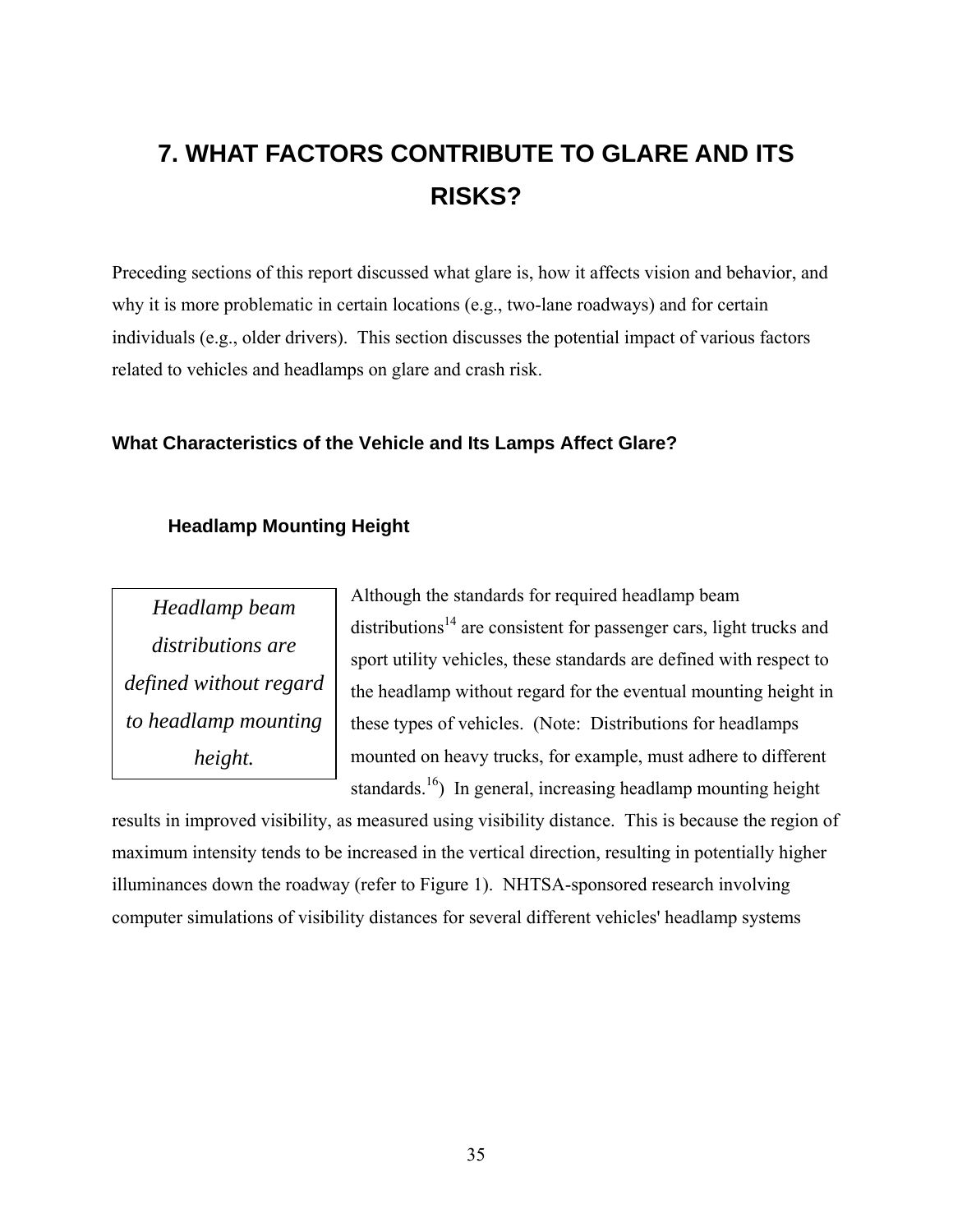mounted at different heights<sup>88</sup> demonstrated that headlamps with greater mounting heights tended to result in longer visibility distances down the roadway. However, there was large variability in this trend, so that some individual lamps with lower mounting heights can provide greater visibility distances than some others with higher mounting heights.

This potential visibility improvement with high-mounted headlamps must be balanced against the generally higher potential to produce glare to oncoming drivers. Research sponsored by NHTSA<sup>88</sup> has also shown that increasing headlamp height results in higher light levels at the eyes of oncoming drivers, both in meeting situations and when headlamps are seen in rearview mirrors.<sup>89</sup> Again, there is substantial variability among different headlamps so that this general trend may not be applicable to individual headlamps. In other words, it is not necessarily true that one headlamp set with a higher mounting height than another necessarily produces more glare. Higher light levels can increase disability glare, and increase the probability that a driver will not be able to see objects along the roadway. The higher levels can also increase the sensation of discomfort experienced by drivers exposed to those levels,<sup>89</sup> and if experienced in rearview mirrors, could make people avoid looking behind them while driving. Proposals to reduce headlamp mounting height have been made,  $90$  although none to date have been enacted.

<sup>88</sup> Lighting Research Center. 2005. *Assessment of Headlamp Glare and Potential Countermeasures: The Effects of Headlamp Mounting Height* [report submitted to National Highway Traffic Safety Administration]. Troy, NY: Rensselaer Polytechnic Institute.

<sup>89</sup> Akashi Y, Van Derlofske J, Bullough JD. 2005. Recommendations for dimming headlamps through AFS. *Proceedings of the 6th International Symposium on Automotive Lighting*, Darmstadt, Germany. Munchen: Herbert Utz.

<sup>90</sup> Society of Automotive Engineers. 2001. *Headlamp Mounting Height for Passenger and Pickup Truck Vehicles*, SAE J2584. Warrendale, PA: Society of Automotive Engineers.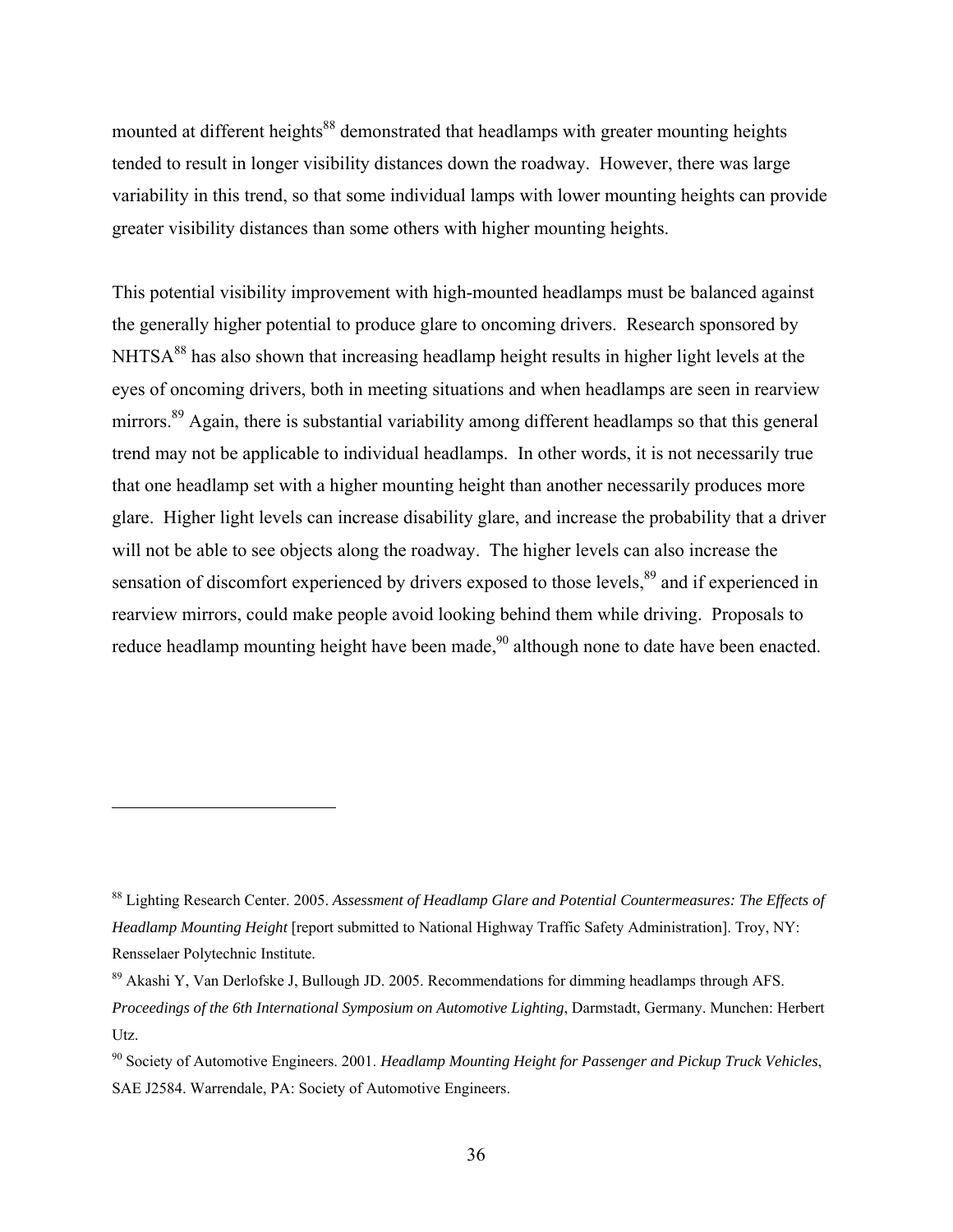#### **Lamp Aim**

*Fewer states have been requiring proper headlamp aim.*

<u>.</u>

Most research into the effects of forward lighting on driver visibility and glare to oncoming drivers assumes that all headlamps are properly aimed, according to the standards set forth by the Society of Automotive Engineers (SAE) for the aiming of headlamps.14 These standards require headlamps to be aimed within

0.76 degrees (up or down) of proper aim. In the U.S., headlamp aim is not a Federal requirement, but some states have implemented the same industry standards mentioned earlier in this report. In recent years, fewer states have required regular checking of headlamp aim as part of the vehicle inspection process.<sup>91</sup> Research commissioned by NHTSA in the early 1990s showed that improper aiming of headlamps was nearly as common in a state that addressed headlamp aim in vehicle inspection (Virginia) as in a neighboring state that did not have such requirements (Maryland).<sup>92</sup> As described earlier, in a more recent NHTSA-sponsored study conducted in New York State, the majority of vehicles had at least one headlamp that was improperly aimed either upward or downward.<sup>17</sup> Further, while not related to improperly aimed headlamps, changes in roadway grade and elevation along hills and slopes can result in very different light levels ahead of the vehicle and toward oncoming drivers because in these situations the entire vehicle pitch changes relative to the ground.

Headlamps aimed downward result in lower light levels ahead of a vehicle, effectively moving the location of the headlamp beam distribution with the highest intensity closer to the vehicle.<sup>15</sup>

<sup>91</sup> Texas Department of Public Safety. 2000. *Why Don't We Aim Headlamps Anymore?* Austin, TX: Texas Department of Public Safety. Accessed on 5 October 2006 at http://www.txdps.state.tx.us/vi/misc/faq/faq\_item.htm. 92 Copenhaver MM, Jones RE. 1992. *Measurement of Headlamp Aim and the Electrical and Photometric Performance Characteristics of Rear Lighting Systems*, DOT HS 807 930. Washington, DC: National Highway Traffic Safety Administration.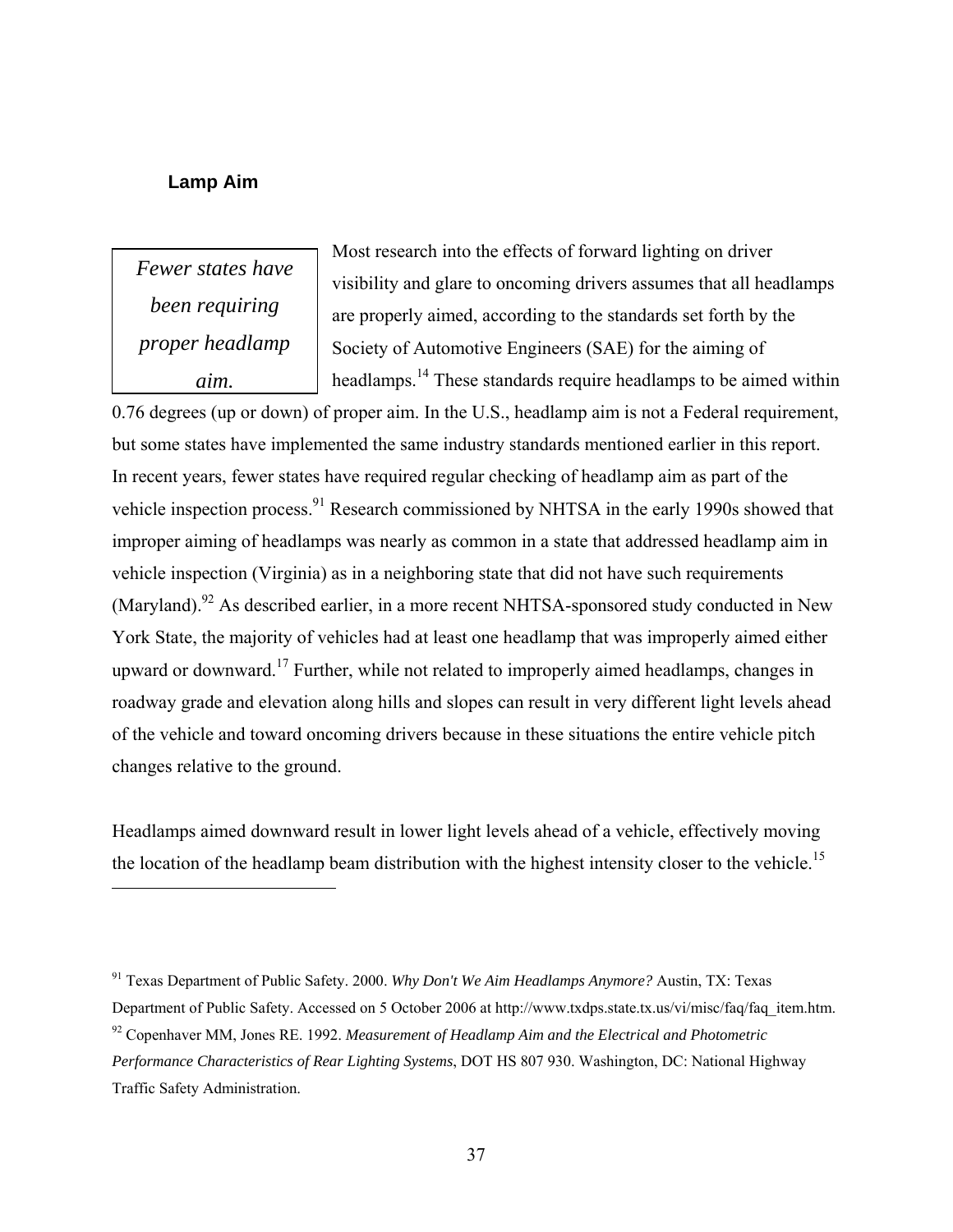When headlamps are aimed upward, glare increases for oncoming drivers, as well as for drivers ahead of the vehicle looking in their rear view mirrors. NHTSA-sponsored research shows that headlamps aimed upward by even one degree will create enough glare for oncoming drivers to reduce the distances at which objects along the roadway can be seen.<sup>93</sup>

Headlamps aimed upward will also result in increased dosages of light exposure (intensity  $\times$ duration) when two vehicles meet while driving in opposite directions. These increases can be large for new headlamp types. For example, in a study sponsored by NHTSA,  $^{15}$  the distributions of several halogen and HID headlamps were compared using simulation software. When both types of headlamps were aimed properly, the halogen headlamps studied tended, on average, to produce similar glare dosages as the HID headlamps studied. When the headlamps were improperly aimed upward by 1.5 degrees, the halogen headlamps could produce a dosage more than ten times that from properly aimed halogen and HID headlamps, and when aimed similarly upward, HID headlamps could result in even higher dosages than halogen headlamps. Since the time to recover visibility of objects is related to the glare dosage,  $^{18}$  improperly (and upwardly) aimed headlamps can cause objects to remain invisible to oncoming drivers for longer durations than properly aimed headlamps.

In addition to headlamps, there is some concern with glare associated with the aim of auxiliary lamps. These lamps are not regulated, and only some have the ability to be aimed accurately.

<sup>&</sup>lt;sup>93</sup> Lighting Research Center. 2006. Sensitivity Analysis of Headlamp Parameters Affecting Visibility and Glare [progress update to National Highway Traffic Safety Administration]. Troy, NY: Rensselaer Polytechnic Institute.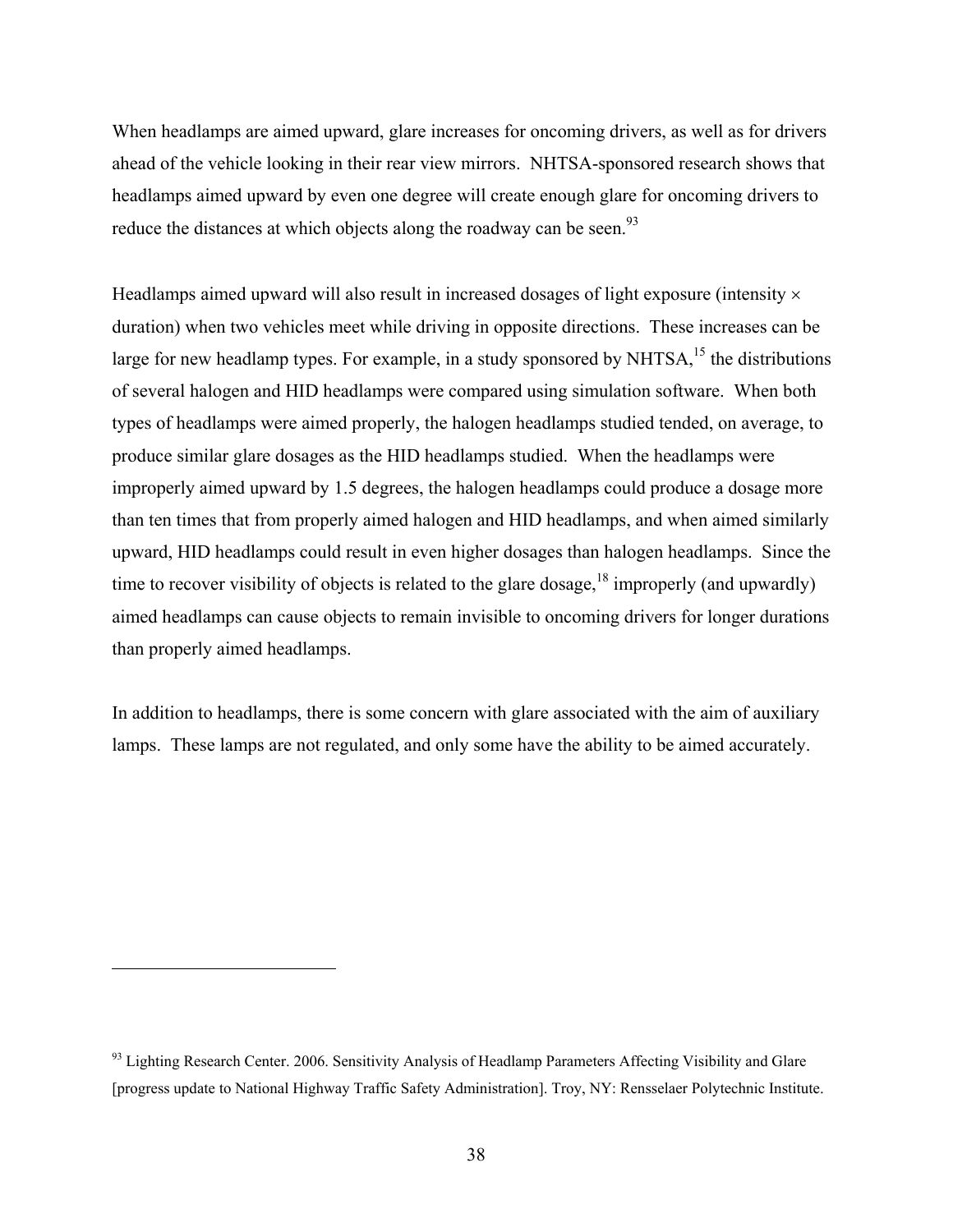#### **Headlamp Beam Distribution**

*Halogen and HID headlamps must conform to the same standards.* 

As noted in preceding sections of this report, vehicle headlamps must conform to specific requirements for minimum light levels in regions of the beam that are most likely to contribute to forward visibility, and maximum light levels in regions that could result in glare to oncoming drivers, or glare in rear view mirrors.<sup>14</sup> The requirements are the same regardless of the light

source used in the headlamps; halogen headlamps and HID headlamps, for example, must conform to the same set of minimum and maximum light levels at the same locations within the beam distribution. Some locations within the required beam distribution are not restricted, either by minimum or maximum light levels, such as the area that contains light directed downward and toward the left (from the driver's perspective).<sup>14</sup> In other words, current headlamp standards allow a very wide range of luminous intensities within certain locations in the headlamp beam. Clearly, if headlamps are improperly aimed or when variations in roadway geometries and in locations of potential hazards and oncoming vehicles are present, the fixed beam distribution from headlamps may not always provide adequate visibility, or prevent glare.

HID headlamps typically produce twice as much light as halogen headlamps.<sup>11</sup> Directing the light from a halogen headlamp into the regions with minimum requirements for light, while keeping below the maximum allowable light levels, tend to result in a smaller amount of "leftover" illumination that could be directed into less restricted regions. For many HID headlamps, there is a higher amount of "leftover" illumination, with this illumination often being directed to peripheral locations within the beam<sup>58</sup> and to other locations without restrictions on maximum light levels. Thus, many HID headlamps are more likely to produce high light levels to oncoming drivers when they are aimed upward than halogen headlamps aimed upward by the same amount  $15$ 

39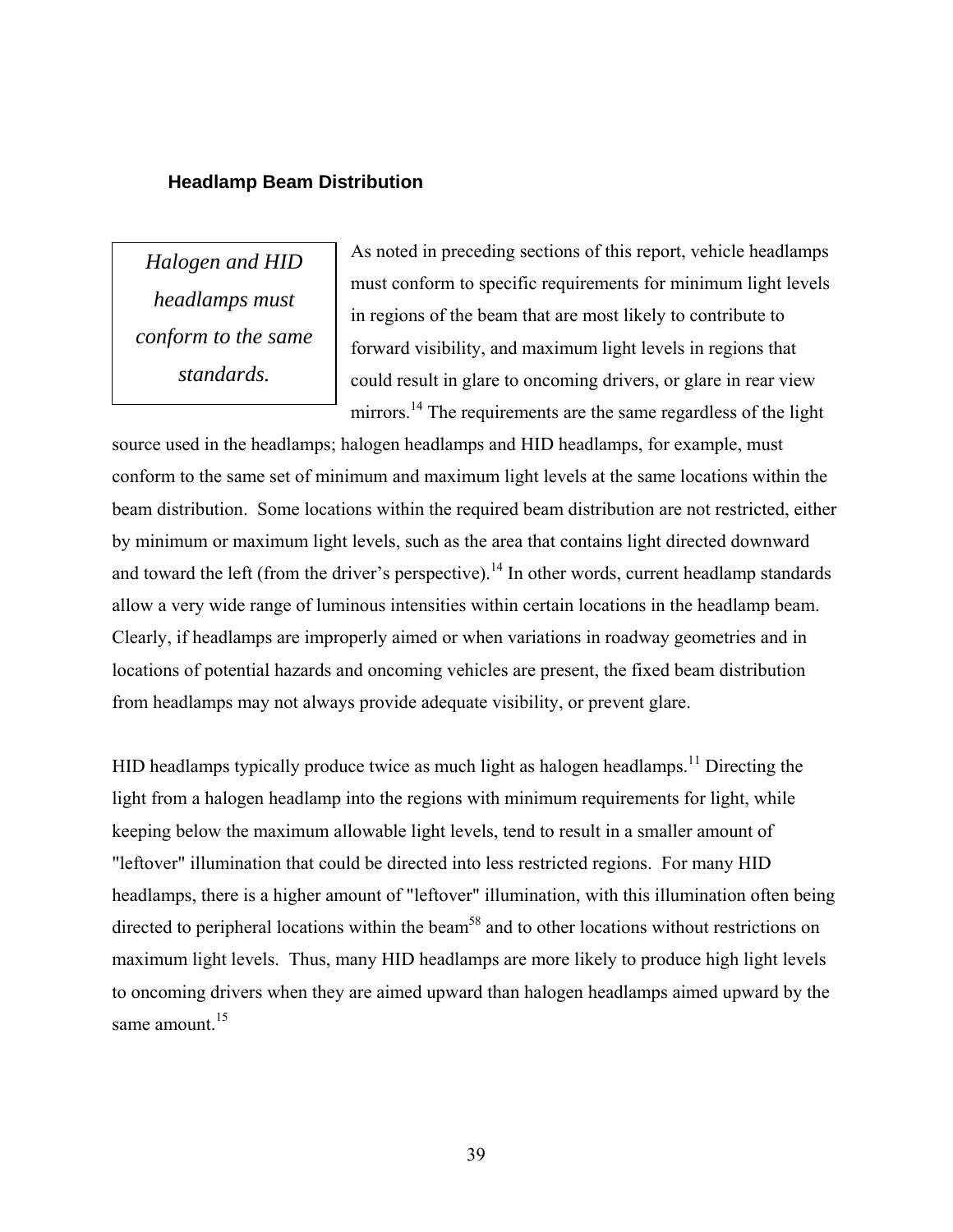Presently, all standards for lighting on vehicles assume headlamps that are permanently fixed in terms of their distributions. Proposals for lighting on vehicles in the near future will likely include "adaptive lighting" that changes light levels and beam distributions in "real time" to respond to oncoming drivers, roadway geometries, and weather.

#### **Headlamp Color**

A frequently mentioned characteristic of headlamps by members of the driving public responding to NHTSA's request for public comments related to headlamp glare<sup>19</sup> is the "blue" color of HID headlamps compared to halogen headlamps. Indeed, NHTSA-sponsored research  $24$  and other studies<sup>23,92</sup> have confirmed that people experience more discomfort when exposed to the bluer HID headlamps than when they are exposed to the yellower halogen headlamps for the same measured light level at the eye. However, this increased discomfort from the bluer lights has not been demonstrated to translate into greater reductions in visibility for objects viewed on $axis^{25.96}$  nor off-axis,  $24$  reinforcing the theory that discomfort and disability are separate phenomena.

#### **Headlamp Optical System**

Prior to the 1980s, vehicle headlamps consisted only of sealed beam filament lamps. For these lamps, the entire headlamp included the light source with a reflector and lenses to produce the required beam distribution.<sup>12</sup> Since that time, headlamps with dedicated reflectors and lenses have become available, so that only a capsule-like bulb is replaced when a headlamp fails.

*Projector style headlamps have become more common.* 

More recently, projector style headlamps have become more common. In these units, an optical mechanism not unlike a slide projector produces the required headlamp beam distribution. The lighted area of projector headlamps can be quite small, in comparison with reflector headlamps. Some evidence exists that this smaller size can result in greater discomfort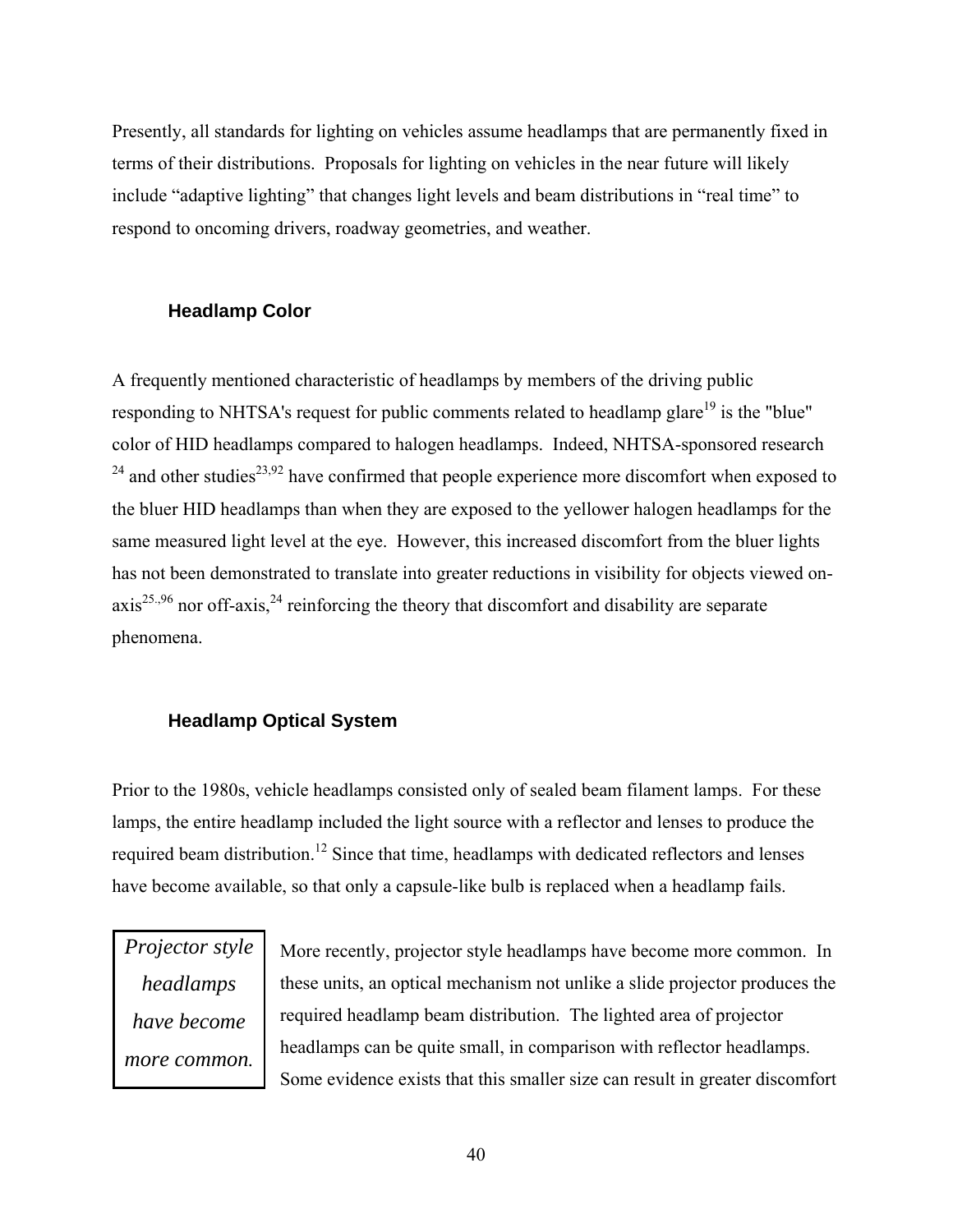when headlamps are viewed from relatively close distances.<sup>94</sup> However, when viewed from more than approximately 100 feet, the size of a headlamp has little impact on discomfort, according to NHTSA-commissioned research.<sup>24</sup> No research has identified any impact of oncoming headlamp size on visibility; the same NHTSA study<sup>24</sup> showed that headlamps of different sizes, even differing in area by a factor of nearly ten, but producing the same light level at oncoming drivers' eye, resulted in equal visual performance for individuals exposed to those headlamps.

#### **Headlamp and Windshield Cleanliness and Condition**

Particularly during and following conditions of poor weather, headlamps and vehicle windshields and mirrors can become soiled and even damaged by dirt, salt or sand. Just as material inside the eye scatters light, dirt or spray build-up on windshields, mirrors or the outer surfaces of headlamps will also scatter light. In the case of dirty or scratched windshields or mirrors, the contrast of objects along the roadway will be reduced by scattered light<sup>12</sup> potentially making some objects invisible that otherwise would have been visible. When the outer surfaces of headlamps are dirty or damaged, the light distribution can be altered, possibly enough so that the resulting visibility for the driver using those headlamps is reduced or so that the light levels produced in the direction of oncoming drivers is increased.<sup>95</sup> However, the size of the reductions in light level for forward visibility and of the increases in light levels for oncoming drivers were much smaller than those found to be caused by improper headlamp aim.<sup>95</sup>

<u>.</u>

<sup>&</sup>lt;sup>94</sup> Rosenhahn EO, Lampen M. 2004. New investigation of the subjective glare effect or projection type headlamps. In *Lighting*, SP-1875 (p. 205). Warrendale, PA: Society of Automotive Engineers.

<sup>&</sup>lt;sup>95</sup> Alferdinck JWAM, Padmos P. 1998. Car headlamps: Influence of dirt, age and poor aim on glare and illumination intensities. *Lighting Research and Technology* 10: 195-198.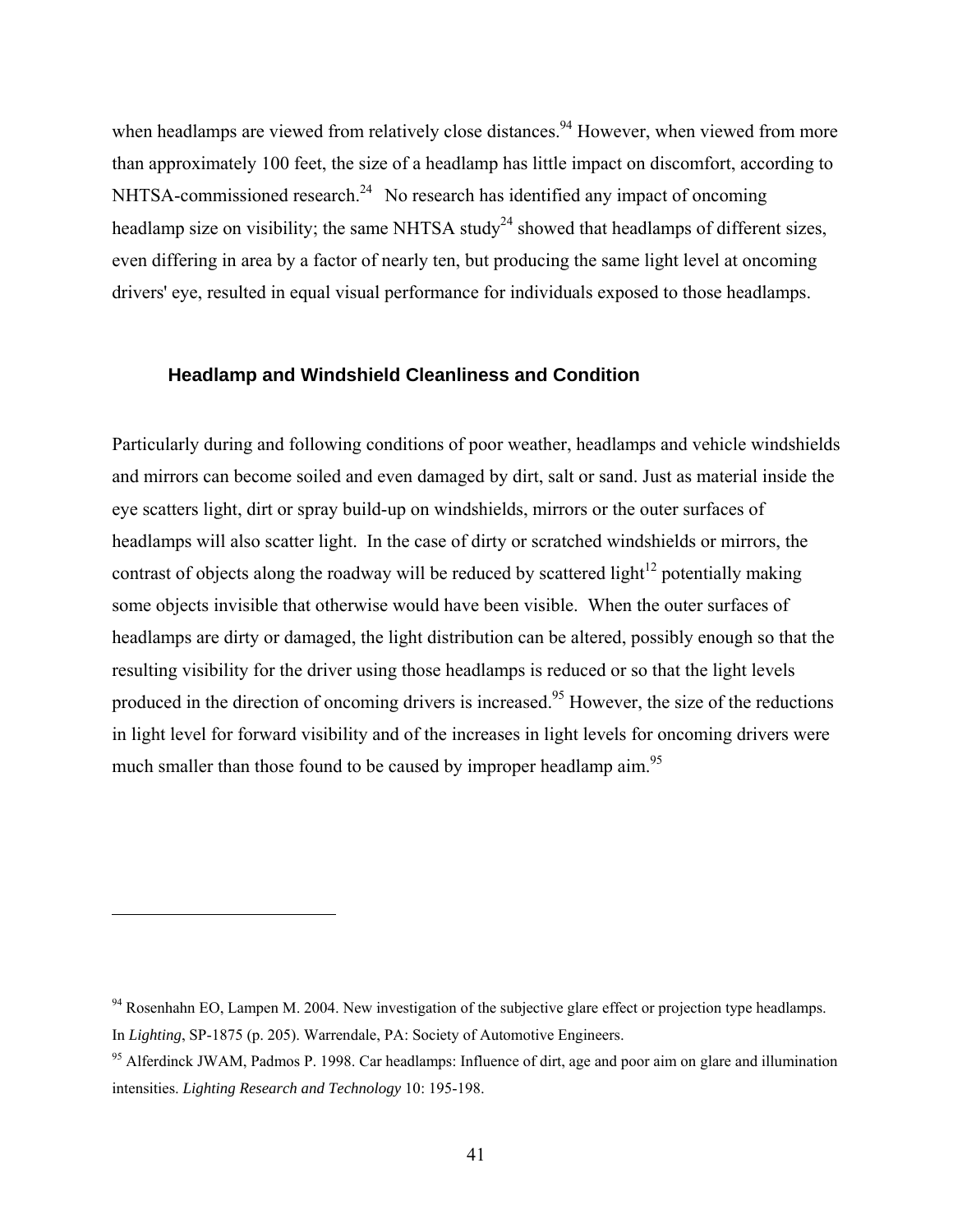#### **Conclusions**

Table 1 summarizes the factors described above, with a set of potential proposals that can be envisioned to reduce headlamp glare and its effects on driving performance. This summary does not consider potential measures to reduce glare that involve changes in roadway design, such as wider medians or glare screens, which are summarized elsewhere.<sup>59</sup>

A review of the characteristics of headlamps and vehicles that contribute to headlamp glare shows that beam patterns, aim, and mounting height, and the interaction between these characteristics, can play a large role in the light levels reaching the eyes of oncoming drivers (especially on unlighted, two lane highways). This in turn makes some objects invisible to drivers, particularly older drivers. Importantly, these characteristics have changed in parallel during recent years,  $^{13,91}$  potentially compounding the negative effects of glare more so than any factor alone. Results from a recently completed series of experiments sponsored by the Federal Highway Administration largely confirm these findings.  $96$ 

European standards for vehicle headlamps<sup>97</sup> have different aiming requirements for headlamps with different mounting heights, but it should be noted that European headlamps adhere to different requirements for light distribution than those in the U.S. Factors such as headlamp color, particularly the bluish appearance of HID headlamps, and the increasing prevalence of projector headlamps, can further compound the sensation of annoyance and discomfort experienced by many American drivers.<sup>19</sup> Added to these factors is the fact that the American driving public is aging<sup>98</sup> and is more sensitive to the deleterious and discomforting effects of

<sup>96</sup> Federal Highway Administration, December 2005*. Enhanced Night Visibility Series (Volumes I through XVIII),*  Washington, D.C.; U.S. Department of Transportation

 $97$  ECE No. 48

<sup>98</sup> American Public Transportation Association. 2003. *Mobility for the Aging Population.* Washington, DC: American Public Transportation Association.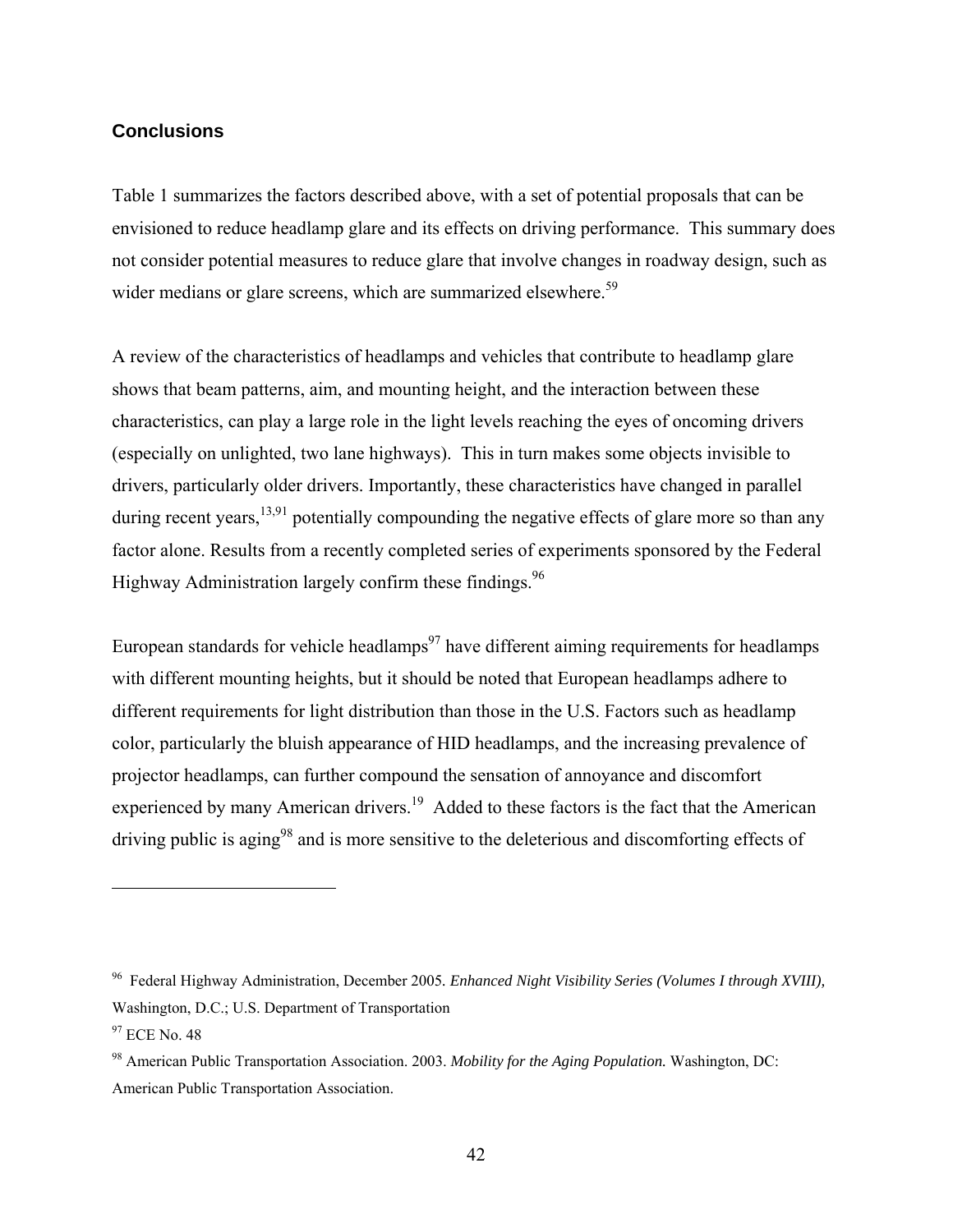headlamp glare than the younger driving public of earlier decades. These factors in combination appear to explain much of the passion of the American driving public regarding headlamp glare.

To some extent, headlamp glare is unavoidable. Headlamps must facilitate visibility at great distances, something that can only be accomplished by bright lights having the potential to produce high light levels in the forward scene. Present standards for headlamps,<sup>14</sup> in principle, work to strike the proper balance between visibility and glare, but these standards are silent with respect to headlamp aim, and do not differentiate among a wide range of headlamp mounting heights.

New headlamp technologies (e.g., light emitting diodes), even newer than HID and projector headlamps, are beginning to be introduced on vehicles in the United States. Headlamps with distributions that change in response to driving conditions (e.g., poor weather, curves in roadways, the presence of pedestrians, or the presence of oncoming vehicles) are likely to be included on vehicles of the future.<sup>99,100</sup> Already, "steerable" headlamps that turn with the steering wheel into curves are standard equipment on some vehicles sold in this country. Headlamp functions presently classified under the term "advanced forward-lighting systems (AFS)" are not addressed by current headlamp requirements.

Indeed, new headlamp systems may aid in reducing the tradeoff between visibility and glare by allowing systems to respond dynamically to the driving situation. At the same time, these dynamic headlamp systems will present new challenges for regulation of vehicle lighting. By conducting research into driver needs, NHTSA is working to gain the knowledge necessary to

<sup>99</sup> Kobayashi S, Hayakawa M. 2003. Beam controllable headlamping system (SAE paper 910829). In *Advances in Lighting Technology*, PT-98 (p. 3). Warrendale, PA: Society of Automotive Engineers.

<sup>&</sup>lt;sup>100</sup> Sivak M, Flannagan MJ, Schoette B, Nakata Y, 2003. Benefits of applying adaptive headlamping to the current

U.S. and European low-beam patterns (SAE paper 2002-01-0524). In *Advances in Lighting Technology*, PT-98 (p. 73). Warrendale, PA: Society of Automotive Engineers.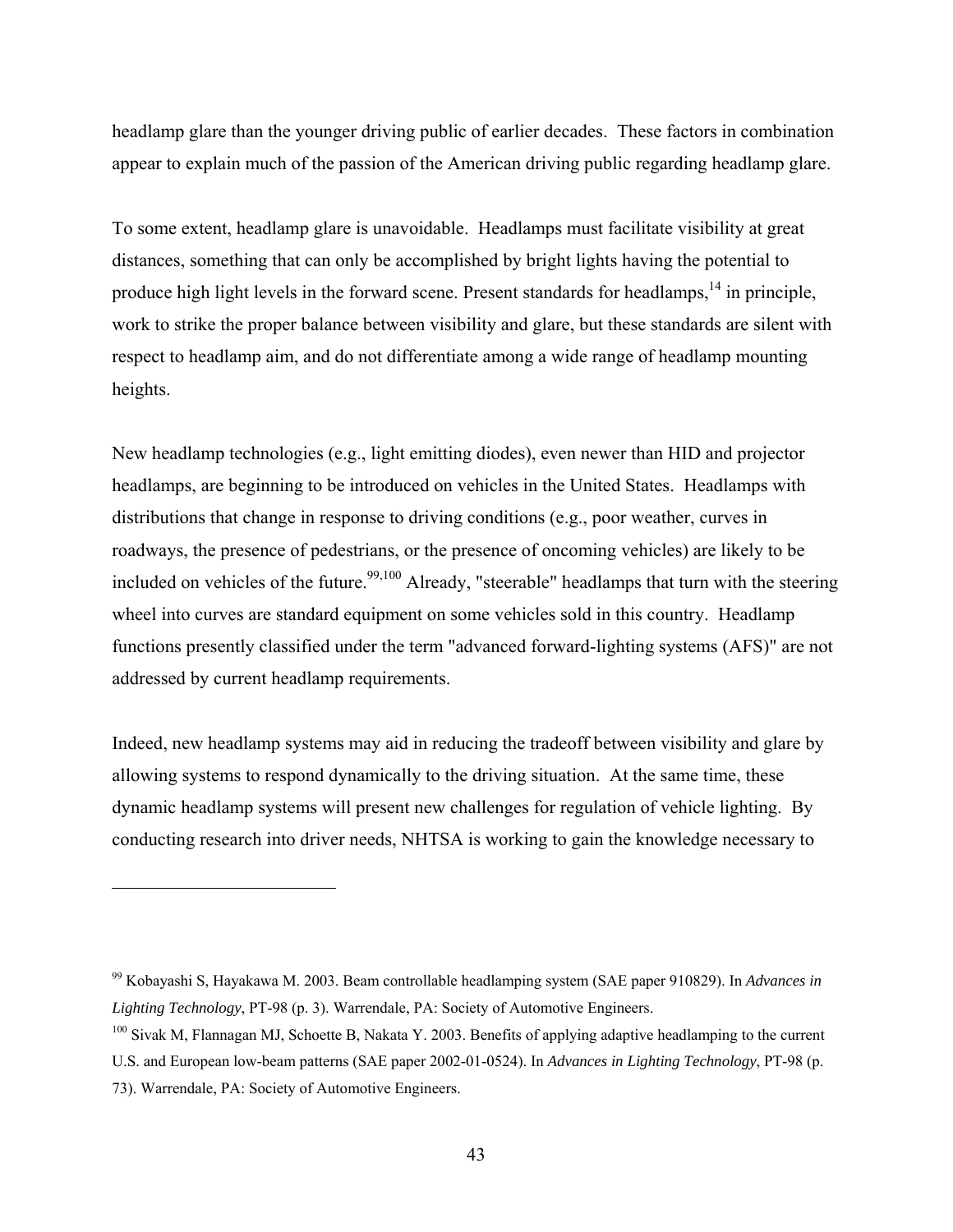develop reasonable requirements for vehicle headlamps that will be flexible, and ultimately beneficial for the American driving public.

Among the research activities underway are:

- Analyses to compare the relative effects of headlamp mounting height, headlamp light source, headlamp aim and headlamp beam characteristics on forward visibility and on glare to oncoming drivers along two-lane roadways. These will help identify priorities for effective glare countermeasures.
- Assessment of headlamp aim on a representative sample of vehicles. This activity will help identify the extent and causes of improper headlamp aim.
- A field experiment to study visual performance of older drivers following exposure to light creating glare. This activity will help clarify the impact of age and light level on recovery from glare under realistic conditions.
- An on-road study of the effects of different levels of glare on driving behaviors (such as visual distraction). This activity will identify light levels that start to affect driving performance."
- Development of a prototype safety-based adaptive headlamp system based on driver's needs regarding visibility and glare reduction. The prototype will be used to develop an evaluation protocol to define performance requirements for adaptive lighting. Adaptive headlamps may afford new options for resolving the tradeoff between glare and visibility by automatically reducing glare when other drivers are nearby and increasing intensity under other conditions.

All of these activities are presently underway and will be documented in a subsequent report to Congress containing the findings and recommendations for NHTSA regarding priorities for mitigating the impacts of headlamp glare on U.S. highways while maintaining or increasing seeing distances.